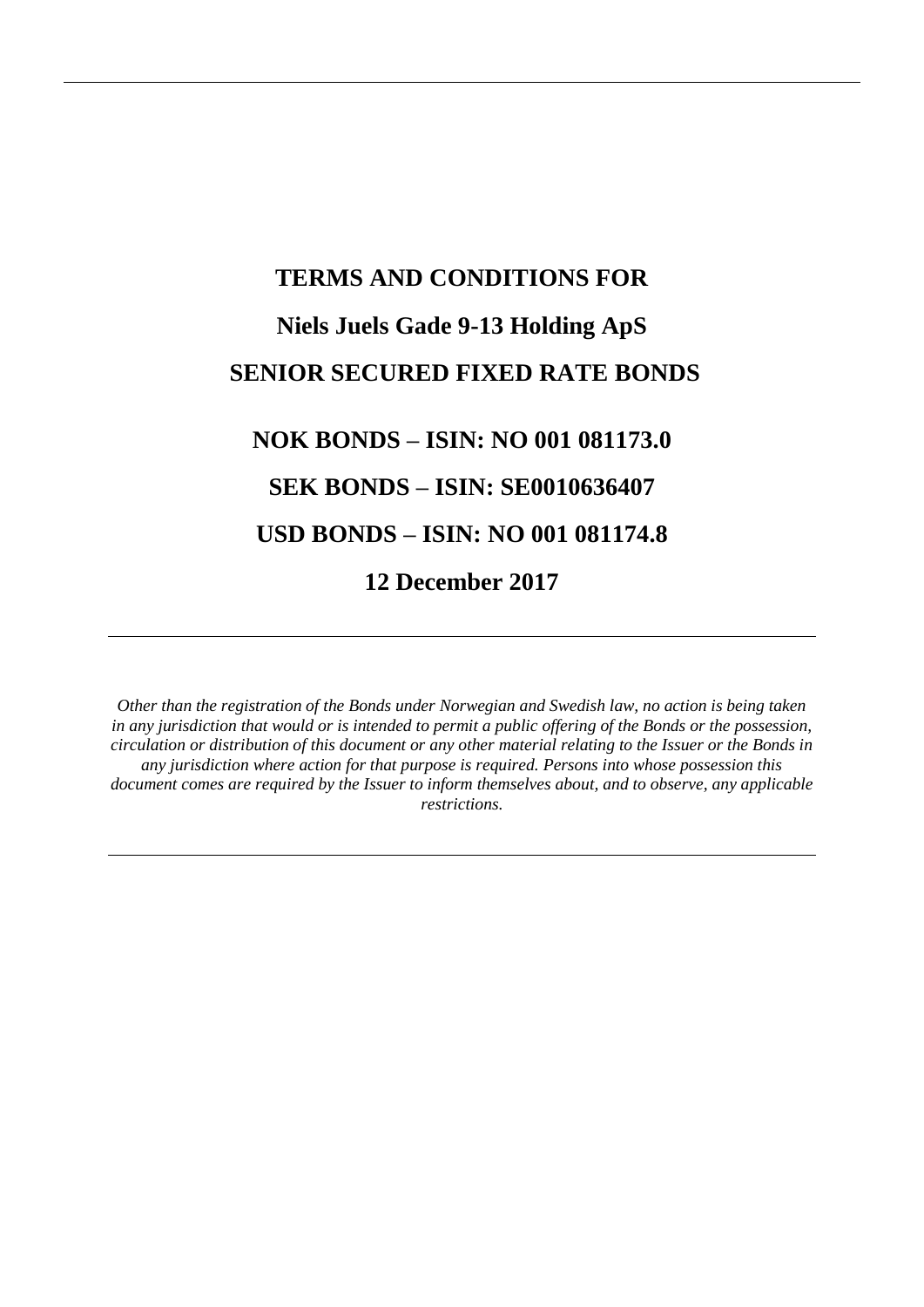# **TABLE OF CONTENTS**

| 1.  |                                                    |  |
|-----|----------------------------------------------------|--|
| 2.  |                                                    |  |
| 3.  |                                                    |  |
| 4.  |                                                    |  |
| 5.  |                                                    |  |
| 6.  |                                                    |  |
| 7.  |                                                    |  |
| 8.  |                                                    |  |
| 9.  |                                                    |  |
| 10. |                                                    |  |
| 11. |                                                    |  |
| 12. |                                                    |  |
| 13. |                                                    |  |
| 14. |                                                    |  |
| 15. |                                                    |  |
| 16. |                                                    |  |
| 17. |                                                    |  |
| 18. |                                                    |  |
| 19. |                                                    |  |
| 20. |                                                    |  |
| 21. |                                                    |  |
| 22. |                                                    |  |
| 23. | APPOINTMENT AND REPLACEMENT OF THE PAYING AGENT 36 |  |
| 24. |                                                    |  |
| 25. |                                                    |  |
| 26. |                                                    |  |
| 27. |                                                    |  |
| 28. |                                                    |  |
| 29. |                                                    |  |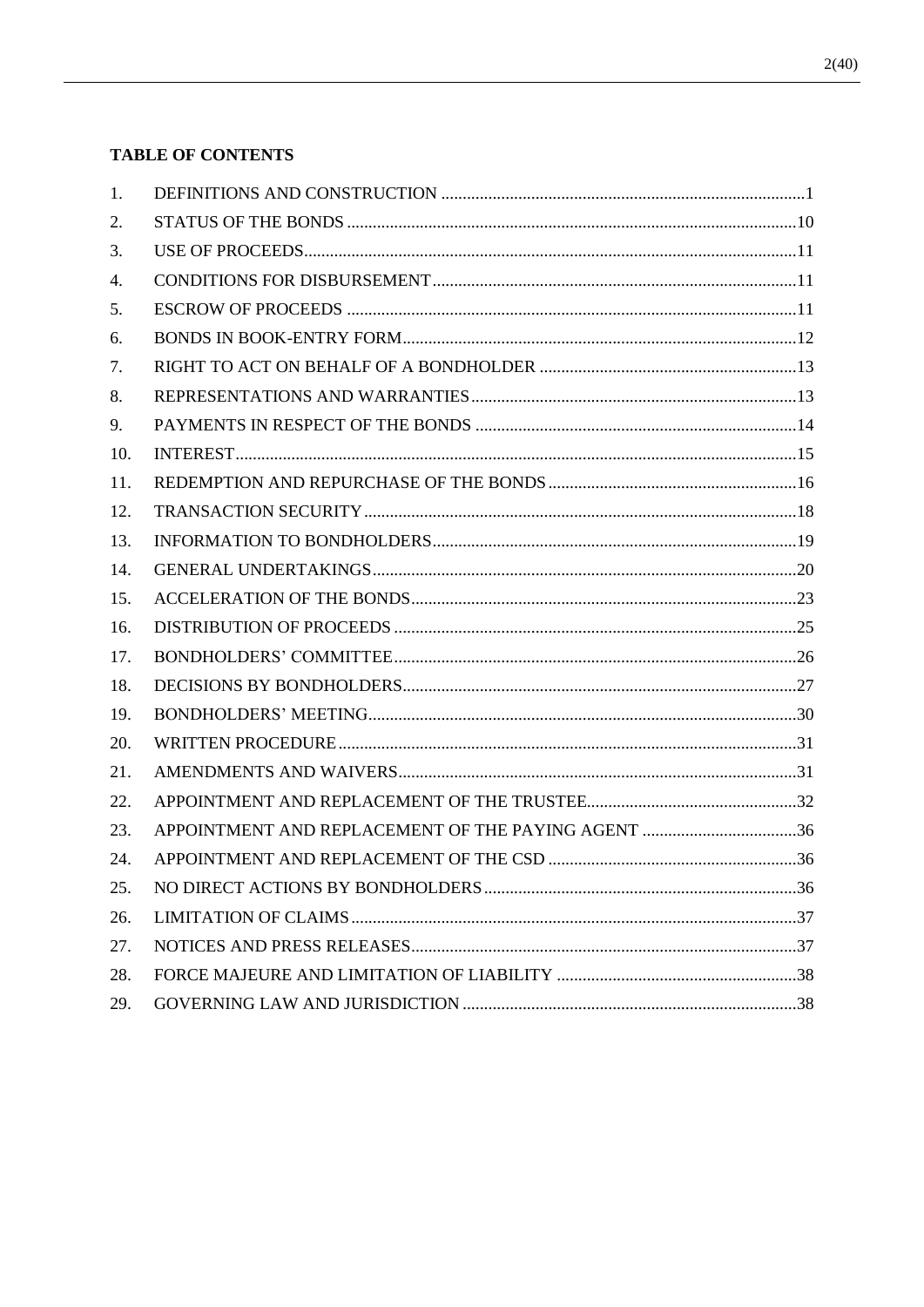# **1. DEFINITIONS AND CONSTRUCTION**

## 1.1 **Definitions**

In these terms and conditions (the "**Terms and Conditions**"):

"**Account Operator**" means: (i) with respect to the VPS Bonds a bank or other party registered as account operator (Nw. *Kontofører*) with Verdipapirsentralen ASA, Reg. No. 985 140 421, Fred Olsens gate 1, 0152 Oslo ("**VPS**"), and (ii) with respect to the SEK Bonds a bank or other party registered as account operator with Euroclear Sweden AB, Reg. No. 556112-8074 ("**Euroclear**"), through which a Bondholder has opened a Securities Account in respect of its Bonds.

"**Accounting Principles**" means generally accepted accounting practices and principles in the country in which the Issuer is incorporated including, if applicable, International Financial Reporting Standards (IFRS) and guidelines and interpretations issued by the International Accounting Standards Board (or any predecessor and successor thereof), in force from time to time.

"**Adjusted Nominal Amount**" means the Total Nominal Amount less the Nominal Amount of all Bonds owned by a Group Company or an Affiliate, irrespective of whether such person is directly registered as owner of such Bonds.

"**Advance Purchase Agreements**" means (a) an advance or deferred purchase agreement if the agreement is in respect of the supply of assets or services and payment is due not more than 90 days after the date of supply, or (b) any other trade credit incurred in the ordinary course of business.

"**Affiliate**" means, in relation to any specified person: (i) any person which is a Subsidiary of the specified person, (ii) any person who has Decisive Influence over the specified person (directly or indirectly), and (iii) any person which is a Subsidiary of an entity who has Decisive Influence (directly or indirectly) over the specified person.

"**Arranger**" means JOOL Markets AS, Reg. No. 982 157 609, Grundingen 2, 0250, Oslo, Norway.

"**Blocked Account**" means a bank account in the name of the Issuer held with a reputable Nordic bank, which shall be pledged on a first priority basis and blocked in favour of the Trustee, representing the Bondholders, and on which (i) the Net Proceeds may be deposited pending completion of the conditions in Clause [5.1,](#page-12-0) and/or (ii) any Permitted Disposal Proceeds are deposited awaiting a voluntary prepayment of the Bonds.

"**Bond**" means a NOK Bond, a SEK Bond and/or a USD Bond.

"**Bond Loan**" means the loan constituted by these Terms and Conditions and evidenced by the Bonds.

"**Bondholder**" means the person who is registered in the CSD as a directly registered owner or nominee with respect to a Bond.

"**Bondholders' Committee**" has the meaning set forth in Clause [17](#page-27-0) (*Bondholders' Committee*).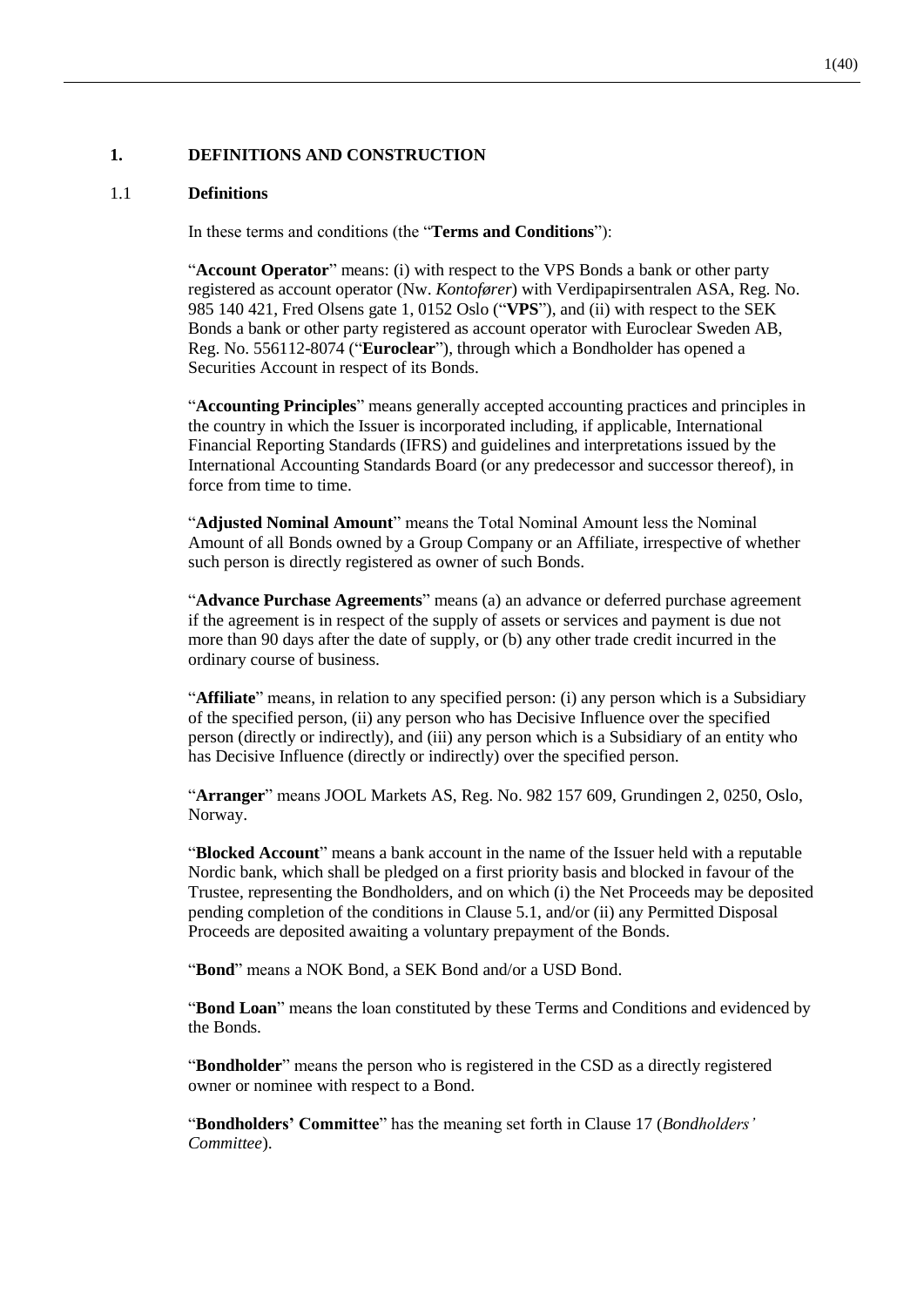"**Bondholders' Meeting**" means a meeting among the Bondholders held in accordance with Clause [19](#page-31-0) (*Bondholders' Meeting*).

"**Business Day**" means a Business Day Norway and a Business Day Sweden.

"**Business Day Convention**" means the first following day that is a Business Day (first following, no business day adjustment).

"**Business Day Norway**" means a day other than a Saturday, Sunday or a public holiday in Norway on which the Norwegian Central Bank's and the CSD's settlement systems are open and commercial banks in Norway are open for business.

"**Business Day Sweden**" means a day in Sweden other than a Sunday or other public holiday and on which day the CSD's settlement system is open. Saturdays, Midsummer Eve (Sw. *midsommarafton*), Christmas Eve (Sw. *julafton*) and New Year's Eve (Sw. *nyårsafton*) shall for the purpose of this definition be deemed to be public holidays.

"**Change of Control Event**" means the occurrence of an event or series of events whereby the Guarantor directly or indirectly, ceases to control (i) 100 % of the shares or votes of the Issuer, or (ii) the right to, directly or indirectly, appoint or remove the whole or a majority of the directors of the board of directors of the Issuer.

"**CSD**" means: (i) with respect to VPS Bonds, the Issuer's central securities depository and registrar in respect of the VPS Bonds from time to time, initially VPS, and (ii) with respect to SEK Bonds, the Issuer's central securities depository and registrar in respect of the SEK Bonds from time to time, initially Euroclear.

"**CSD Regulations**" means each CSD's rules and regulations applicable to the Issuer, the Trustee and the Bonds from time to time.

"**Danish Kroner**" and "**DKK**" means lawful currency of Denmark.

"**Debt Instruments**" means bonds, notes or other debt securities (however defined), which are or are intended to be quoted, listed, traded or otherwise admitted to trading on an Exchange.

"**Decisive Influence**" means a person having, as a result of an agreement or through the ownership of shares or interests in another person (directly or indirectly):

- (a) a majority of the voting rights in that other person; or
- (b) a right to elect or remove a majority of the members of the board of directors of that other person.

"**DKK Escrow Account**" means a DKK bank account opened by the Arranger with a reputable bank.

"**Early Redemption Amount**" means an amount equal to the sum of:

- (a) the Nominal Amount of the redeemed Bonds; and
- (b) in case of the VPS Bonds, the Interest that would have accrued on the redeemed Bonds (but which is unpaid) from (and including) the Issue Date to (but excluding) the First Call Date; or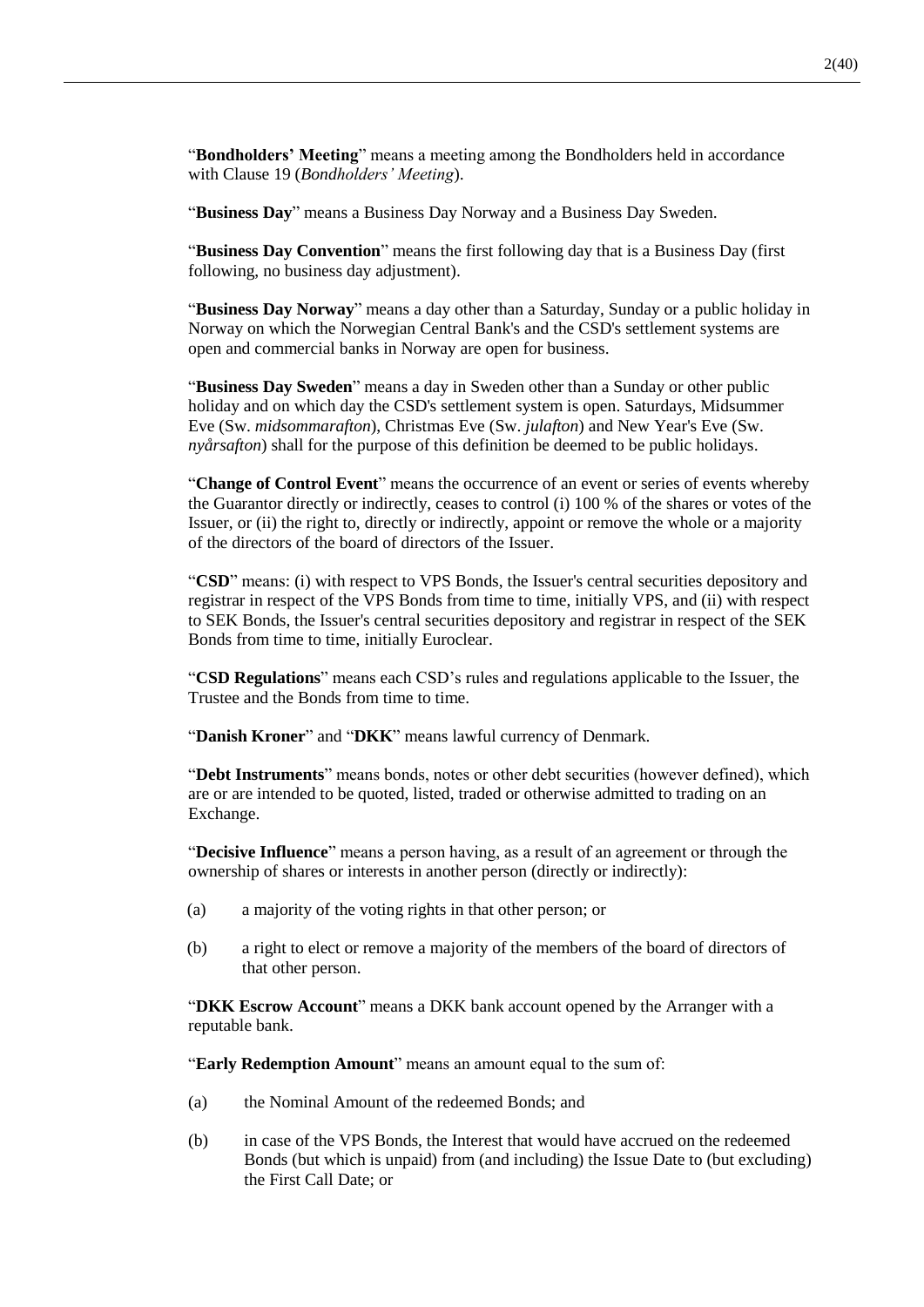(c) in case of SEK Bonds, the Interest that would have accrued on the redeemed Bonds (but which is unpaid) from (but excluding) the Issue Date to (and including) the First Call Date.

"**Equity Issue**" means the contribution as share capital of an amount of at least DKK 15,000,000 by Niels Juels Gade 9-13 Holding 1 ApS, Reg. No. 39099152, to the Issuer. The contribution may be effected by injection and conversion of debt obligations of the Issuer or the Property Company.

"**Escrow Accounts**" means a NOK bank account, a SEK bank account and a USD bank account opened by the Arranger with a reputable bank, on which the Net Proceeds may be held by the Arranger until the conditions in Clause [5.1](#page-12-0) have been fulfilled.

"**Event of Default**" means an event or circumstance specified in Clause [15.1.](#page-24-0)

"**Exchange**" means:

- (a) the Nordic ABM, a self-regulated marketplace organised and operated by Oslo Børs; or
- (b) any regulated market as such term is understood in accordance with the Markets in Financial Instruments Directive (Directive 2004/39/EC) or the Markets in Financial Instruments Directive 2014/65/EU (MiFID II), as applicable.

"**Final Maturity Date**" means, subject to the Issuer's extension option pursuant to Clause [11.1.2,](#page-17-0) the date falling twenty-four (24) months after the Issue Date or, to the extent such day is not a Business Day, the first following Business Day.

"**Finance Documents**" means these Terms and Conditions, the Security Documents, the Intercreditor Agreement, the Trustee Agreement and any other document designated by the Issuer and the Trustee as a Finance Document.

"**Financial Indebtedness**" means any indebtedness for or in respect of:

- (a) monies borrowed or raised, including Market Loans;
- (b) the amount of any liability in respect of any finance leases, to the extent the arrangement is treated as a finance lease in accordance with the Accounting Principles applicable on the Issue Date (a lease which in the accounts of the Group is treated as an asset and a corresponding liability);
- (c) receivables sold or discounted (other than any receivables to the extent they are sold on a non-recourse basis);
- (d) any amount raised under any other transaction (including any forward sale or purchase agreement) having the commercial effect of a borrowing;
- (e) any derivative transaction entered into in connection with protection against or benefit from fluctuation in any rate or price (and, when calculating the value of any derivative transaction, only the mark to market value shall be taken into account, provided that if any actual amount is due as a result of a termination or a close-out, such amount shall be used instead);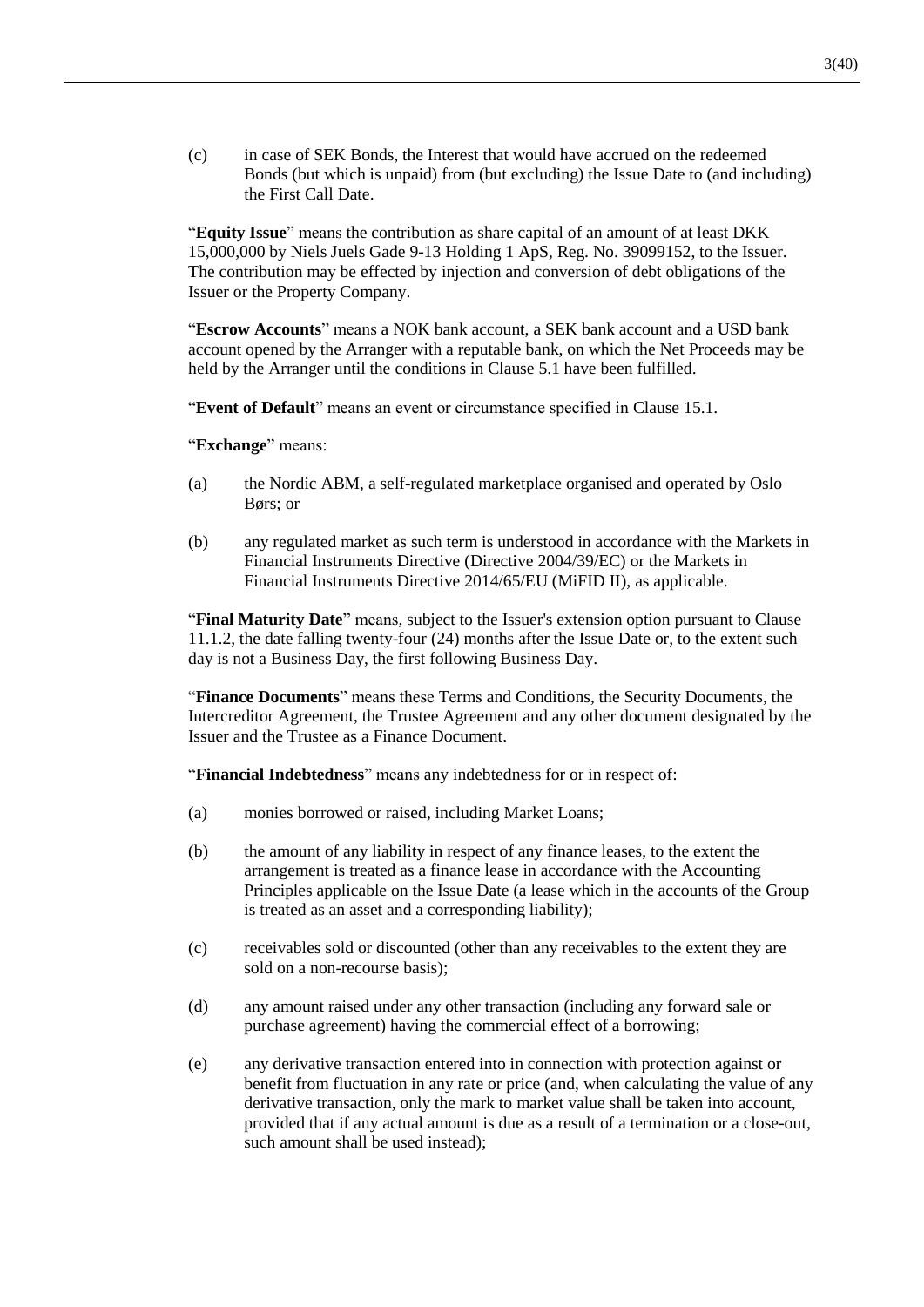- (f) any counter indemnity obligation in respect of a guarantee, indemnity, bond, standby or documentary letter of credit or any other instrument issued by a bank or financial institution; and
- (g) (without double counting) any guarantee or other assurance against financial loss in respect of a type referred to in the above items (a)-(f) .

"**First Call Date**" means the date falling eighteen (18) months after the Issue Date.

"**Force Majeure Event**" has the meaning set forth in Clause [28.1.](#page-39-0)

"**Group**" means the Issuer and its Subsidiaries from time to time (each a "**Group Company**").

"**Guarantee Undertaking**" means a guarantee undertaking issued by the Guarantor in an amount equal to Interest on the Bonds for the first eighteen (18) months after the Issue Date, guaranteeing any loss of the Bondholders emanating from the Issuer's inability to fulfil its obligations under the Terms and Conditions. The amount secured under the Guarantee Undertaking shall be reduced by an amount equal to each payment of Interest made by the Issuer during the first eighteen (18) months after the Issue Date.

"**Guarantor**" means Gefion Group A/S, a public limited liability company incorporated under the laws of Denmark with Reg. No. 37042560.

"**Initial Exchange Ratio**" means the NOK/SEK or the NOK/USD exchange rate quoted on the Norwegian Central Bank's website [\(www.norges-bank.no\)](http://www.norges-bank.no/) at 12:00 Norwegian time on the Issue Date.

"**Insolvent**" means that a person (i) is unable or admits inability to pay its debts as they fall due, (ii) suspends making payments on its debts generally, or (iii) is otherwise considered insolvent or bankrupt within the meaning of the relevant bankruptcy legislation of the jurisdiction which can be regarded as its center of main interest as such term is understood pursuant to Council Regulation (EC) no. 1346/2000 on insolvency proceedings (as amended).

"**Intercompany Loans**" means any loan from the Issuer to the Property Company provided after the Issue Date.

"**Intercreditor Agreement**" means the intercreditor agreement entered into on or before the Issue Date between, amongst others, the Issuer, the Property Company, the Guarantor, the Security Agent, the Trustee and the agent of the Junior Bondholders under the Junior Bonds.

"**Interest**" means the interest on the Bonds calculated in accordance with Clauses [10.1](#page-16-0) to [10.3.](#page-16-1)

"**Interest Payment Date**" means 12 December and 12 June of each year or, to the extent such day is not a Business Day, the Business Day following from an application of the Business Day Convention. The first Interest Payment Date for the Bonds shall be 12 June 2018 and the last Interest Payment Date shall be the relevant Redemption Date.

"**Interest Period**" means (i) the first Interest Period, being the period, in respect of the SEK Bonds, from (but excluding) and with respect of the VPS Bonds from (and including) the Issue Date to, in respect of the SEK Bonds (and including) and in respect of the VPS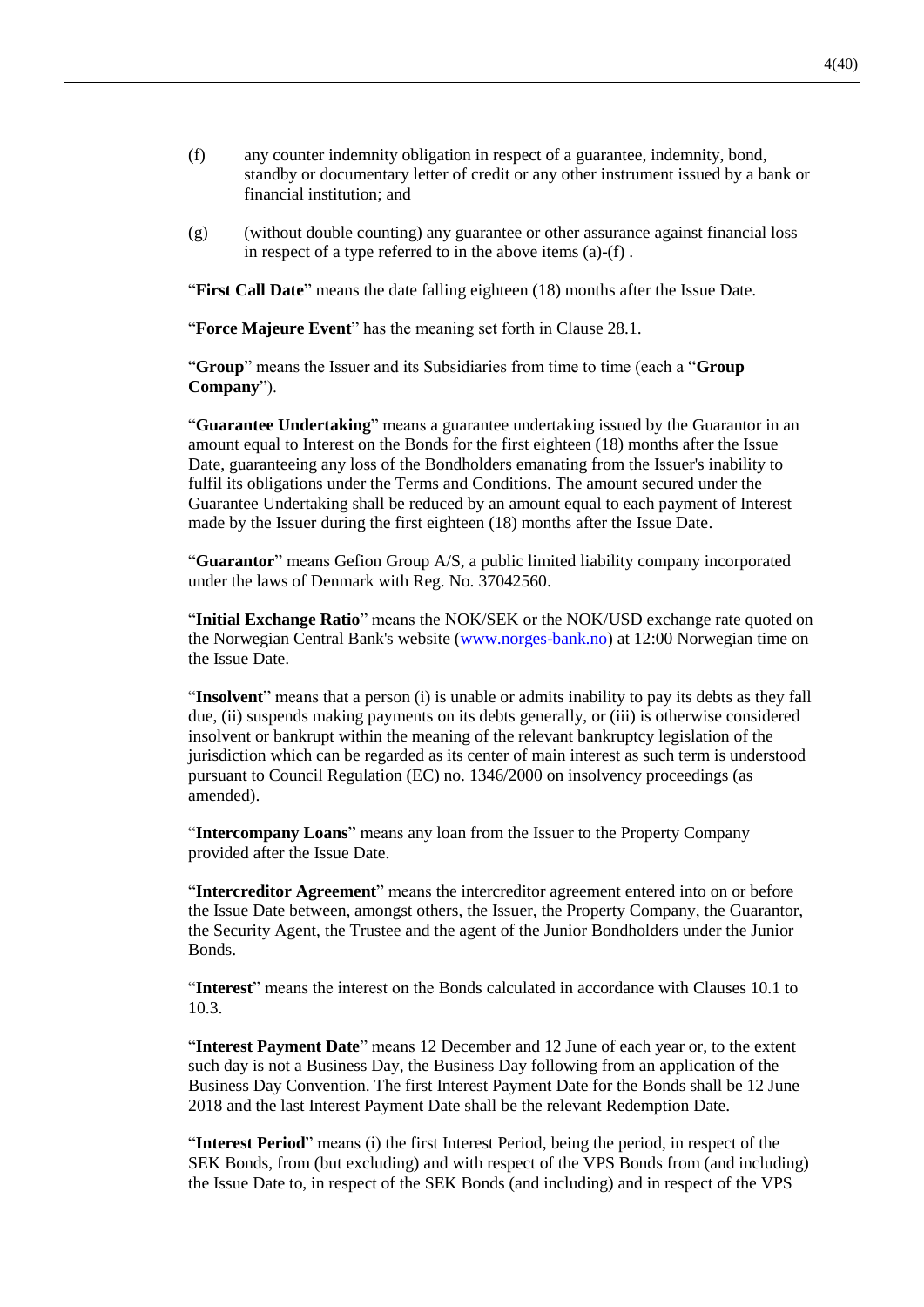Bonds (but excluding) the first Interest Payment Date, and (ii) thereafter, the period, in respect of the SEK Bonds, from (but excluding), and with respect of the VPS Bonds from (and including) an Interest Payment Date to, in respect of the SEK Bonds (and including) and in respect of the VPS Bonds (but excluding) the next succeeding Interest Payment Date (or a shorter period if relevant).

"**Interest Rate**" means 10 per cent. *per annum*.

"**ISIN**" means International Securities Identification Number – the identification number of the Bonds.

"**Issue Date**" means 12 December 2017.

"**Issuer**" means Niels Juels Gade 9-13 Holding ApS, a private limited liability company incorporated under the laws of Denmark with Reg. No. 38398857.

"**Junior Bonds**" means the second lien bonds of up to a total of DKK 62,000,000 (or its equivalent in NOK, SEK or USD), with an initial issue amount of up to a total of DKK 40,000,000 (or its equivalent in NOK, SEK or USD), issued by the Issuer in connection with the issuance of the Bonds.

"**Junior Bondholders**" means the holders of Junior Bonds from time to time.

"**Market Loan**" means any loan or other indebtedness where an entity issues commercial paper, certificates, subordinated debentures, bonds or any other debt securities (including, for the avoidance of doubt, medium term note programmes and other market funding programmes), provided in each case that such instruments and securities are or can be subject to trade on any regulated or unregulated recognised market place

"**Material Adverse Effect**" means a material adverse effect on (a) the business, financial condition or operations of the Issuer and any other Group Company, (b) the Group Companies' ability to perform and comply with the Finance Documents, including their payment obligations thereunder or (c) the validity or enforceability of the Finance **Documents** 

"**Net Proceeds**" means the proceeds from the issue of the Bonds after deduction has been made for the Transaction Costs payable by the Issuer for the services provided in relation to the placement and issuance of the Bonds.

"**Nominal Amount**" has the meaning set forth in Clause [2.3,](#page-11-0) subject to any split of the Bonds in accordance with Clause [22.2.12.](#page-35-0)

"**NOK Bonds**" means the debt instruments for the Nominal Amount, denominated in NOK and which are governed by and issued under these Terms and Conditions, with ISIN NO 001 081173.0.

"**Norwegian Kroner**" or "**NOK**" means the lawful currency of Norway.

"**Norwegian Limitations Act**" means the Norwegian Limitations Act of 1979 no.18 (Nw. *foreldelsesloven*).

"**Norwegian Securities Register Act**" means the Norwegian Act Securities Register Act of 2002 no. 64 (Nw. *verdipapirregisterloven*).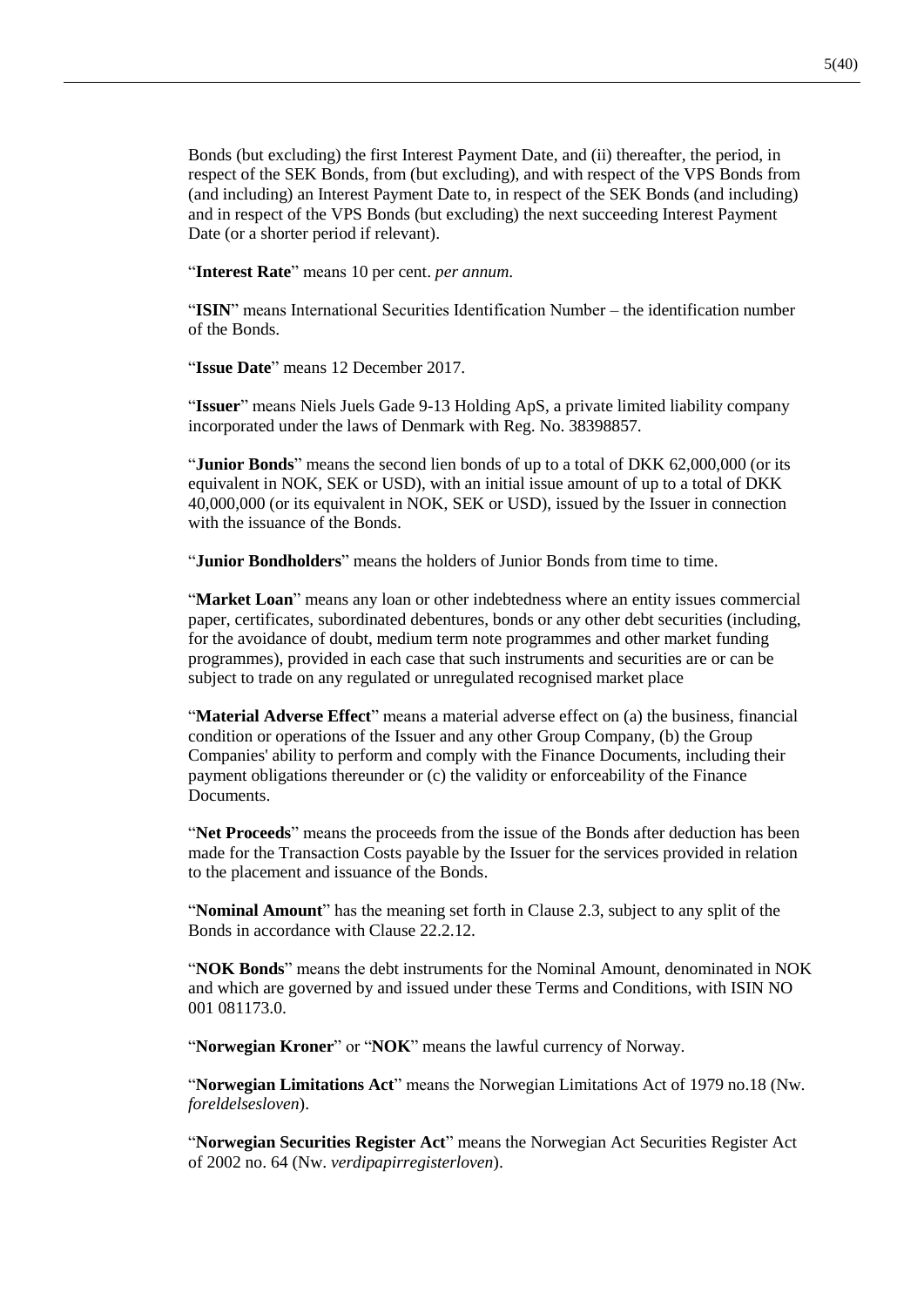"**Norwegian Securities Trading Act**" means the Norwegian Securities Trading Act of 2007 no.75 (Nw. *verdipapirhandelloven*).

"**Paying Agent**" means the legal entity appointed by the Issuer to act as its paying agent with respect to the Bonds in the CSD.

"**Permitted Debt**" means any Financial Indebtedness:

- (a) incurred by the Issuer under the Bonds;
- (b) incurred by the Issuer under the Junior Bonds;
- (c) in relation to any Intercompany Loan, provided that the receivables from such loans are pledged as Transaction Security;
- (d) incurred by the Property Company under any Project Facility;
- (e) constituting Subordinated Loans;
- (f) incurred in the ordinary course of business under Advance Purchase Agreements;
- (g) arising under a transaction entered into for the purpose of protecting against fluctuation in rates where the exposure arises under or in connection with Permitted Debt; and
- (h) arising as a result of a refinancing of the Bonds in full.

"**Permitted Disposals**" has the meaning set forth in Clause [14.15.](#page-23-0)

"**Permitted Security**" means any guarantee or Security:

- (a) created in accordance with the Terms and Conditions;
- (b) provided on a second priority basis for the Junior Bonds;
- (c) provided by the Property Company under any Project Facility;
- (d) arising by operation of law or in the ordinary course of business (including collateral or retention of title arrangements in connection with Advance Purchase Agreements but, for the avoidance of doubt, not including guarantees or security in respect of any monies borrowed or raised);
- (e) provided as security for a transaction entered into for the purpose of protecting against fluctuation in rates where the exposure arises under or in connection with Permitted Debt;
- (f) provided in the form of a pledge over an escrow account to which the proceeds from a refinancing of the Bonds in full are intended to be received; and
- (g) agreed to be provided for the benefit of the financing providers in relation to a refinancing of the Bonds in full, however provided that any perfection requirements in relation thereto are satisfied only after repayment of the Bonds in full.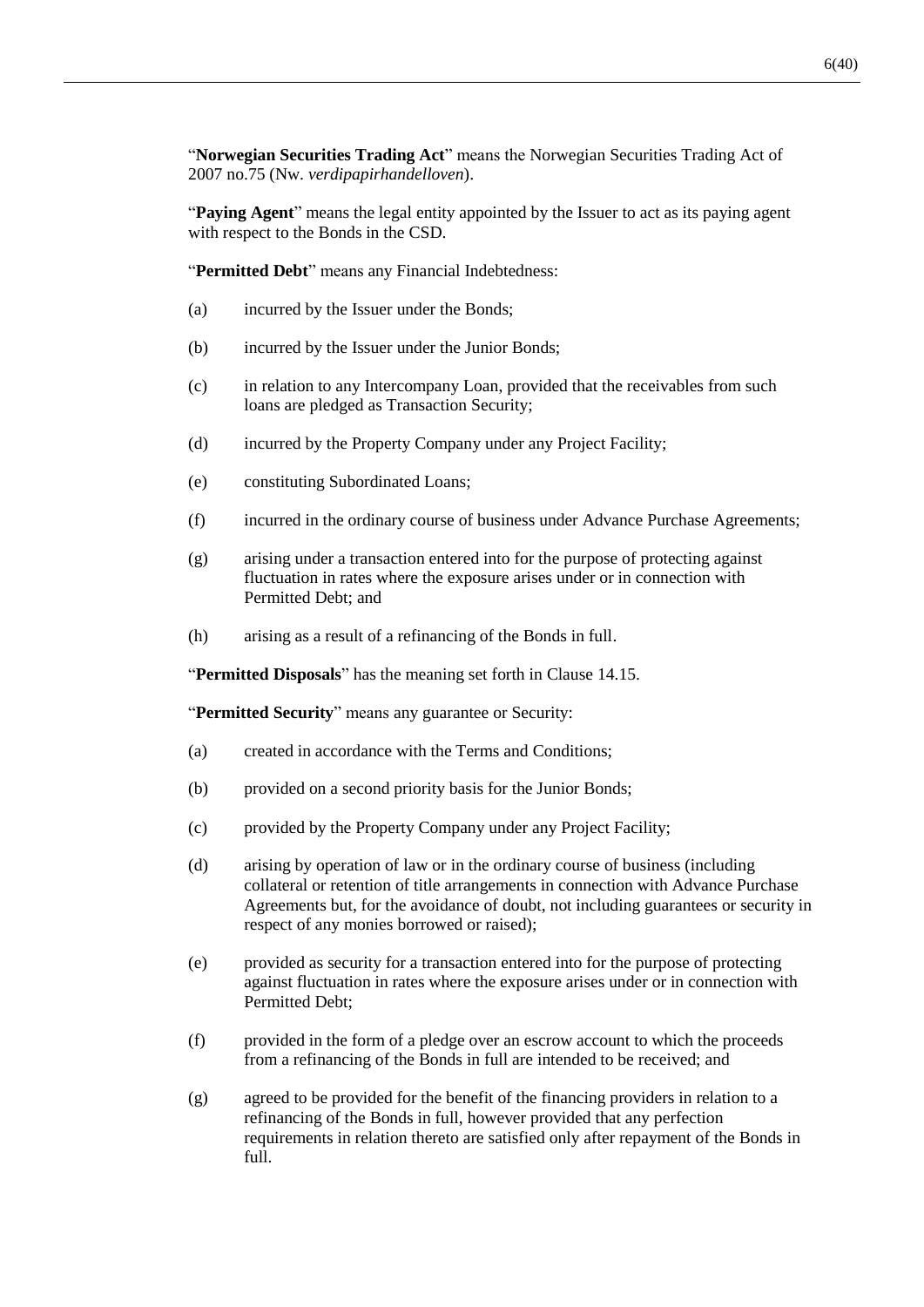"**Project Facility**" means any credit facility, in a form chosen by the Property Company, including bank financing, financing by a construction firm or other private financing, taken up by the Property Company solely to finance a redevelopment of the Property and secured by a mortgage over the Property.

"**Property**" means the real property located at Niels Juels Gade 9 – 13, DK-1059 København K with title no. 338, Øster Kvarter, Copenhagen, Denmark.

"**Property Company**" means Niels Juels Gade 9-13 ApS, a private limited liability company incorporated under the laws of Denmark with Reg. No. 38240609.

"**Record Date**" means, in relation to any payment pursuant to these Terms and Conditions, the date designated as the Record Date in accordance with the CSD Regulations from time to time.

"**Redemption Date**" means the date on which the relevant Bonds are to be redeemed or repurchased in accordance with Clause [11](#page-17-1) (*Redemption and repurchase of the Bonds*).

"**Sales Budget**" means the Issuer's current sales budget for sale of the apartments and the apartment hotel amounting to approximate DKK 448,000,000 in total.

"**Secured Obligations**" means all present and future obligations and liabilities of the Issuer to the Secured Parties under the Finance Documents.

"**Secured Parties**" means the Bondholders, the Junior Bondholders, the Security Agent and the Trustee (including in its capacity as trustee under the Trustee Agreement).

"**Securities Account**" means the account for dematerialised securities maintained by the CSD pursuant to the Norwegian Securities Register Act or the Swedish Financial Instruments Accounts Act in which (i) an owner of such security is directly registered or (ii) an owner's holding of securities is registered in the name of a nominee.

"**Security**" means a mortgage, charge, pledge, lien, security assignment or other security interest securing any obligation of any person, or any other agreement or arrangement having a similar effect.

"**Security Agent**" means, initially, Intertrust (Norway) AS, appointed by the Secured Parties pursuant to the Intercreditor Agreement, holding the Transaction Security on behalf of the Secured Parties in accordance with the Consolidated Act no. 251 of 21 March 2017 on Securities Trading (Dw. "*Bekendtgørelse af lov om værdipapirhandel m.v*" ) as amended from time to time).

"**Security Documents**" means the security documents creating the following first priority security:

- (a) a pledge over the Blocked Account;
- (b) a pledge over all the shares issued by the Issuer;
- (c) a pledge over all the shares issued by the Property Company; and
- (d) the Guarantee Undertaking.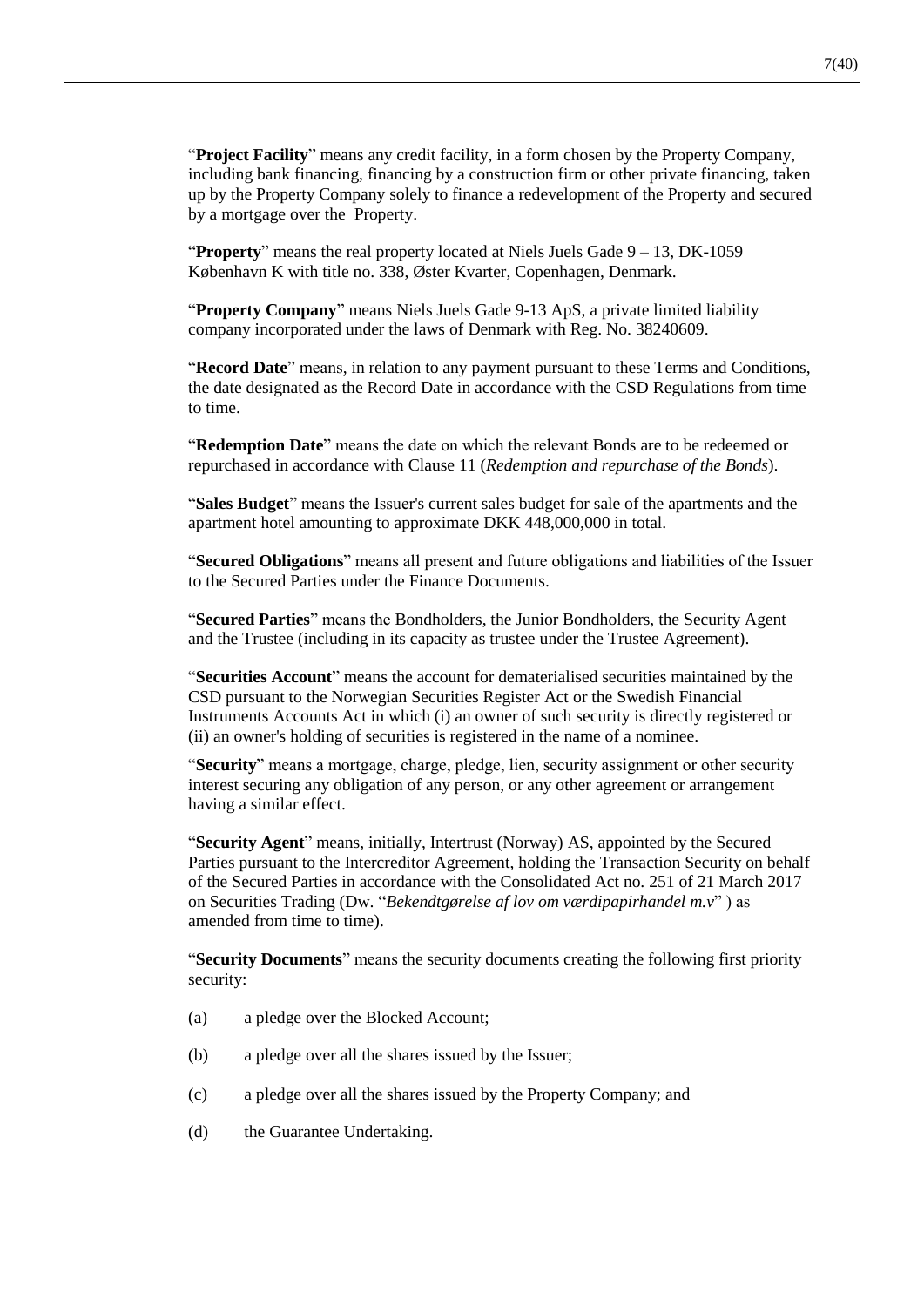"**SEK Bonds**" means the debt instruments for the Nominal Amount, denominated in SEK and which are governed by and issued under these Terms and Conditions, with ISIN SE0010636407.

"**Special Mandatory Redemption**" has the meaning set forth in Clause [5.3.](#page-13-0)

"**Subordinated Loans**" means new capital to be raised by the Issuer by way of subordinated loans, which (i) shall have a maturity after the Final Maturity Date, including the optional extension period (ii) be contractually subordinated to the Bonds and (iii) include terms that entail that the Subordinated Loans are structured as bullet loans and that interest is only payable after the Final Maturity Date.

"**Subsidiary**" means a company over which another company has Decisive Influence.

"**Swedish Financial Instruments Accounts Act**" means the Swedish Financial Instruments Accounts Act (*lag (1998:1479) om värdepapperscentraler och kontoföring av finansiella instrument*).

"**Swedish Financial Instruments Trading Act**" means the Swedish Financial Instruments Trading Act (*lag (1991:980) om handel med finansiella instrument*).

"**Swedish Kronor**" or "**SEK**" means the lawful currency of Sweden.

"**Total Nominal Amount**" means the total aggregate Nominal Amount of the Bonds outstanding at the relevant time.

"**Transaction Costs**" means all arrangement and legal fees, costs and expenses, stamp duties, registration and other taxes incurred by the Issuer in connection with the issue of the Bonds and the Transaction Security.

"**Transaction Security**" means the Security provided for the Secured Obligations pursuant to the Security Documents.

"**Trustee**" means Intertrust (Norway) AS, Reg. No. 995 460 238, or another party replacing it, as trustee, in accordance with these Terms and Conditions.

"**Trustee Agreement**" means the trustee agreement entered into on or before the Issue Date, between the Issuer and the Trustee, or any replacement trustee agreement entered into after the Issue Date between the Issuer and a Trustee.

"**US Dollars**" and "**USD**" means US Dollars, being the lawful currency of the United States of America.

"**USD Bonds**" means the debt instruments for the Nominal Amount, denominated in USD and which are governed by and issued under these Terms and Conditions, with ISIN NO 001 081174.8.

"**VPS Bonds**" means jointly the NOK Bonds and the USD Bonds, such Bonds being registered in VPS.

"**Written Procedure**" means the written or electronic procedure for decision making among the Bondholders in accordance with Clause [20](#page-32-0) (*Written Procedure*).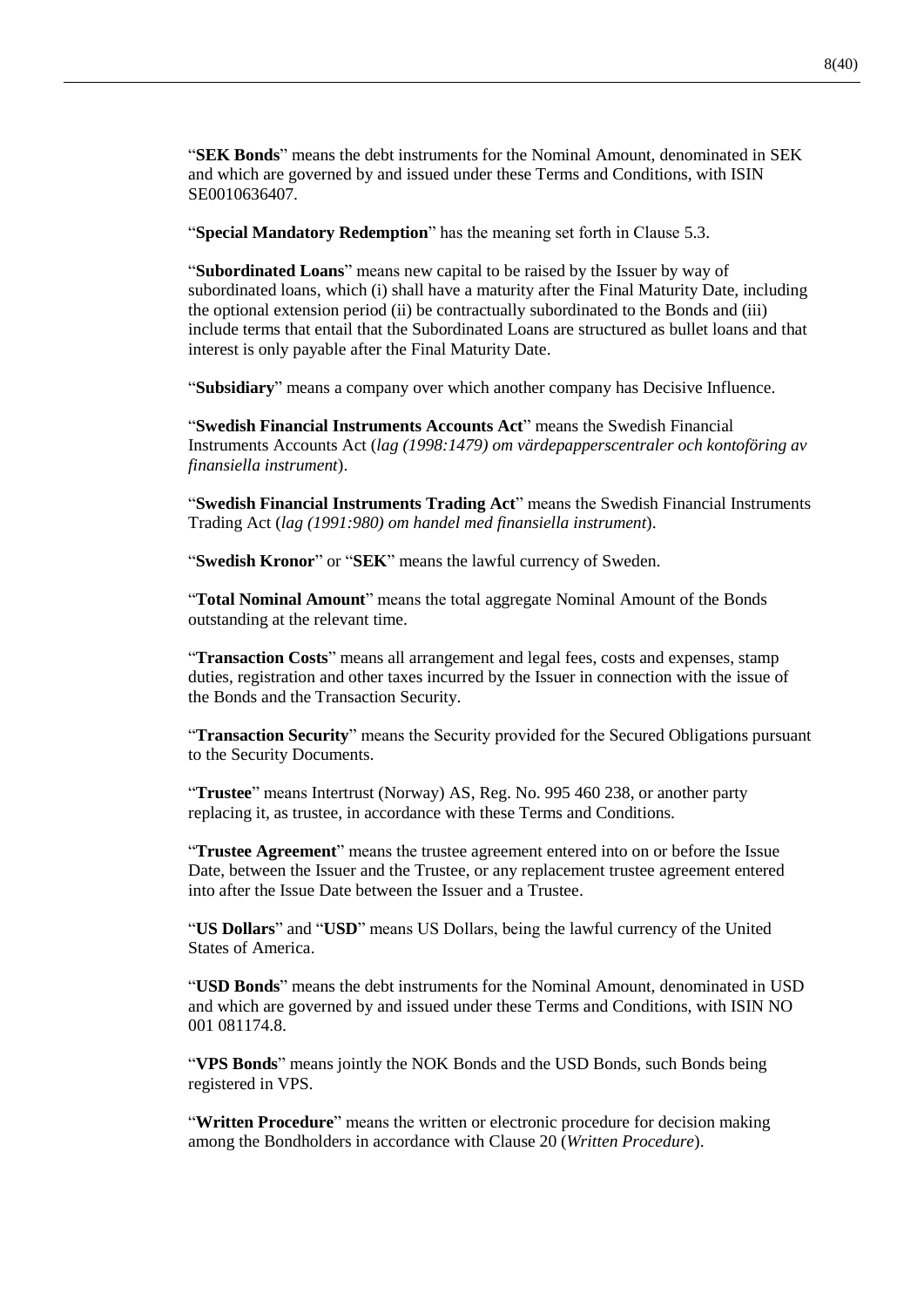## 1.2 **Construction**

- 1.2.1 Unless a contrary indication appears, any reference in these Terms and Conditions to:
	- (a) "**assets**" includes present and future properties, revenues and rights of every description;
	- (b) any agreement or instrument is a reference to that agreement or instrument as supplemented, amended, novated, extended, restated or replaced from time to time;
	- (c) a provision of "**law**" is a reference to that provision as amended or re-enacted, and to any regulations made by the appropriate authority pursuant to such law;
	- (d) a "**regulation**" includes any regulation, rule or official directive, request or guideline by any official body;
	- (e) a "**person**" means any individual, corporation, partnership, limited liability company, joint venture, association, joint-stock company, unincorporated organization, government, or any agency or political subdivision thereof or any other entity, whether or not having a separate legal personality;
	- (f) persons "**acting in concert**" shall be interpreted pursuant to the relevant provisions of the Norwegian Securities Trading Act; and
	- (g) a time of day is a reference to Oslo time.
- 1.2.2 An Event of Default is continuing if it has not been remedied or waived.
- <span id="page-10-1"></span>1.2.3 Subject to Clause [1.2.4](#page-10-0) below, when ascertaining whether a limit or threshold specified in DKK or NOK has been attained or broken, an amount in another currency shall be counted on the basis of the rate of exchange for such currency against DKK or NOK (as applicable) for the previous Business Day, as published by the Danish Central Bank or the Norwegian Central Bank (as applicable) on its website. If no such rate is available, the most recently published rate shall be used instead.
- <span id="page-10-0"></span>1.2.4 Notwithstanding Clause [1.2.3](#page-10-1) above, at a Bondholders' Meeting or by way of a Written Procedure, the calculations of whether a quorum exists and if the relevant consent has been obtained pursuant to Clause [18](#page-28-0) (*Decisions by Bondholders*), shall be made in NOK. Each Bond shall always entitle to one vote at a Bondholders' Meeting or by way of a Written Procedure. The value of the vote of each NOK Bond shall be the Nominal Amount and the value of the vote of each SEK Bond and USD Bond, respectively, shall be the Nominal Amount of the SEK Bond or USD Bond converted into NOK at the Initial Exchange Ratio. For the avoidance of doubt, the Adjusted Nominal Amount shall at all times be calculated based on the Initial Exchange Ratio.
- 1.2.5 A notice shall be deemed to be sent by way of press release if it is made available to the public within Norway promptly and in a non-discriminatory manner.
- 1.2.6 No delay or omission of the Trustee or of any Bondholder to exercise any right or remedy under the Finance Documents shall impair or operate as a waiver of any such right or remedy.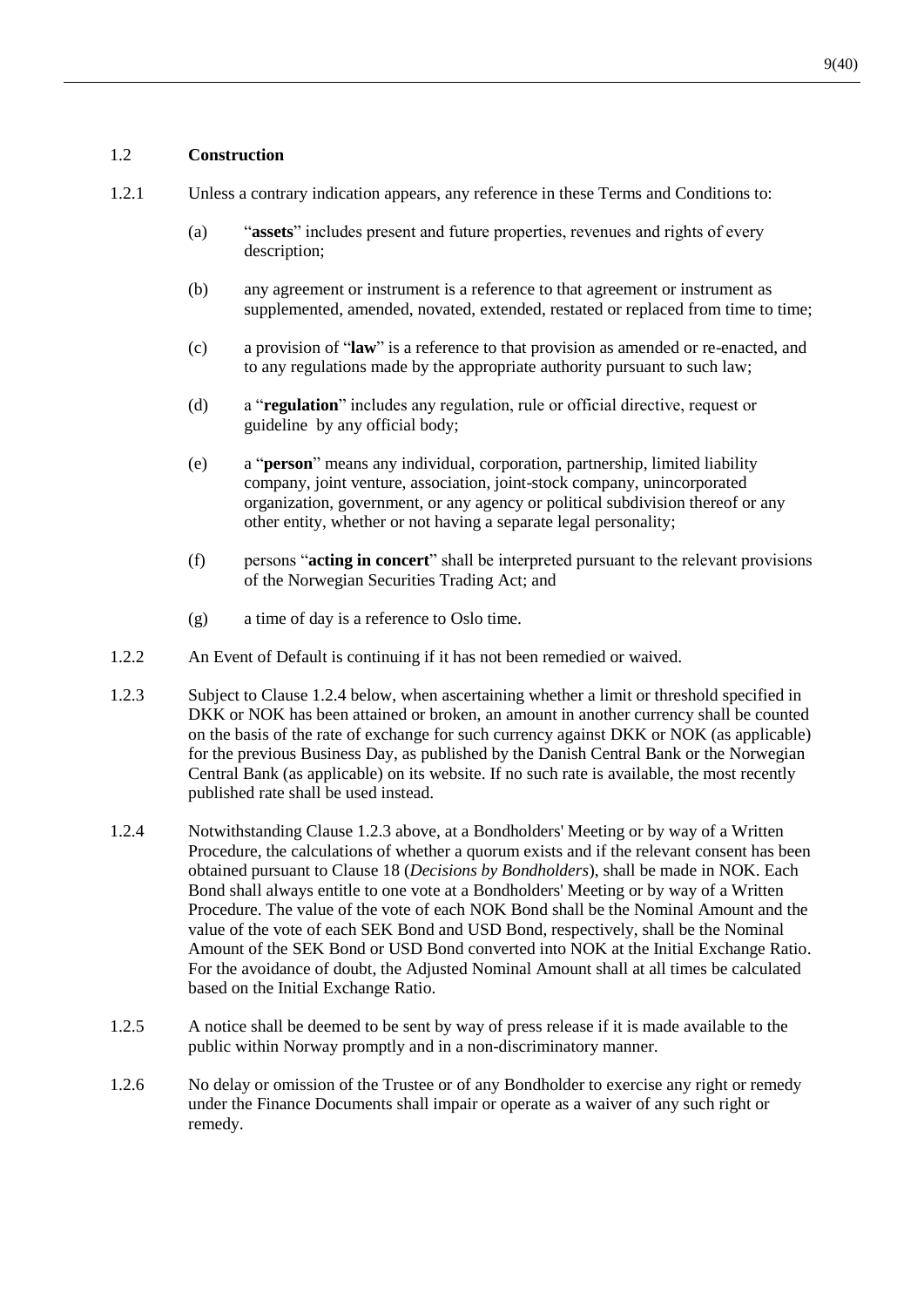# **2. STATUS OF THE BONDS**

- <span id="page-11-1"></span>2.1 The NOK Bonds are denominated in NOK, the SEK Bonds are denominated in SEK and the USD Bonds are denominated in USD and each Bond is constituted by these Terms and Conditions. The Issuer undertakes to make payments in relation to the Bonds and to comply with these Terms and Conditions.
- 2.2 By subscribing for Bonds, and upon registration of the Bonds in the CSD, each initial Bondholder agrees that the Bonds shall benefit from and be subject to the Finance Documents and by acquiring Bonds, each subsequent Bondholder confirms such agreement.
- <span id="page-11-0"></span>2.3 The nominal amount of each NOK Bond is NOK 10,000, each SEK Bond is SEK 10,000 and each USD Bond is USD 1,000 (the "**Nominal Amount**"). The maximum Total Nominal Amount of the NOK Bonds is NOK 93,000,000, the maximum Total Nominal Amount of the SEK Bonds is SEK 85,000,000 and the maximum Total Nominal Amount of the USD Bonds is USD 2,100,000. All Bonds are issued on a fully paid basis at an issue price of 100 per cent. of the Nominal Amount.
- <span id="page-11-2"></span>2.4 The minimum permissible subscription amount upon issuance of the Bonds is SEK 1,000,000, NOK 1,000,000 and USD 150,000 respectively or, if higher, the SEK, NOK or USD equivalent of EUR 100,000.
- 2.5 The Bonds constitute direct, general, unconditional, unsubordinated and secured obligations of the Issuer and shall at all times rank *pari passu* with (i) the Junior Bonds pursuant to the terms of the Intercreditor Agreement, provided however that the Junior Bonds will receive proceeds from the enforcement of the Transaction Security and certain disposals only after any obligations under the Bonds have been repaid in full, and (ii) all direct, unconditional, unsubordinated and unsecured obligations of the Issuer, except those obligations which are mandatorily preferred by law, and without any preference among them.
- 2.6 The Bonds are freely transferable but the Bondholders may be subject to purchase or transfer restrictions with regard to the Bonds, as applicable, under local laws to which a Bondholder may be subject. Each Bondholder must ensure compliance with such restrictions at its own cost and expense.
- <span id="page-11-3"></span>2.7 No action is being taken in any jurisdiction that would or is intended to permit a public offering of the Bonds or the possession, circulation or distribution of any document or other material relating to the Issuer or the Bonds in any jurisdiction other than Norway, where action for that purpose is required. Each Bondholder must inform itself about, and observe, any applicable restrictions to the transfer of material relating to the Issuer or the Bonds.
- 2.8 The CSD in respect of SEK Bonds, initially being Euroclear, shall perform its obligations as CSD solely in respect of the SEK Bonds and in accordance with the rules and regulations for issuers and issuing agents as regularly applied to it in relation to Swedish bond offerings, and shall, for the avoidance of doubt, have no obligations in respect of the the VPS Bonds.
- 2.9 The CSD in respect of the VPS Bonds, initially being VPS, shall perform its obligations as CSD solely in respect of the VPS Bonds and in accordance with the rules and regulations as regularly applied to it in relation to Norwegian bond offerings, and shall, for the avoidance of doubt, have no obligations in respect of the SEK Bonds.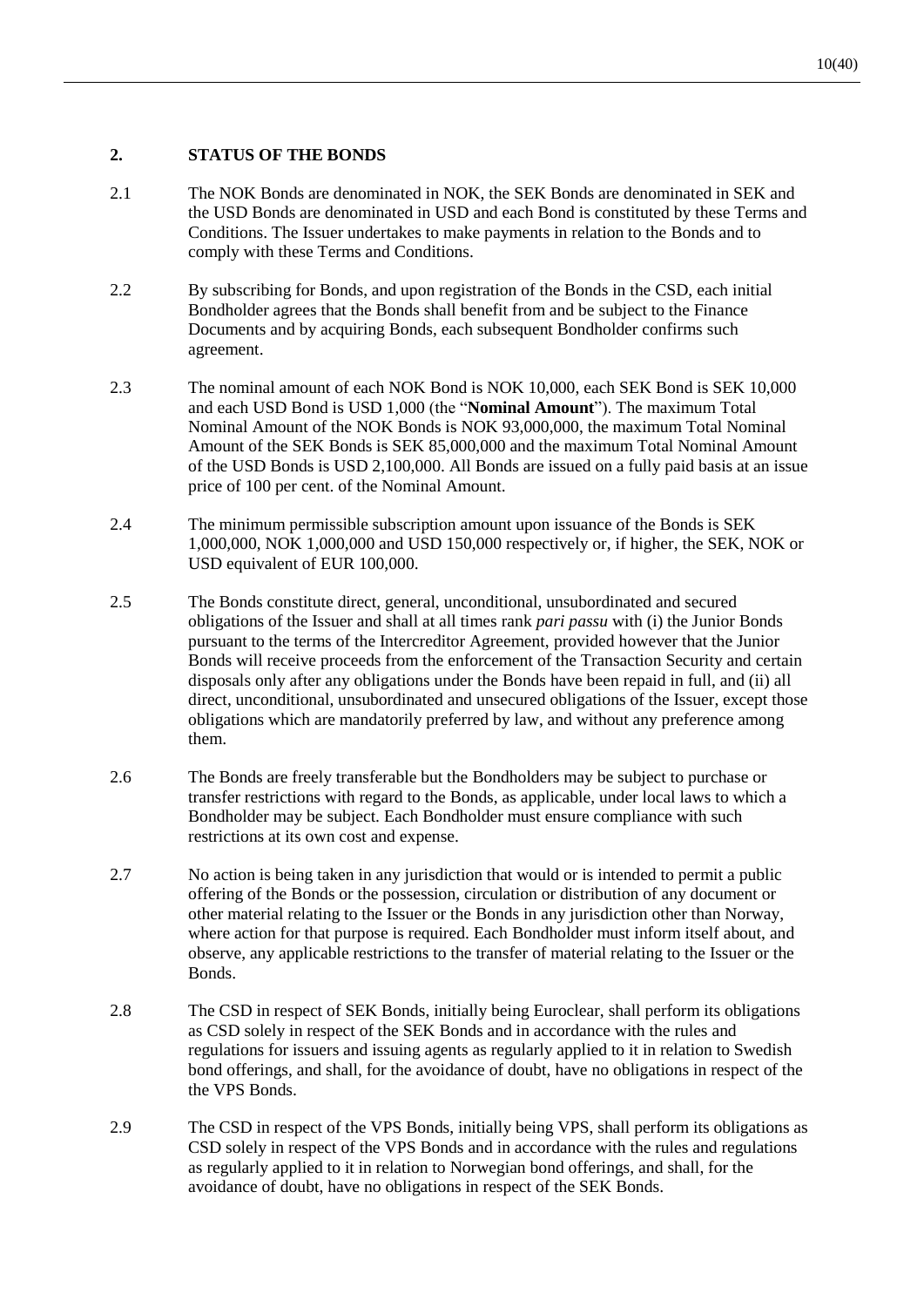# <span id="page-12-2"></span>**3. USE OF PROCEEDS**

- 3.1 The Issuer shall use the Net Proceeds from the issue of the Bonds and the Junior Bonds for:
	- (a) a contribution as equity or loan to the Property Company for the sole purpose of acquiring the Property; and
	- (b) the remainder, for general corporate purposes of the Issuer and the Property Company.

# **4. CONDITIONS FOR DISBURSEMENT**

- 4.1 The Net Proceeds shall be held by the Arranger on the Escrow Accounts and shall be released when the conditions precedent pursuant to Claus[e 5.1](#page-12-0) have been fulfilled. The Issuer may, however, in its sole discretion decide that (i) the Net Proceeds shall be exchanged to DKK (for the avoidance of doubt, any exchange risks to be carried by the Issuer) on or after the Issue Date and transferred to the DKK Escrow Account, and (ii) be transferred to the Blocked Account (provided that the conditions precedent pursuant to Clause [4.2](#page-12-1) have been fulfilled).
- <span id="page-12-1"></span>4.2 The Arranger shall pay the Net Proceeds from the issuance of the Bonds into the Escrow Accounts (or the Blocked Account, as applicable) on the later of (i) the Issue Date and (ii) the date on which the Trustee notifies the Arranger that it has received the following, in form and substance satisfactory to the Trustee:
	- (a) these Terms and Conditions and the Trustee Agreement duly executed by the parties thereto;
	- (b) a copy of a resolution from the Management Board of the Issuer approving the issue of the Bonds and the terms of the Finance Documents, and resolving to enter into such documents and any other documents necessary in connection therewith; and
	- (c) a conditions precedent satisfaction letter from a Danish law firm in respect of the resolution referred to in paragraph (b) above.
- 4.3 The Trustee may assume that the documentation delivered to it pursuant to Clause [4.2](#page-12-1) is accurate, correct and complete unless it has actual knowledge that this is not the case, and the Trustee does not have to verify the contents of any such documentation.
- 4.4 The Trustee, acting in its reasonable discretion, may waive the deadline or the requirements for documentation set out in Clause [4.2,](#page-12-1) or decide in its discretion that delivery of certain documents as set out in Clause [4.2](#page-12-1) shall be made subject to an agreed closing procedure between the Trustee and the Issuer. The Trustee shall confirm to the Arranger when the conditions in Clause [4.2](#page-12-1) have been satisfied.

#### <span id="page-12-3"></span>**5. ESCROW OF PROCEEDS**

<span id="page-12-0"></span>5.1 Upon the Issuer providing the following to the Trustee, in form and substance satisfactory to the Trustee, or the Trustee waiving any such requirement, the Trustee shall instruct the Arranger (or the account bank, as applicable) to promptly transfer the funds standing to the credit on the Escrow Accounts (or the Blocked Account, as applicable) in accordance with Clause [3](#page-12-2) (*Use of Proceeds*):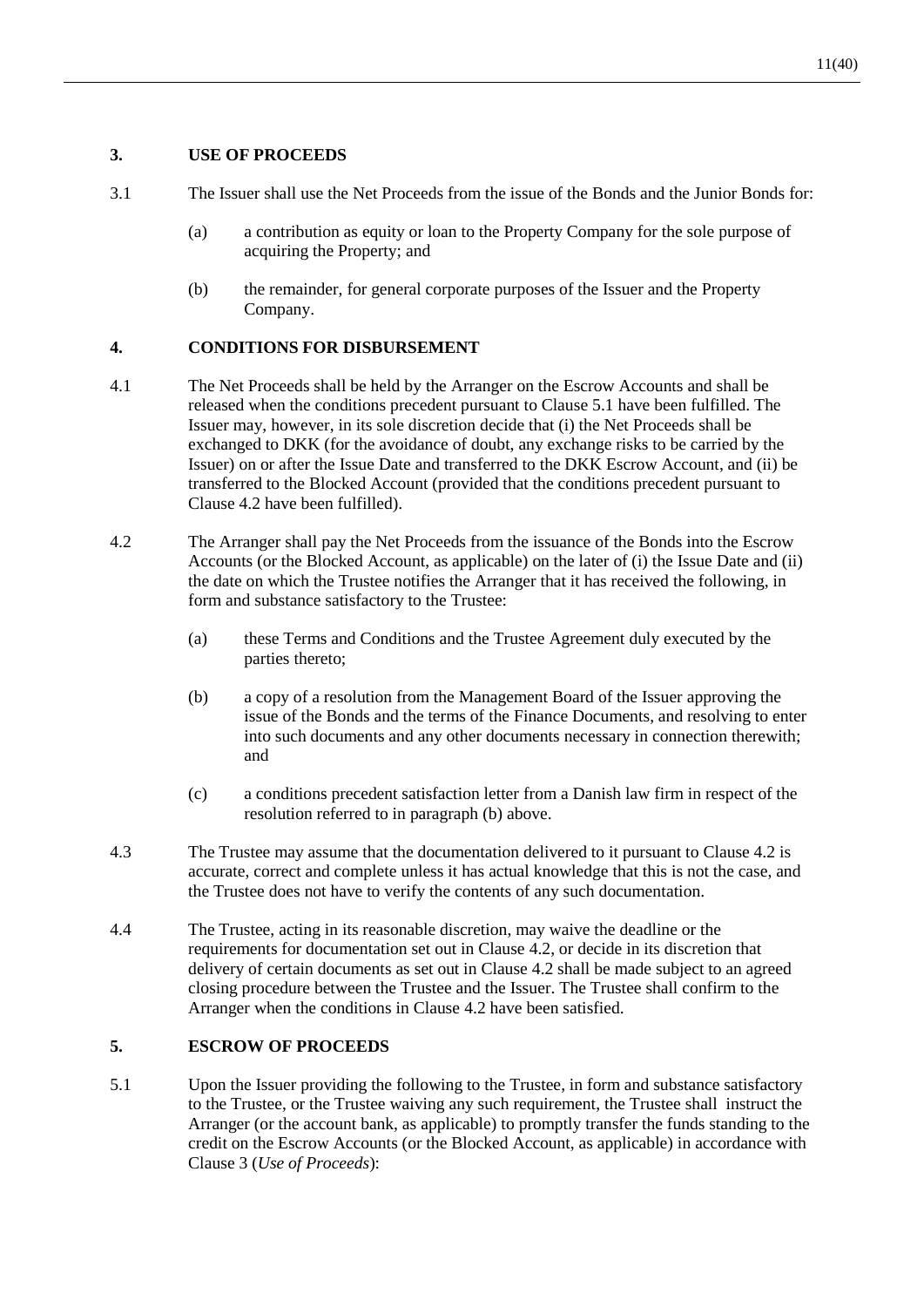- (a) duly executed corporate authorization documents, issued by any obligor under the Finance Documents (other than the Issuer);
- (b) duly executed copies of the Finance Documents and evidence satisfactory to the Trustee that the Transaction Security will be perfected on or about the disbursement date;
- (c) duly executed copies of all necessary corporate resolutions in respect of the Equity Issue;
- (d) satisfactory evidence that the subscription amount for the Equity Issue has been settled; and
- (e) a conditions precedent satisfaction letter from a Danish law firm in respect of the conditions referred to in clause  $(a) - (c)$  above.
- 5.2 The Trustee may assume that the documentation delivered to it pursuant to Clause [5.1](#page-12-0) is accurate, correct and complete unless it has actual knowledge that this is not the case, and the Trustee does not have to verify the contents of any such documentation.
- <span id="page-13-0"></span>5.3 If the Issuer has not provided the conditions precedent set out in Claus[e 5.1](#page-12-0) to the Trustee, in form and substance satisfactory to the Trustee, on or before the Business Day falling 30 days after the Issue Date the Issuer shall redeem all, but not some only, of the outstanding Bonds in full at the amount, together with accrued but unpaid interest, that would follow from an application of Clause [11.3.1](#page-17-2) (a "**Special Mandatory Redemption**") The Trustee may fund a Special Mandatory Redemption with the amounts standing to the credit on the Escrow Account.
- 5.4 A Special Mandatory Redemption shall be made by the Issuer giving notice to the Bondholders and the Trustee promptly following the date when the Special Mandatory Redemption is triggered pursuant to Clause [5.3.](#page-13-0) The Issuer is bound to redeem the Bonds in full at the applicable amount on a date specified in the notice from the Issuer, such date to fall no later than ten (10) Business Days after the effective date of the notice.

#### **6. BONDS IN BOOK-ENTRY FORM**

- 6.1 The Bonds will be registered for the Bondholders on their respective Securities Accounts and no physical notes will be issued. The VPS Bonds will be registered in accordance with the Norwegian Securities Register Act and the relevant CSD Regulations, and the SEK Bonds will be registered in accordance with the Swedish Financial Instruments Accounts Act and the relevant CSD Regulations. Registration requests relating to the Bonds shall be directed to an Account Operator.
- 6.2 The Issuer shall at all times ensure that the registration of the Bonds in the CSD is correct.
- 6.3 Those who according to assignment, Security, the provisions of the Swedish Children and Parents Code (Sw. *föräldrabalken (1949:381)*), conditions of will or deed of gift or otherwise have acquired a right to receive payments in respect of a Bond shall register their entitlements to receive payment in accordance with the Norwegian Securities Register Act or the Swedish Financial Instruments Accounts Act (as applicable).
- <span id="page-13-1"></span>6.4 The Trustee shall, in order to carry out its functions and obligations under these Terms and Conditions, have access to the securities depository registered with the CSD for the purposes of reviewing ownership of the Bonds registered in the securities depository.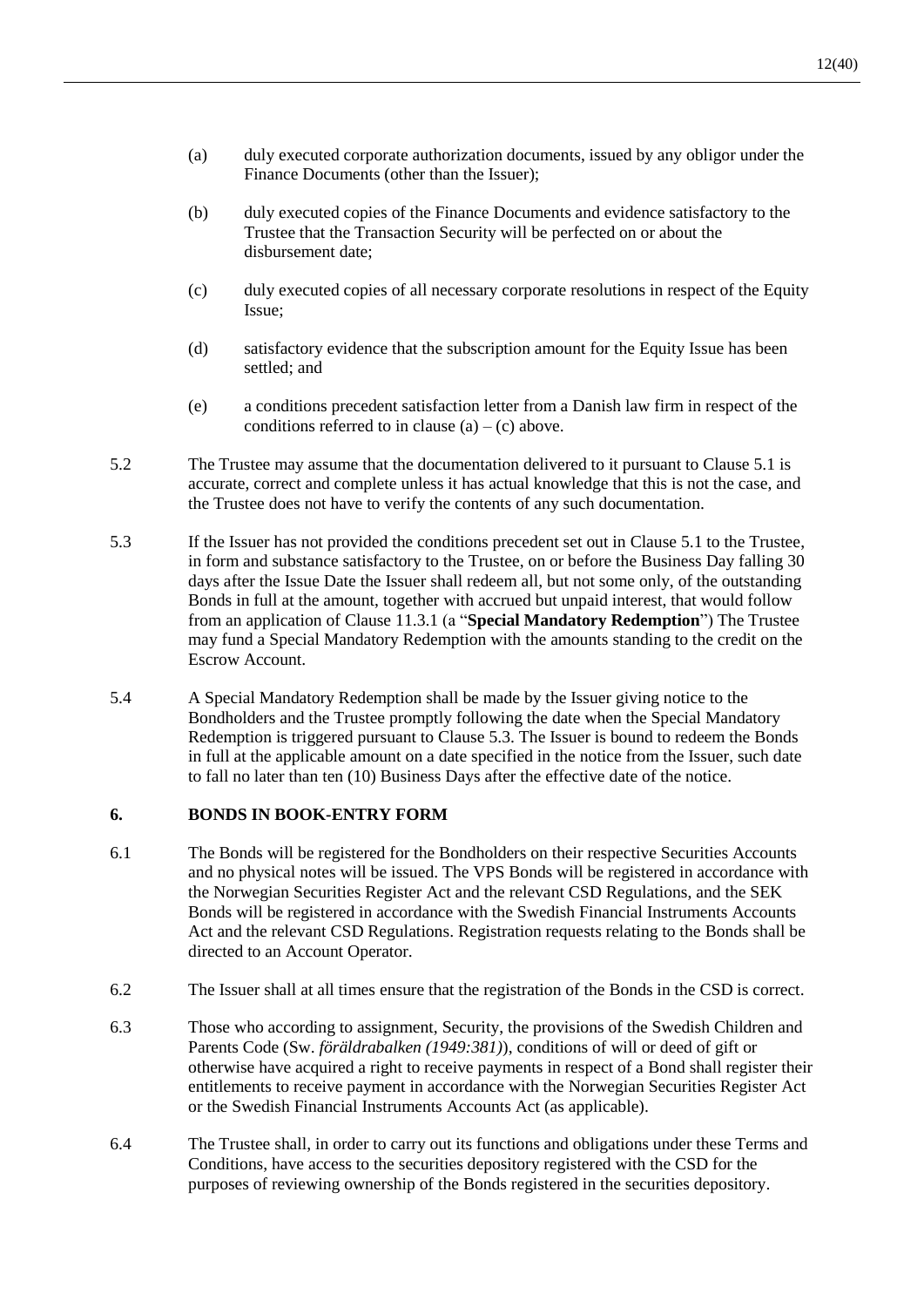6.5 The Trustee may use the information referred to in Clause [6.4](#page-13-1) only for the purposes of carrying out its duties and exercising its rights in accordance with the Finance Documents and shall not disclose such information to the Issuer, any Bondholder or third party unless necessary for such purposes.

# <span id="page-14-3"></span>**7. RIGHT TO ACT ON BEHALF OF A BONDHOLDER**

- <span id="page-14-0"></span>7.1 If a beneficial owner of a Bond who is not registered as a Bondholder wishes to exercise any rights under the Finance Documents, it must obtain proof of ownership of the Bond, acceptable to the Trustee.
- 7.2 If any person other than a Bondholder wishes to exercise any rights under the Finance Documents, it must obtain a power of attorney or other proof of authorisation from the Bondholder or a successive, coherent chain of powers of attorney or proofs of authorisation starting with the Bondholder and authorising such person.
- <span id="page-14-1"></span>7.3 A Bondholder (whether registered as such or proven to the Trustee's satisfaction to be the beneficial owner of the Bond as set out in Clause [7.1\)](#page-14-0) may issue one or several powers of attorney to third parties to represent it in relation to some or all of the Bonds held or beneficially owned by it. Any such representative may act independently under the Finance Documents in relation to the Bonds for which such representative is entitled to represent the Bondholder and may further delegate its right to represent the Bondholder by way of a further power of attorney.
- 7.4 The Trustee shall only have to examine the face of a power of attorney or other proof of authorisation that has been provided to it pursuant to Clause [7.3](#page-14-1) and may assume that it has been duly authorised, is valid, has not been revoked or superseded and that it is in full force and effect, unless otherwise is apparent from its face or the Trustee has actual knowledge to the contrary.

# <span id="page-14-2"></span>**8. REPRESENTATIONS AND WARRANTIES**

- 8.1 The Issuer makes the representations and warranties set out in this Clause [8](#page-14-2) (*Representations and warranties*), in respect of itself and in respect of each Group Company to the Trustee (on behalf of the Bondholders) at the following times and with reference to the facts and circumstances then existing:
	- (a) at the Issue Date; and
	- (b) on each date of disbursement of proceeds pursuant to Clause [5](#page-12-3) (*Escrow of proceeds*).
- 8.2 All information which has been presented to the Trustee or the Bondholders in relation to the Bonds is, to the best knowledge of the Issuer, having taken all reasonable measures to ensure the same:
	- (a) true and accurate in all material respects as at the date the relevant information is expressed to be given; and
	- (b) does not omit any material information likely to affect the accuracy of the information as regards the evaluation of the Bonds in any material respects unless subsequently disclosed to the Trustee in writing or otherwise made publicly known.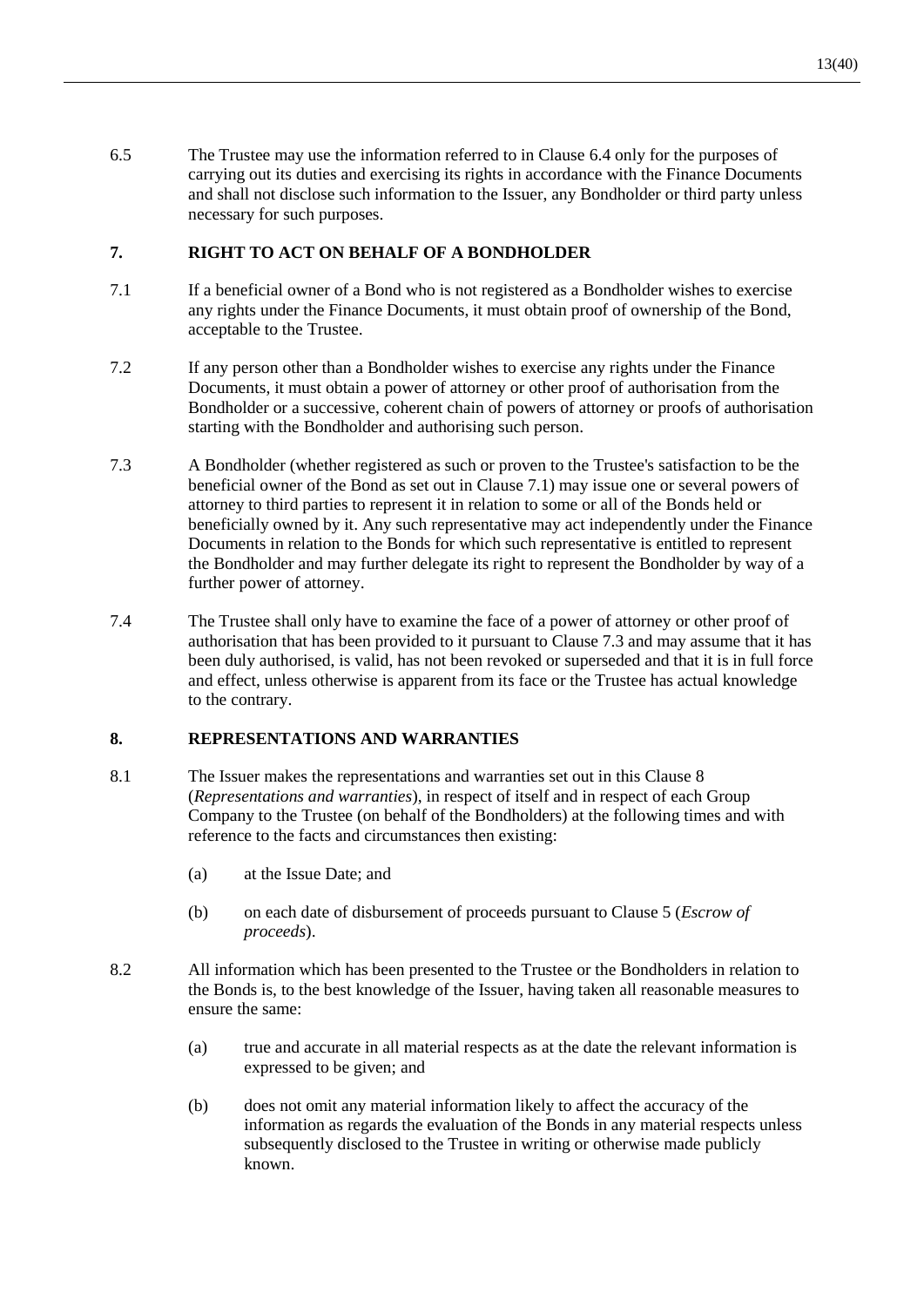- 8.3 No Event of Default exists or is likely to result from the issuance of the Bonds or the entry into, the performance of, or any transaction contemplated by, these Terms and Conditions or the other Finance Documents.
- 8.4 The entry into of the Security Documents and the granting of the Transaction Security do not and will not conflict with:
	- (a) any law or regulation applicable to the Issuer or the Guarantor;
	- (b) the Issuer's constitutional documents or those of the Guarantor; or
	- (c) any agreement or instrument binding upon the Issuer or the Guarantor.

#### **9. PAYMENTS IN RESPECT OF THE BONDS**

#### <span id="page-15-0"></span>9.1 **Payment obligations and currency**

- 9.1.1 Any payment or repayment under the Finance Documents, or any amount due in respect of a repurchase of any Bonds requested by a Bondholder pursuant to these Terms and Conditions, shall be made to such person who is registered as a Bondholder on a Securities Account on the Record Date prior to an Interest Payment Date or other relevant due date, crediting the relevant amount to the bank account nominated by such Bondholder in connection with its Securities Account in the relevant CSD.
- 9.1.2 Payment constituting good discharge of the Issuer's payment obligations to the Bondholders under these Terms and Conditions will be deemed to have been made to each Bondholder once the amount has been credited to the bank holding the bank account nominated by the Bondholder in connection with its Securities Account in the relevant CSD. If the paying bank and the receiving bank are the same, payment shall be deemed to have been made once the amount has been credited to the bank account nominated by the Bondholder in question.
- 9.1.3 All amounts payable under the Finance Documents shall be payable in the relevant denomination of the Bonds as set out in Clause [2.1](#page-11-1) above. If, however, the denomination differs from the currency of the bank account connected to the Bondholder's Securities Account in the CSD, any cash settlement may be exchanged and credited to this bank account in accordance with the procedures of the relevant CSD.
- 9.1.4 Any specific payment instructions, including foreign exchange bank account details, to be connected to the Bondholder's account in the relevant CSD must be provided by the relevant Bondholder to the Paying Agent (either directly or through its Account Operator in the relevant CSD) within five Business Days prior to a payment date. Depending on any currency exchange settlement agreements between each Bondholder's bank and the Paying Agent, and opening hours of the receiving bank, cash settlement may be delayed, and payment shall be deemed to have been made once the cash settlement has taken place, provided, however, that no default interest or other penalty shall accrue for the account of the Issuer for such delay.
- 9.1.5 If an Interest Payment Date or other relevant date for payments to the Bondholders pursuant to the Finance Documents falls on a day on which either of the relevant CSD settlement system or the relevant currency settlement system for the Bonds are not open, the payment shall be made on the first following possible day on which both of the said systems are open, unless any provision to the contrary have been set out for such payment in the relevant Finance Document.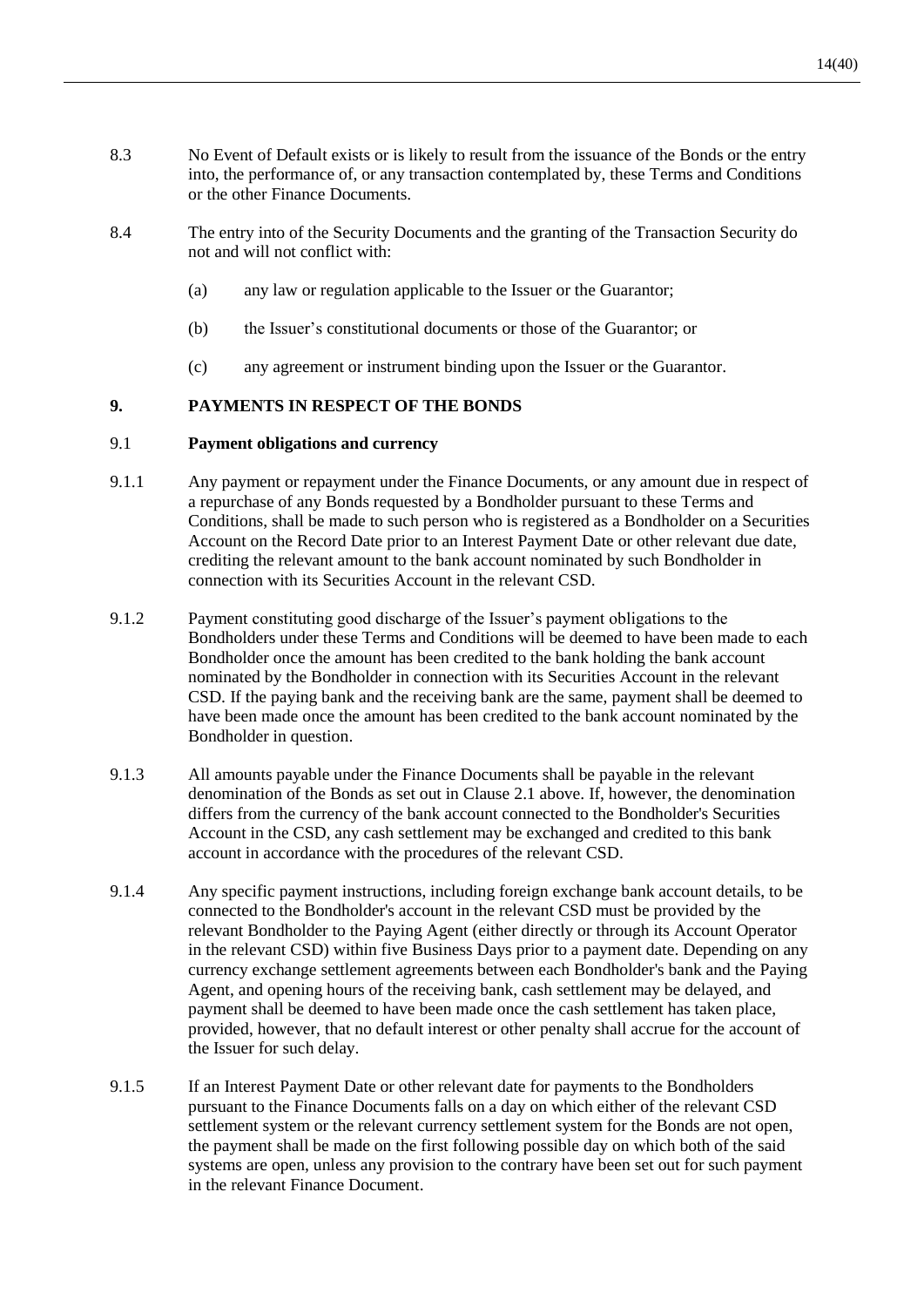- 9.1.6 If, due to any obstacle for the relevant CSD, the Issuer cannot make a payment or repayment, such payment or repayment may be postponed until the obstacle has been removed. Interest shall accrue in accordance with Clause [10.4](#page-17-3) during such postponement.
- 9.1.7 If payment or repayment is made in accordance with this Clause [9.1](#page-15-0) (*Payment obligations and currency*), the Issuer shall be deemed to have fulfilled its obligation to pay, irrespective of whether such payment was made to a person not entitled to receive such amount.
- 9.1.8 Any payment which shall be made under these Terms and Conditions shall be made in accordance with the Business Day Convention (no business day adjustment).
- 9.1.9 Notwithstanding anything to the contrary in these Terms and Conditions, the Bonds shall be subject to, and any payments made in relation thereto shall be made in accordance with, the rules and procedures of each CSD.

# 9.2 **Partial payments**

- <span id="page-16-2"></span>9.2.1 If the Paying Agent or the Trustee receives a payment that is insufficient to discharge all amounts then due and payable under the Finance Documents (a "**Partial Payment**"), such Partial Payment shall, in respect of the Issuer's debt under the Finance Documents be considered made for discharge of the debt of the Issuer in the order of priority as set out in Clause [16.1.](#page-26-0)
- 9.2.2 Notwithstanding Clause [9.2.1](#page-16-2) above, any Partial Payment which is distributed to the Bondholders shall, subject to Clause [9.2.3](#page-16-3) below, be applied pro rata pursuant to the procedures of the relevant CSD towards payment of any accrued interest due but unpaid and of any principal amount due but unpaid.
- <span id="page-16-3"></span>9.2.3 A Bondholders' Meeting can only resolve that any overdue payment of any instalment will be reduced if there is a pro rata reduction of the principal that has not fallen due, however, the meeting may resolve that accrued interest (whether overdue or not) shall be reduced without a corresponding reduction of principal.

# 9.3 **Taxation**

9.3.1 The Issuer is not liable to gross-up any payments under the Finance Documents by virtue of any withholding tax, public levy or the similar.

# **10. INTEREST**

- <span id="page-16-0"></span>10.1 Each VPS Bond carries Interest at the Interest Rate applied to the Nominal Amount from (and including) the Issue Date up to (but excluding) the relevant Redemption Date. Each SEK Bond carries Interest at the Interest Rate applied to the Nominal Amount from (but excluding) the Issue Date up to (and including) the relevant Redemption Date.
- 10.2 Interest accrues during an Interest Period. Payment of Interest in respect of the Bonds shall be made to the Bondholders on each Interest Payment Date for the preceding Interest Period and in connection with the redemption of the Bonds on the relevant Redemption Date.
- <span id="page-16-1"></span>10.3 Interest shall be calculated on the basis of a 360-day year comprised of twelve months of 30 days each and, in case of an incomplete month, the actual number of days elapsed (30/360-days basis).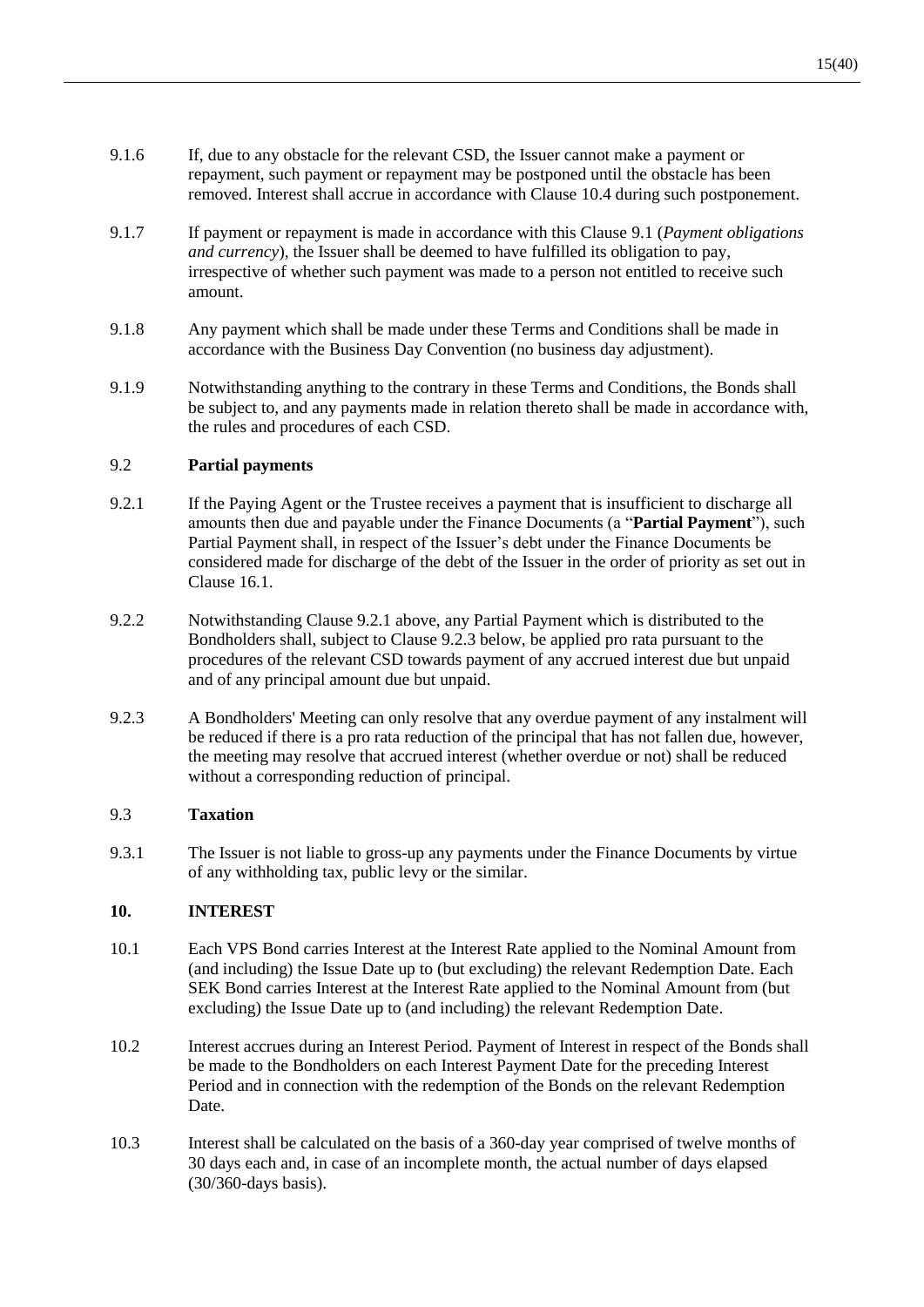<span id="page-17-3"></span>10.4 If the Issuer fails to pay any amount payable by it under the Finance Documents on its due date, default interest shall accrue on the overdue amount (i) in respect of the SEK Bonds from (but excluding) the due date up to (and including) the date of actual payment at a rate which is five (5) percentage points higher than the Interest Rate, and (ii) in respect of the VPS Bonds from (and including) the due date up to (but excluding) the date of actual payment at a rate which is five (5) percentage points higher than the Interest Rate. Accrued default interest shall not be capitalised. No default interest shall accrue where the failure to pay was solely attributable to the Paying Agent or the CSD, in which case the ordinary Interest Rate shall apply instead.

# <span id="page-17-1"></span>**11. REDEMPTION AND REPURCHASE OF THE BONDS**

#### 11.1 **Redemption at maturity and extension**

- 11.1.1 Subject to Clause [11.1.2](#page-17-0) below, the Issuer shall redeem all, but not some only, of the outstanding Bonds in full on the Final Maturity Date with an amount per Bond equal to the Nominal Amount together with accrued but unpaid Interest.
- <span id="page-17-0"></span>11.1.2 The Issuer has the right to extend the original Final Maturity Date with six (6) months by giving notice to the Trustee at least twenty (20) Business Days prior to the original Final Maturity Date. If so requested by the Issuer, the Issuer shall redeem the outstanding Bonds on the date falling six (6) months after the original Final Maturity Date with an amount per Bond equal to the Nominal Amount together with accrued but unpaid Interest.
- 11.1.3 The Final Maturity Date of the Bonds may not be extended unless the maturity of the Junior Bonds are extended with a period that is no less than the extension period pursuant to Clause [11.1.2](#page-17-0) above.

## 11.2 **Purchase of Bonds by Group Companies**

Any Group Company or any of their Affiliates may, subject to applicable law, at any time and at any price purchase Bonds on the market or in any other way. Bonds held by a Group Company or any of their Affiliates may at such Group Company or Affiliates' discretion be retained or sold or, if held by the Issuer, cancelled by the Issuer.

#### <span id="page-17-4"></span>11.3 **Voluntary early redemption (call option)**

- <span id="page-17-2"></span>11.3.1 The Issuer may redeem all, but not some only, of the outstanding Bonds at any time:
	- (a) from and including the Issue Date to, but excluding, the First Call Date at a price equal to the Early Redemption Amount; and
	- (b) from and including the First Call Date to, but excluding, the Final Maturity Date at an amount per Bond equal to 100 per cent. of the Nominal Amount together with accrued but unpaid Interest.
- 11.3.2 Redemption in accordance with Clause [11.3.1](#page-17-2) shall be made by the Issuer giving not less than ten (10) Business Days' notice and not more than twenty (20) Business Days' notice to the Bondholders and the Trustee, in each case calculated from the effective date of the notice. The Notice from the Issuer shall specify the Redemption Date. The notice is irrevocable but may, at the Issuer's discretion, contain one or more conditions precedent. Upon fulfilment of the conditions precedent (if any), the Issuer is bound to redeem the Bonds in full at the applicable amount on the specified Redemption Date.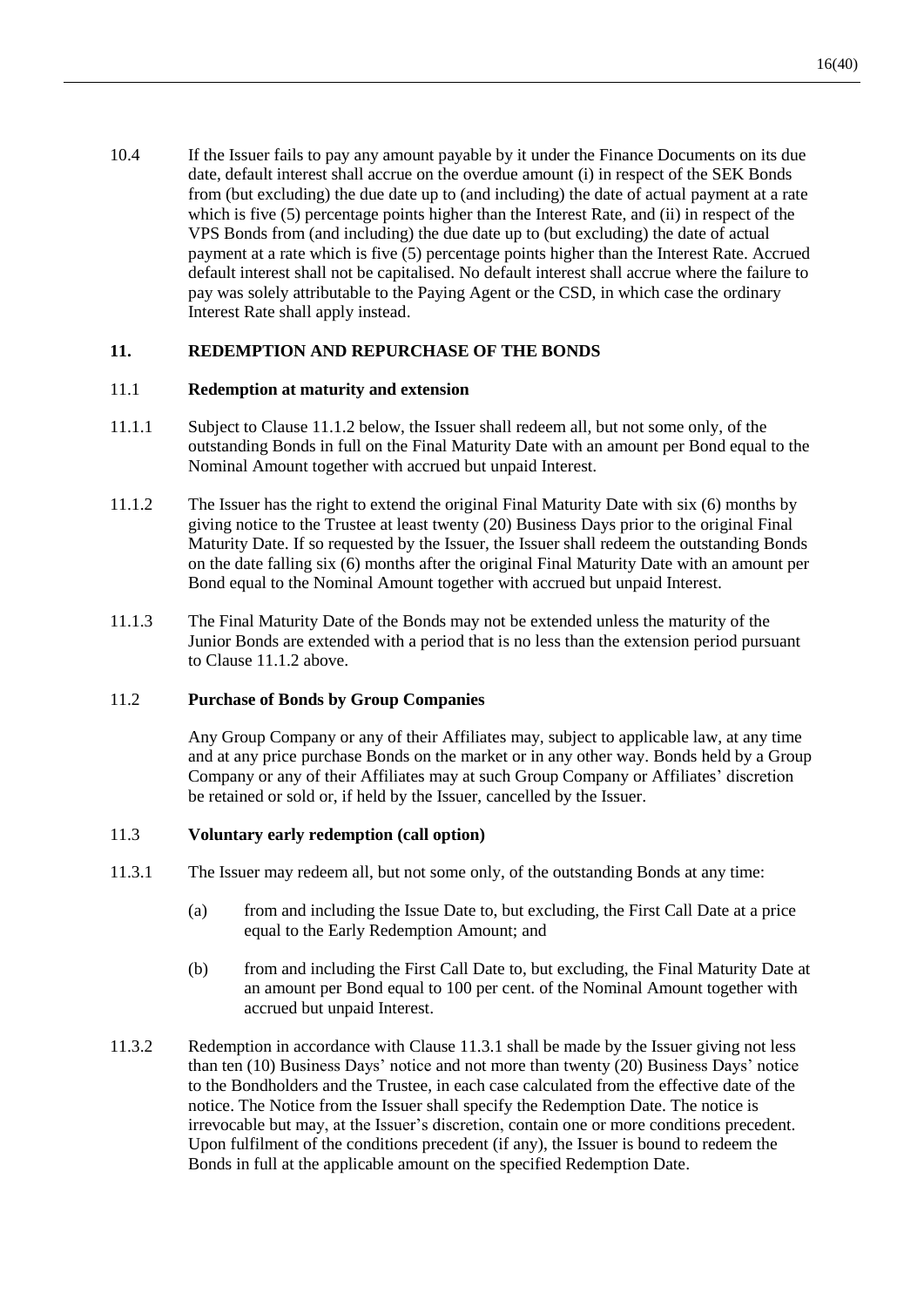11.3.3 For the avoidance of doubt, the Issuer shall be permitted to make partial redemptions in accordance with Clause [11.4](#page-18-0) (*Voluntary early partial redemption (Permitted Disposal Proceeds)*), and a redemption made in accordance with Clause [11.5](#page-18-1) (*Special voluntary early redemption*) will not be subject to the above terms.

# <span id="page-18-0"></span>11.4 **Voluntary early partial redemption (Permitted Disposal Proceeds)**

- <span id="page-18-2"></span>11.4.1 The Issuer may, on each Interest Payment Date, apply any Permitted Disposal Proceeds on the Blocked Account to partially redeem the Bonds (including accrued but unpaid Interest) with an amount of no less than DKK 30,000,000 on each partial redemption occasion, by reducing the Nominal Amount of the Bonds *pro rata* and subject to the application of the Early Redemption Amount should such partial redemption be carried out prior to the First Call Date.
- 11.4.2 Redemption in accordance with Clause [11.4.1](#page-18-2) shall be made by the Issuer giving notice to the Bondholders and the Trustee no later than ten (10) Business Days before the relevant Redemption Date.

# <span id="page-18-1"></span>11.5 **Special voluntary early redemption**

- <span id="page-18-3"></span>11.5.1 If Net Proceeds sufficient to acquire the Property has not been transferred to the Blocked Account at the latest at noon CET on 15 December 2017, the Issuer shall be entitled to redeem all, but not some only, of the outstanding Bonds at a price equal to 100.00 % of the Nominal Amount (including accrued but unpaid Interest). Such redemption may be funded in part with amounts standing to the credit on the Blocked Account.
- 11.5.2 Redemption in accordance with Clause [11.5.1](#page-18-3) shall be made by the Issuer giving notice to the Bondholders and the Trustee at the latest on 22 December 2017. The Issuer shall redeem the Bonds in full (including accrued but unpaid Interest, in respect of the SEK Bonds, from (but excluding) and with respect of the VPS Bonds from (and including) the Issue Date to, in respect of the SEK Bonds (and including) and in respect of the VPS Bonds (but excluding), the relevant Redemption Date) on a Redemption Date specified in the notice from the Issuer, such Redemption Date to fall no later than ten (10) Business Days after the notice is served to the Trustee.

#### <span id="page-18-5"></span>11.6 **Mandatory repurchase due to a Change of Control Event (put option)**

- <span id="page-18-4"></span>11.6.1 Upon the occurrence of a Change of Control Event, each Bondholder shall during a period of thirty (30) calendar days from the effective date of a notice from the Issuer of the Change of Control Event pursuant to Clause [13.1.2](#page-20-0) (after which time period such right shall lapse), have the right to request that all, or some only, of its Bonds be repurchased at a price per Bond equal to 101 per cent. of the Nominal Amount together with accrued but unpaid Interest. However, such period may not start earlier than upon the occurrence of the Change of Control Event.
- 11.6.2 Each Bondholder may exercise its put option pursuant to Clause [11.6.1](#page-18-4) by written notice to its Account Operator, who will notify the Paying Agent of the exercise of the put option. The repurchase amount shall fall due on the Redemption Date, which will be the fifth Business Day after the end of the period referred to in Clause [11.6.1.](#page-18-4)
- 11.6.3 If Bonds representing more than 90 per cent. of the Adjusted Nominal Amount have been repurchased pursuant to this Clause [11.6](#page-18-5) (*Mandatory repurchase due to a Change of Control Event (put option*)), the Issuer is entitled to repurchase all the remaining Bonds at the price stated in Claus[e 11.6.1](#page-18-4) above by notifying the remaining Bondholders of its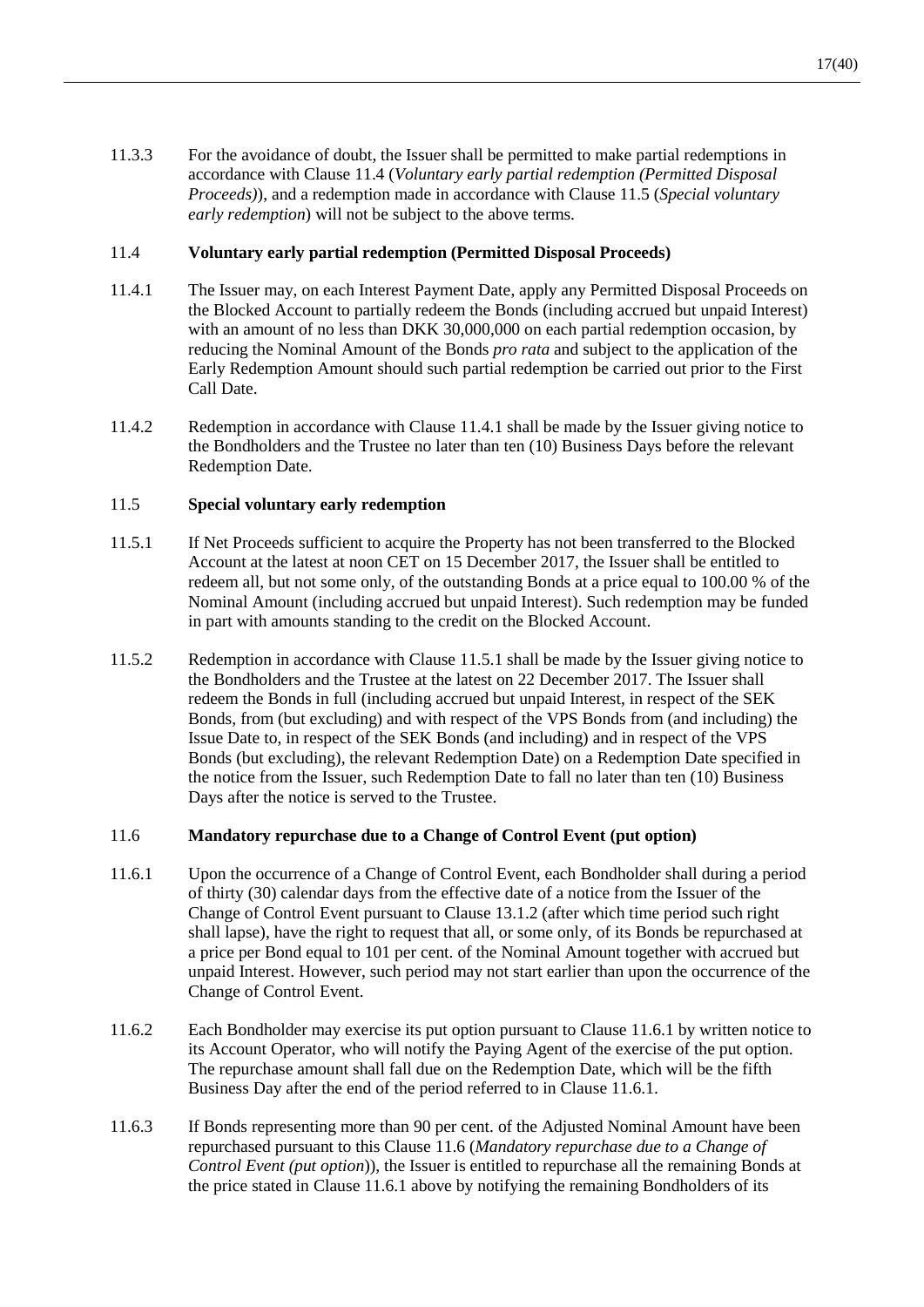intention to do so no later than 20 calendar days after the relevant Redemption Date. Prepayment may occur at the earliest on the 15th calendar day following the date of such notice.

- 11.6.4 The Issuer shall comply with the requirements of any applicable securities laws or regulations in connection with the repurchase of Bonds. To the extent that the provisions of such laws and regulations conflict with the provisions in this Clause [11.6](#page-18-5) , the Issuer may comply with the applicable securities laws and regulations and will not be deemed to have breached its obligations under this Clause [11.6](#page-18-5) by virtue of the conflict.
- 11.6.5 Any Bonds repurchased by the Issuer pursuant to this Clause [11.6](#page-18-5) may at the Issuer's discretion be retained, sold or cancelled / shall be promptly cancelled by the Issuer.
- 11.6.6 The Issuer shall not be required to repurchase any Bonds pursuant to this Clause [11.6,](#page-18-5) if a third party in connection with the occurrence of a Change of Control Event offers to purchase the Bonds in the manner and on the terms set out in this Clause [11.6](#page-18-5) (or on terms more favourable to the Bondholders) and purchases all Bonds validly tendered in accordance with such offer. If Bonds tendered are not purchased within the time limits stipulated in this Clause [11.6,](#page-18-5) the Issuer shall repurchase any such Bonds within five (5) Business Days after the expiry of the time limit.

# **12. TRANSACTION SECURITY**

- 12.1 As continuing Security for the due and punctual fulfilment of the Secured Obligations, the Issuer grants, and shall procure that the relevant security providers grant, the Transaction Security to the Secured Parties as represented by the Security Agent. The Transaction Security shall be provided and perfected pursuant to, and subject to the terms of, the Security Documents, and subject to the ranking set out in the Intercreditor Agreement. The Security Agent shall hold the Transaction Security on behalf of the Secured Parties in accordance with the Security Documents and the Intercreditor Agreement.
- 12.2 The Security Agent shall, on behalf of the Secured Parties, keep all certificates and other documents that are bearers of rights relating to the Transaction Security in safe custody.
- 12.3 Unless and until the Security Agent has received instructions from the Bondholders in accordance with Clause [18](#page-28-0) (*Decisions by Bondholders*), the Security Agent shall (without first having to obtain the Bondholders' consent) be entitled to enter into agreements with the Issuer or a third party or take any other actions, if it is, in the Security Agent's opinion, necessary for the purpose of maintaining, altering, releasing or enforcing the Transaction Security, creating further Security for the benefit of the Secured Parties or for the purpose of settling the Bondholders' or the Issuer's rights to the Transaction Security, in each case in accordance with the terms of the Finance Documents.
- <span id="page-19-0"></span>12.4 For the purpose of exercising the rights of the Secured Parties, the Security Agent may instruct the relevant CSD in the name and on behalf of the Issuer to arrange for payments to the Secured Parties under the Finance Documents and change the bank account registered with the relevant CSD and from which payments under the Bonds are made to another bank account. The Issuer shall immediately upon request by the Agent provide it with any such documents, including a written power of attorney (in form and substance satisfactory to the Trustee and the relevant CSD), that the Trustee deems necessary for the purpose of exercising its rights and/or carrying out its duties under this Clause [12.4.](#page-19-0)
- 12.5 The Trustee shall be entitled to give instructions relating to the Transaction Security to the Security Agent in accordance with the Intercreditor Agreement.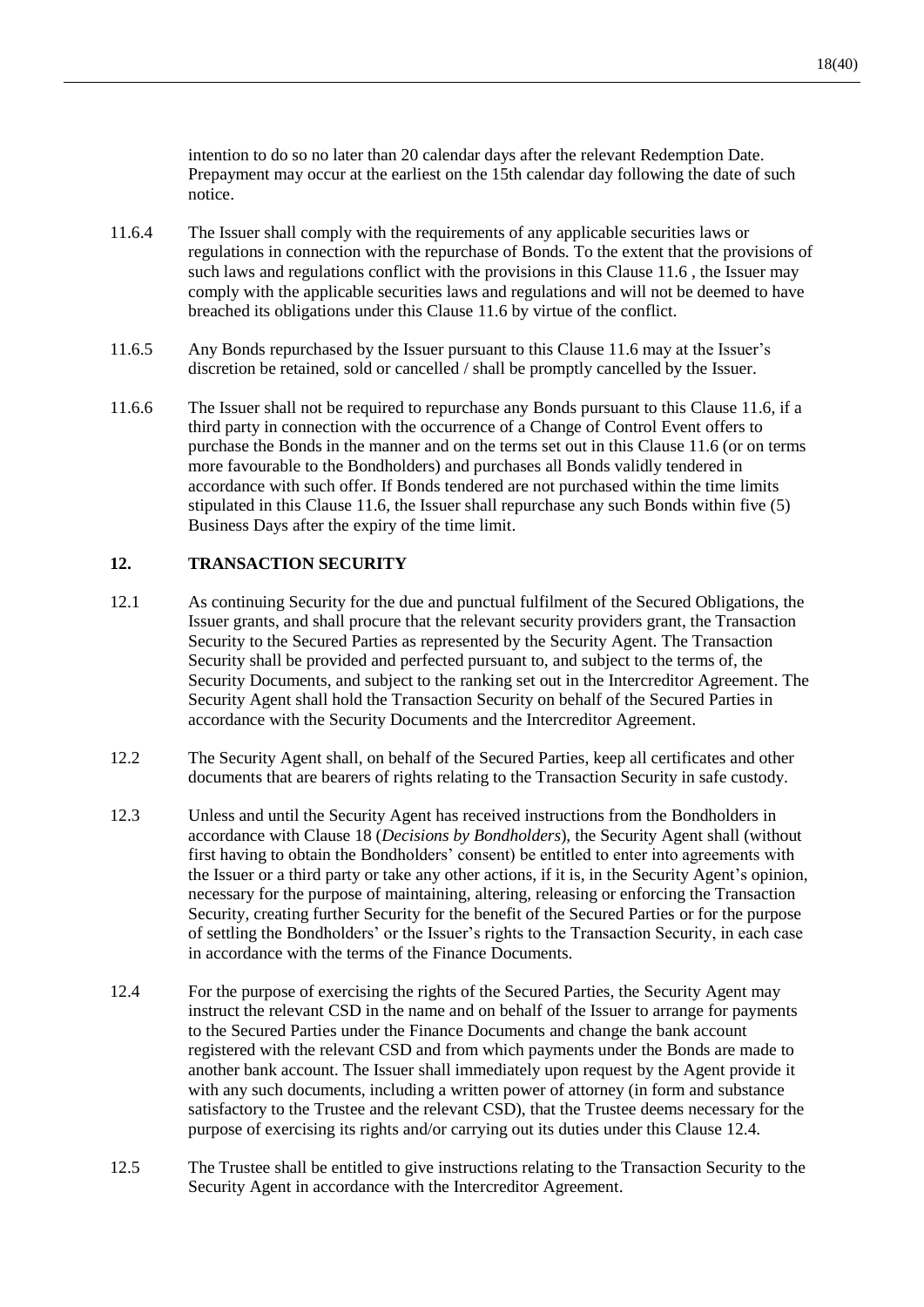- 12.6 The Security Agent may at any time, acting on instructions of the Trustee (acting on behalf of the Bondholders), release the Transaction Security in accordance with the terms of the Security Documents and the Intercreditor Agreement. For the avoidance of doubt, any Transaction Security will always be released *pro rata* between the Bondholders and the Junior Bondholders and the remaining Transaction Security will continue to rank *pari passu* between the Bondholders and the Junior Bondholders as set forth in the Security Documents and the Intercreditor Agreement.
- 12.7 The Security Agent may only take any action to accelerate or enforce any Transaction Security in accordance with the terms of the Intercreditor Agreement, which contains various provisions relating to amongst other things enforcement of the Transaction Security.
- 12.8 Upon an enforcement of the Transaction Security, the proceeds shall be distributed in accordance with the Intercreditor Agreement, where *inter alia* the Junior Bondholders will receive any proceeds from an enforcement of the Transaction Security only after the Bonds have been discharged in full.
- 12.9 All security and/or guarantees or arrangement having similar effects may be released by the Security Agent, without the need for any further referral to or authority from anyone, upon any enforcement provided that the proceeds are distributed in accordance with the provisions set out in the Intercreditor Agreement.

# **13. INFORMATION TO BONDHOLDERS**

#### 13.1 **Information from the Issuer**

- <span id="page-20-1"></span>13.1.1 The Issuer shall make the following information available to the Bondholders by way of publication on the website of the Issuer (or other relevant information platform):
	- (a) as soon as the same become available, but in any event within four (4) months after the end of each financial year, its audited financial statements for that financial year prepared in accordance with the Accounting Principles;
	- (b) as soon as the same become available, but in any event within two (2) months after the end of each interim half of its financial year, its financial statements or the year-end report (as applicable) for such period prepared in accordance with the Accounting Principles;
	- (c) as soon as practicable following an acquisition or disposal of Bonds by a Group Company, the aggregate Nominal Amount held by Group Companies, or the amount of Bonds cancelled by the Issuer; and
	- (d) any other information required by the Norwegian Securities Trading Act or the Swedish Financial Instruments Trading Act.
- <span id="page-20-0"></span>13.1.2 The Issuer shall immediately notify the Trustee and the Bondholders upon becoming aware of the occurrence of a Change of Control Event. Such notice may be given in advance of the occurrence of a Change of Control Event and be conditional upon the occurrence of a Change of Control Event, if a definitive agreement is in place providing for such Change of Control Event.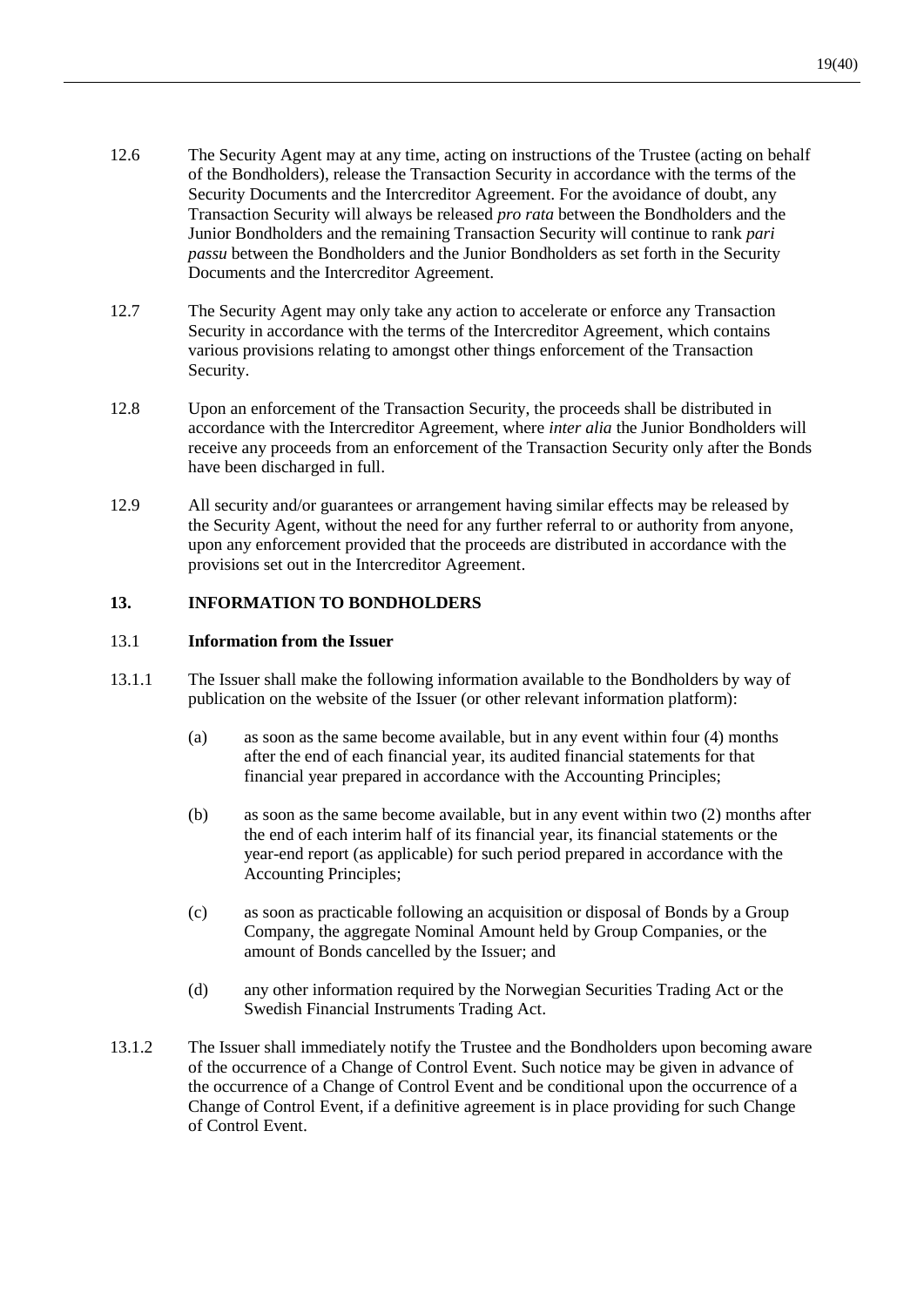- 13.1.3 The Issuer shall send copies of any statutory notifications of the Issuer to the Trustee, including, but not limited to, in connection with mergers, de-mergers and changes of the Issuer's share capital or equity.
- 13.1.4 The Issuer shall, within a reasonable time, provide such information about the Group's business, assets and financial condition as the Trustee may reasonably request.
- 13.1.5 When the financial statements and other information are made available to the Bondholders pursuant to Clause [13.1.1,](#page-20-1) the Issuer shall send copies of such financial statements and other information to the Trustee. Together with the financial statements, the Issuer shall submit to the Trustee a compliance certificate containing a confirmation that no Event of Default has occurred (or if an Event of Default has occurred and what steps have been taken to remedy it).The compliance certificate shall be in a form agreed between the Issuer and the Trustee, duly signed by the chief executive officer or chief financial officer of the Issuer and inter alia certify that the financial statements fairly represent its financial condition as at the date of those financial statements.

#### 13.2 **Information from the Trustee and a Bondholders' committee**

- <span id="page-21-0"></span>13.2.1 Subject to the restrictions of a non-disclosure agreement entered into by the Trustee in accordance with Clause [17.4,](#page-28-1) the Trustee is entitled to disclose to the Bondholders any event or circumstance directly or indirectly relating to the Issuer or the Bonds. Notwithstanding the foregoing, the Trustee may if it considers it to be beneficial to the interests of the Bondholders delay disclosure or refrain from disclosing certain information other than in respect of an Event of Default that has occurred and is continuing.
- 13.2.2 Notwithstanding Clause [13.2.1,](#page-21-0) the Trustee shall comply with an agreement regarding the non-disclosure of information received from the Issuer, which is entered into with the members of a Bondholders' Committee and the Issuer pursuant to Clause [17.4.](#page-28-1)

#### 13.3 **Information among the Bondholders**

Upon request by a Bondholder, the Trustee shall promptly distribute to the Bondholders any information from such Bondholder which relates to the Bonds. The Trustee may require that the requesting Bondholder reimburses any costs or expenses incurred, or to be incurred, by the Trustee in doing so (including a reasonable fee for the work of the Trustee) before any such information is distributed.

#### <span id="page-21-2"></span>13.4 **Publication of Finance Documents**

- 13.4.1 The latest version of these Terms and Conditions (including any document amending these Terms and Conditions) shall be available on the websites of the Trustee.
- 13.4.2 The latest versions of the Finance Documents shall be available to the Bondholders at the office of the Trustee during normal business hours.

# <span id="page-21-1"></span>**14. GENERAL UNDERTAKINGS**

#### 14.1 **General**

14.1.1 The Issuer undertakes to (and shall, where applicable, procure that the other Group Companies will) comply with the undertakings set forth in this Clause [14](#page-21-1) (*General Undertakings*).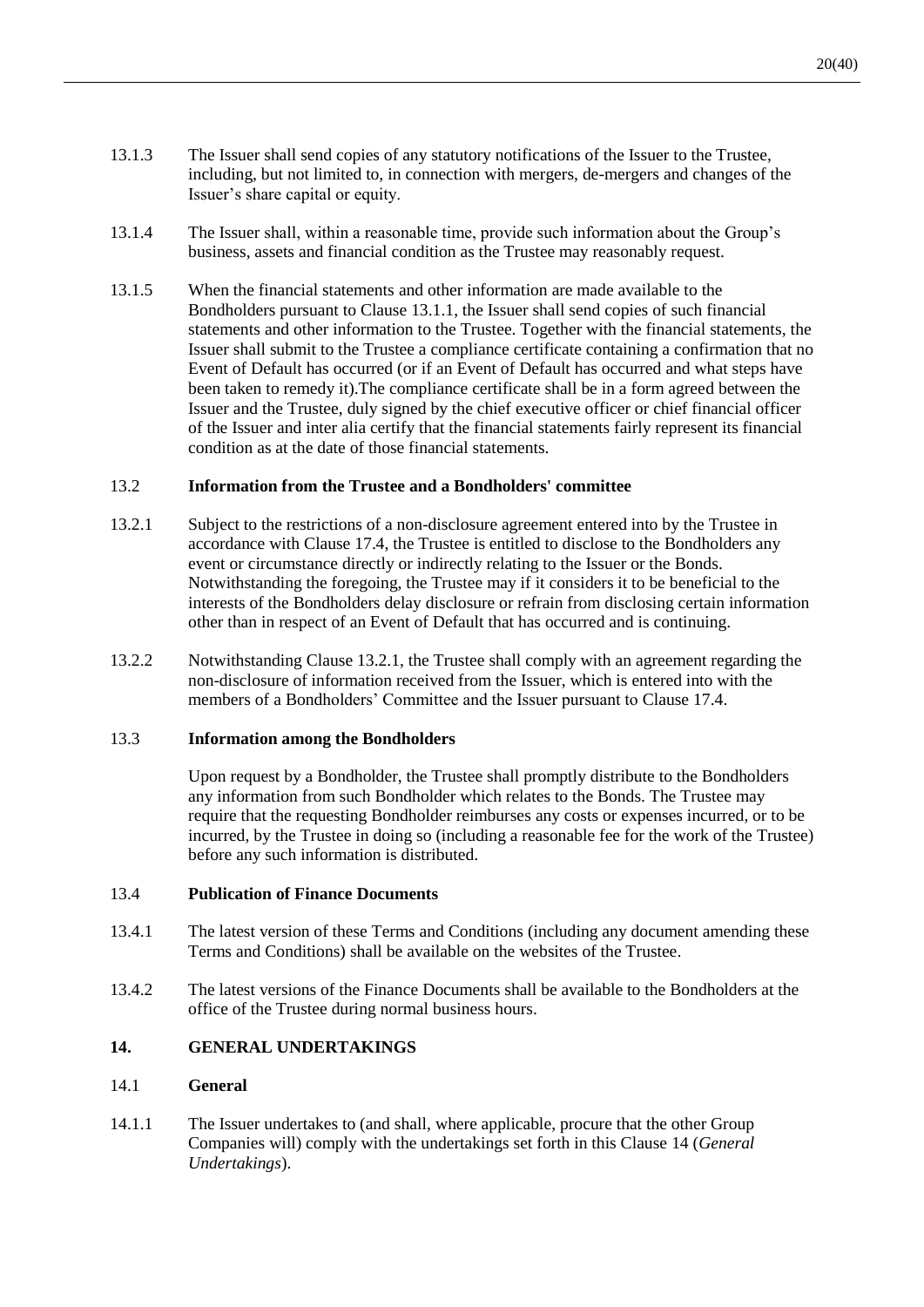# 14.2 **Authorisations**

14.2.1 The Issuer shall and shall procure that each other Group Company will, in all material respects obtain, maintain and comply with the terms of any authorisation, approval, license and consent required for the conduct of its business as carried out at the date of these Terms and Conditions if a failure to do so would have a Material Adverse Effect.

## 14.3 **Compliance with laws**

14.3.1 The Issuer shall, and shall procure that each other Group Company will, comply in all material respects with all laws and regulations to which it may be subject from time to time, if a failure to do so would have a Material Adverse Effect.

# 14.4 **Nature of business**

14.4.1 The Issuer shall procure that no substantial change is made to the general nature of the business carried on or intended to by carried on by the Issuer as of the Issue Date if such change is reasonably likely to have a Material Adverse Effect.

# 14.5 **Distributions**

14.5.1 The Issuer shall not (i) pay any dividend on its shares, (ii) repurchase any of its own shares, (iii) redeem its share capital or other restricted equity with repayment to shareholders, (iv) make any repayments on loans to the direct or indirect shareholder of the Issuer, or any Affiliates of the Issuer or its shareholders (all except for repayments of Permitted Debt between the Issuer and the Property Company), or (v) make any other similar distribution or transfers of value to the direct or indirect shareholder of the Issuer, or any Affiliates of the Issuer. For the avoidance of doubt, the Issuer and the Property Company shall have the right to pay a fee to its Affiliates and shareholders of up to a total amount of DKK 6,500,000 during the term of the Bonds for assistance relating to project development services, accounting and bookkeeping services, legal services, contract handling, holding company activities and other administrative services.

#### 14.6 **Financial Indebtedness**

14.6.1 The Issuer shall not, and shall procure that no other Group Company will, incur any additional Financial Indebtedness, provided however that the Issuer and other Group Companies may incur Financial Indebtedness that constitute Permitted Debt.

#### 14.7 **Disposal of assets**

14.7.1 The Issuer shall not, and shall procure that no other Group Company will, sell or otherwise dispose of all or substantially all of its assets or operations to any person, other than Permitted Disposals.

# 14.8 **Negative pledge**

14.8.1 The Issuer shall not, and shall procure that no other Group Company will, provide, prolong or renew any guarantee or security over any of its assets (present or future), provided however that the Issuer and other Group Companies has a right to provide, prolong and renew any Permitted Security.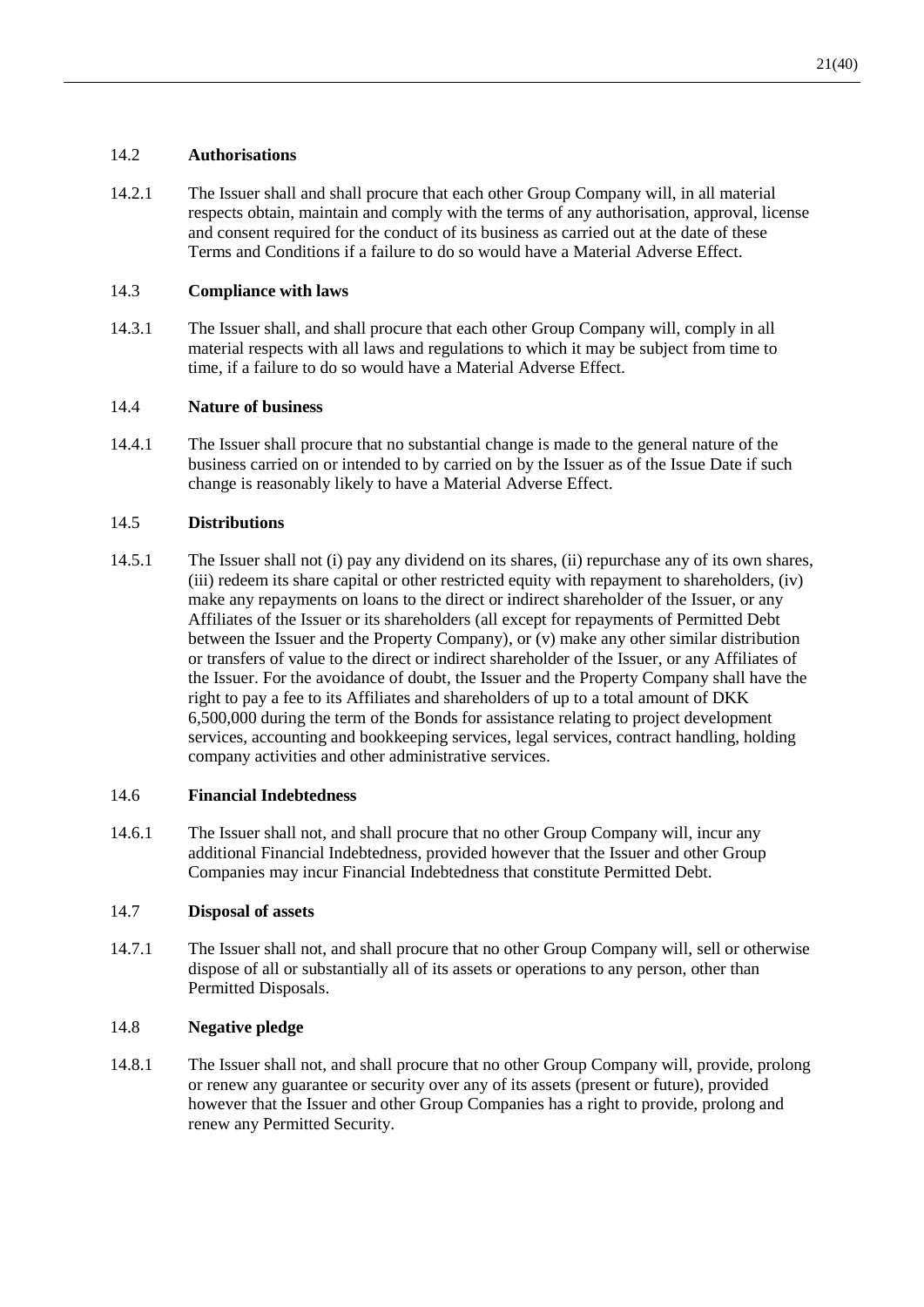# 14.9 **Financial support**

14.9.1 The Issuer shall not, and shall procure that no other Group Company will, provide any loan or security or guarantee to or for the benefit of any party, other than any Permitted Debt.

# 14.10 **Related party transactions**

14.10.1 The Issuer shall, and shall procure that any other Group Company will, conduct all dealings with the direct and indirect shareholders of the Issuer and/or any Affiliates of such direct and indirect shareholders at arm's length terms.

# 14.11 **Environmental compliance**

14.11.1 The Issuer shall, and shall procure that any other Group Company will, comply with all applicable environmental authorisations, regulations and laws and any orders issued by any public authority.

# 14.12 **Admission to trading**

14.12.1 The Issuer is under no obligation to ensure that the Bonds are admitted to listing on any Exchange, but has the right to list the Bonds on any Exchange or other relevant marketplace if it so desires.

# 14.13 **Undertakings relating to the Trustee Agreement**

- 14.13.1 The Issuer shall, in accordance with the Trustee Agreement:
	- (a) pay fees to the Trustee;
	- (b) indemnify the Trustee for costs, losses and liabilities;
	- (c) furnish to the Trustee all information requested by or otherwise required to be delivered to the Trustee; and
	- (d) not act in a way which would give the Trustee a legal or contractual right to terminate the Trustee Agreement.
- 14.13.2 The Issuer and the Trustee shall not agree to amend any provisions of the Trustee Agreement without the prior consent of the Bondholders if the amendment would be detrimental to the interests of the Bondholders.

#### 14.14 **CSD related undertakings**

14.14.1 The Issuer shall keep the Bonds affiliated with the relevant CSD and comply with all applicable CSD Regulations.

#### <span id="page-23-0"></span>14.15 **Permitted Disposals**

- 14.15.1 The Property Company may dispose of the Property, including sections of the Property and individual apartments, provided that the net proceeds from any such sale is no less than 95 % of the Sales Budget.
- 14.15.2 In the event the net proceeds from a sale is lower than 95% of Sales Budget, but higher than 90% of the Sales Budget, the Issuer shall present the Trustee with reasonable evidence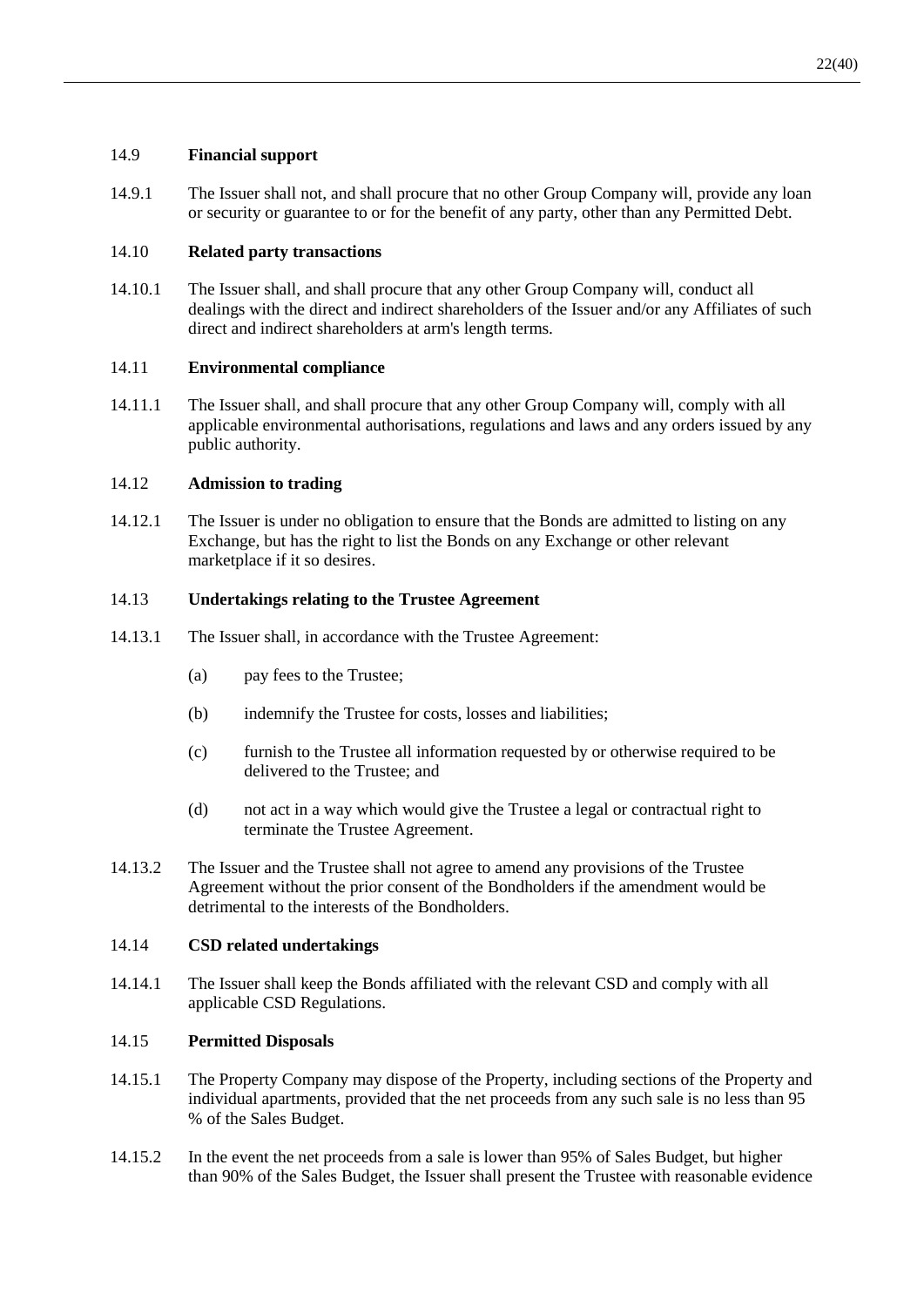that the net disposal proceeds from sold and to be sold assets, after discharge of any Project Facility, are in aggregate sufficient to redeem the Bonds and the Junior Bonds (subject to the application of the Issuer's Call Option).

14.15.3 Any net disposal proceeds which are not applied to discharge the Project Facility (the "**Permitted Disposal Proceeds**") shall be deposited on the Blocked Account, pending repayment of the Bonds, including accrued interest. If the Permitted Disposal Proceeds are received by the Property Company, such funds shall to the extent permitted by applicable law, provided that the Property Company shall use its best efforts to overcome any such obstacle, be lent or distributed to the Issuer and deposited by the Issuer on the Blocked Account.

## <span id="page-24-1"></span>**15. ACCELERATION OF THE BONDS**

- <span id="page-24-0"></span>15.1 The Trustee is entitled to, and shall following a demand in writing from a Bondholder (or Bondholders) representing more than fifty (50) per cent. of the Adjusted Nominal Amount (such demand may only be validly made by a person who is a Bondholder on the Business Day immediately following the day on which the demand is received by the Trustee and shall, if made by several Bondholders, be made by them jointly) or following an instruction given pursuant to Clause [15.5,](#page-26-1) on behalf of the Bondholders (i) by notice to the Issuer, declare all, but not some only, of the outstanding Bonds due and payable together with any other amounts payable under the Finance Documents, immediately or at such later date as the Trustee determines, and (ii) exercise any or all of its rights, remedies, powers and discretions under the Finance Documents, if any of the following events occur and is continuing:
	- (a) the Issuer does not pay on the due date any amount payable by it under the Finance Documents, unless the non-payment:
		- (i) is caused by technical or administrative error; and
		- (ii) is remedied within five (5) Business Days from the due date;
	- (b) the Issuer or any other Group Company does not comply with any terms of or acts in violation of the Finance Documents to which it is a party (other than those terms referred to in paragraph (a) or (b) above), unless the non-compliance:
		- (i) is capable of remedy; and
		- (ii) is remedied within twenty (20) Business Days of the earlier of the Trustee giving notice and the relevant Group Company becoming aware of the non-compliance;
	- (c) it is or becomes impossible or unlawful for the Issuer or any other Group Company to fulfil or perform any of the provisions of the Finance Documents or if the obligations under the Finance Documents are not, or cease to be, legal, valid, binding and enforceable;
	- (d) any corporate action, legal proceedings or other procedure or step other than vexatious or frivolous and as disputed in good faith and discharged, stayed or dismissed within 30 Business Days of commencement is taken in relation to:
		- (i) the suspension of payments, a moratorium of any indebtedness, windingup, dissolution, administration or reorganisation of any Group Company,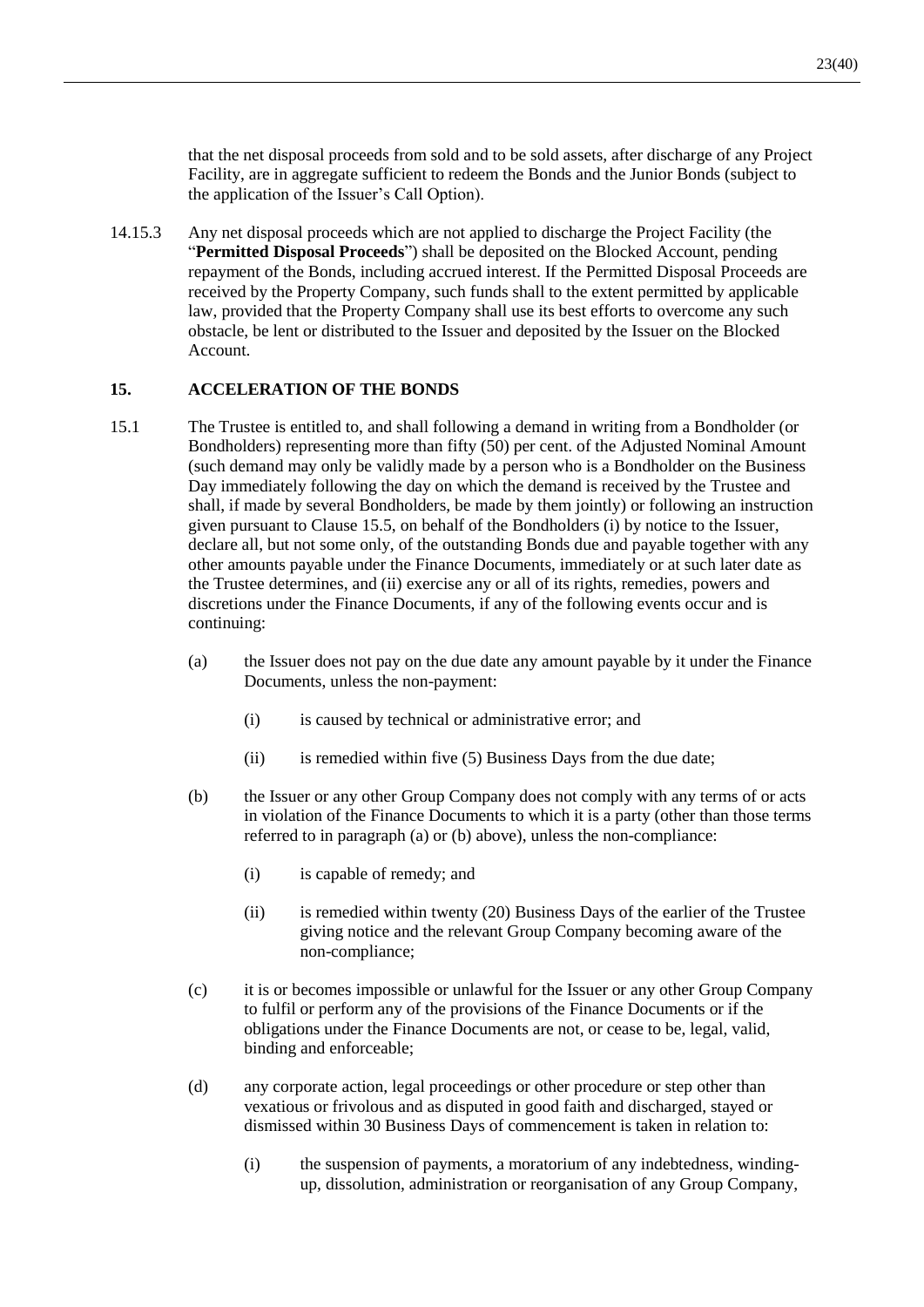other than a solvent liquidation or reorganisation of any Group Company other than the Issuer;

- (ii) a composition, compromise, assignment or arrangement with any creditor of the Issuer which may materially impair the Issuer's ability to perform its obligations under these Terms and Conditions, other than the Bondholders; or
- (iii) the appointment of a liquidator (other than in respect of a solvent liquidation of a Group Company other than the Issuer), administrator or other similar officer in respect of any Group Company or any of its assets;
- (e) any Group Company is, or is deemed for the purposes of any applicable law to be, Insolvent;
- (f) any expropriation, attachment, sequestration, distress or execution, or any analogous process in any jurisdiction, affects any asset of a Group Company, having an aggregate value of an amount equal to or exceeding DKK 3,000,000 (or its equivalent in any other currency or currencies) and is not discharged within thirty (30) Business Days;

<span id="page-25-0"></span>(g)

- (i) any Financial Indebtedness of a Group Company is not paid when due nor within any originally applicable grace period, or is declared to be or otherwise becomes due and payable prior to its specified maturity as a result of an event of default (however described),
- (ii) any commitment for any Financial Indebtedness of a Group Company is cancelled or suspended by a creditor as a result of an event of default (however described), or
- (iii) any creditor of a Group Company becomes entitled to declare any Financial Indebtedness of a Group Company due and payable prior to its specified maturity as a result of an event of default (however described),

however so that no Event of Default will occur under this paragraph [\(g\)](#page-25-0) if the aggregate amount of Financial Indebtedness or commitment for Financial Indebtedness referred to herein is less than DKK 3,000,000 (or its equivalent in any other currency or currencies);

- <span id="page-25-1"></span>(h) a decision is made that any Group Company shall be demerged or merged if such merger or demerger is likely to have a Material Adverse Effect, provided that a merger involving the Issuer, where the Issuer is not the surviving entity, shall always be considered an Event of Default and provided that the Issuer may not be demerged;
- (i) the Issuer ceases to carry on its business or in the case of a merger or a demerger as stipulated in paragraph [\(h\)](#page-25-1) above.
- 15.2 The Trustee may not accelerate the Bonds in accordance with Clause [15.1](#page-24-0) by reference to a specific Event of Default if it is no longer continuing or if it has been decided, on a Bondholders Meeting or by way of a Written Procedure, to waive such Event of Default (temporarily or permanently).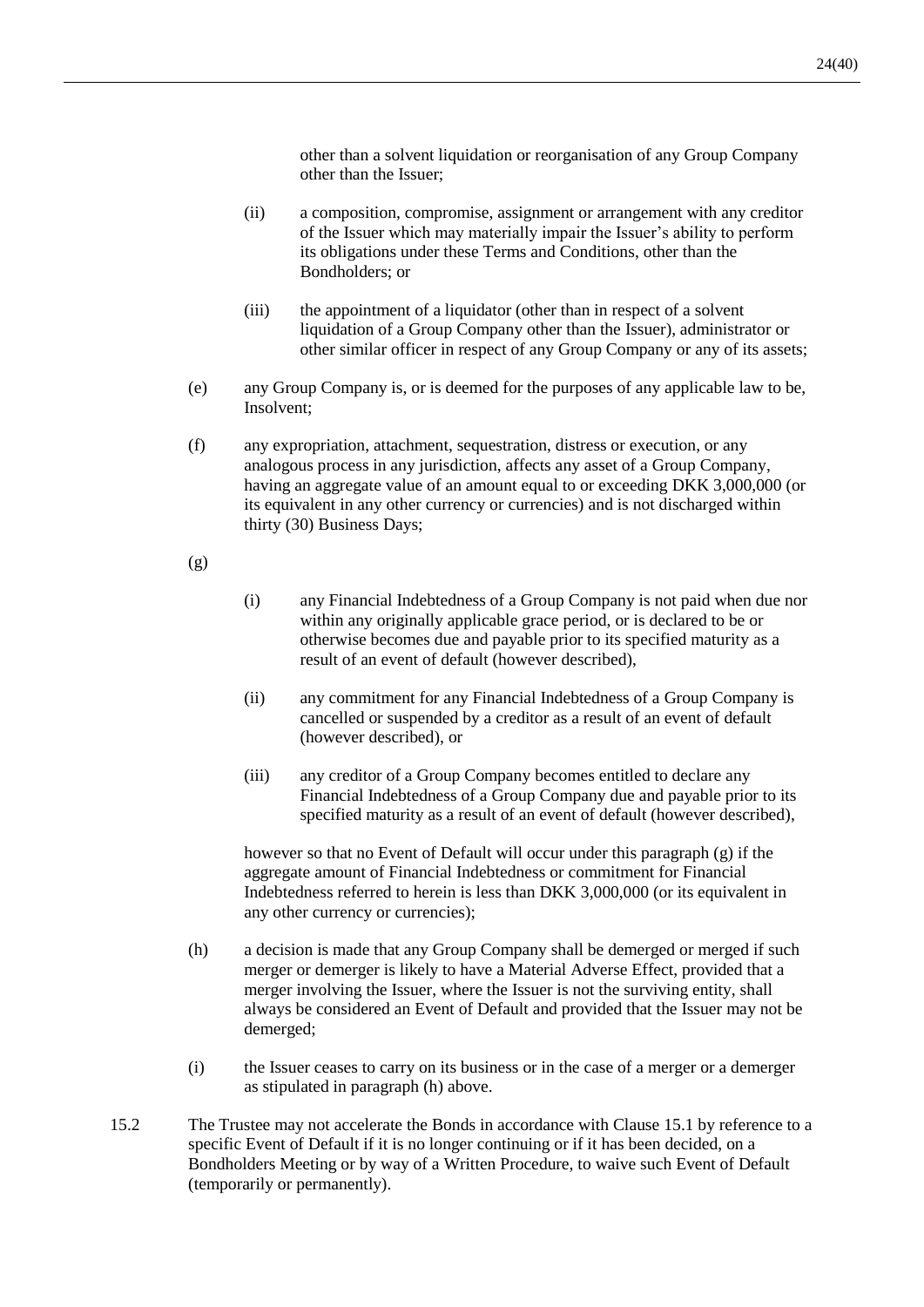- 15.3 The Issuer shall immediately notify the Trustee (with full particulars) upon becoming aware of the occurrence of any event or circumstance which constitutes an Event of Default, or any event or circumstance which would (with the expiry of a grace period, the giving of notice, the making of any determination or any combination of any of the foregoing) constitute an Event of Default, and shall provide the Trustee with such further information as it may reasonably request in writing following receipt of such notice. Should the Trustee not receive such information, the Trustee is entitled to assume that no such event or circumstance exists or can be expected to occur, provided that the Trustee does not have actual knowledge of such event or circumstance.
- 15.4 The Trustee shall notify the Bondholders of an Event of Default within five (5) Business Days of the date on which the Trustee received actual knowledge of that an Event of Default has occurred and is continuing. The Trustee shall, within twenty (20) Business Days of the date on which the Trustee received actual knowledge of that an Event of Default has occurred and is continuing, decide if the Bonds shall be so accelerated. If the Trustee decides not to accelerate the Bonds, the Trustee shall promptly seek instructions from the Bondholders in accordance with Clause [18](#page-28-0) (*Decisions by Bondholders*). The Trustee shall always be entitled to take the time necessary to consider whether an occurred event constitutes an Event of Default.
- <span id="page-26-1"></span>15.5 If the Bondholders instruct the Trustee to accelerate the Bonds in accordance with the provisions of Clause [15.1,](#page-24-0) the Trustee shall, provided that the provisions of the Intercreditor Agreement have been complied with, promptly declare the Bonds due and payable and take such actions as may, in the opinion of the Trustee, be necessary or desirable to enforce the rights of the Bondholders under the Finance Documents, unless the relevant Event of Default is no longer continuing.
- 15.6 If the right to accelerate the Bonds is based upon a decision of a court of law, an arbitrational tribunal or a government authority, it is not necessary that the decision has become enforceable under law or that the period of appeal has expired in order for cause of acceleration to be deemed to exist.
- 15.7 In the event of an acceleration of the Bonds in accordance with this Clause [15,](#page-24-1) the Issuer shall redeem all Bonds at an amount per Bond equal to the redemption amount specified in Clause [11.3](#page-17-4) (*Voluntary early redemption*), as applicable considering when the acceleration occurs.

## <span id="page-26-2"></span>**16. DISTRIBUTION OF PROCEEDS**

- <span id="page-26-0"></span>16.1 Subject to clause 11 (*Application of Recoveries*) of the Intercreditor Agreement, all payments by the Issuer relating to the Bonds and the Finance Documents following an acceleration of the Bonds in accordance with Clause [15](#page-24-1) (*Acceleration of the Bonds*) and any proceeds received from an enforcement of the Transaction Security shall be distributed in the following order of priority, in accordance with the instructions of the Trustee:
	- (a) *first*, in or towards payment *pro rata* of (i) all unpaid fees, costs, expenses and indemnities payable by the Issuer to the Trustee in accordance with the Trustee Agreement (other than any indemnity given for liability against the Bondholders), (ii) other costs, expenses and indemnities relating to the acceleration of the Bonds, the enforcement of the Transaction Security or the protection of the Bondholders' rights as may have been incurred by the Trustee, (iii) any costs incurred by the Trustee for external experts that have not been reimbursed by the Issuer in accordance with Clause [22.2.7,](#page-34-0) and (iv) any costs and expenses incurred by the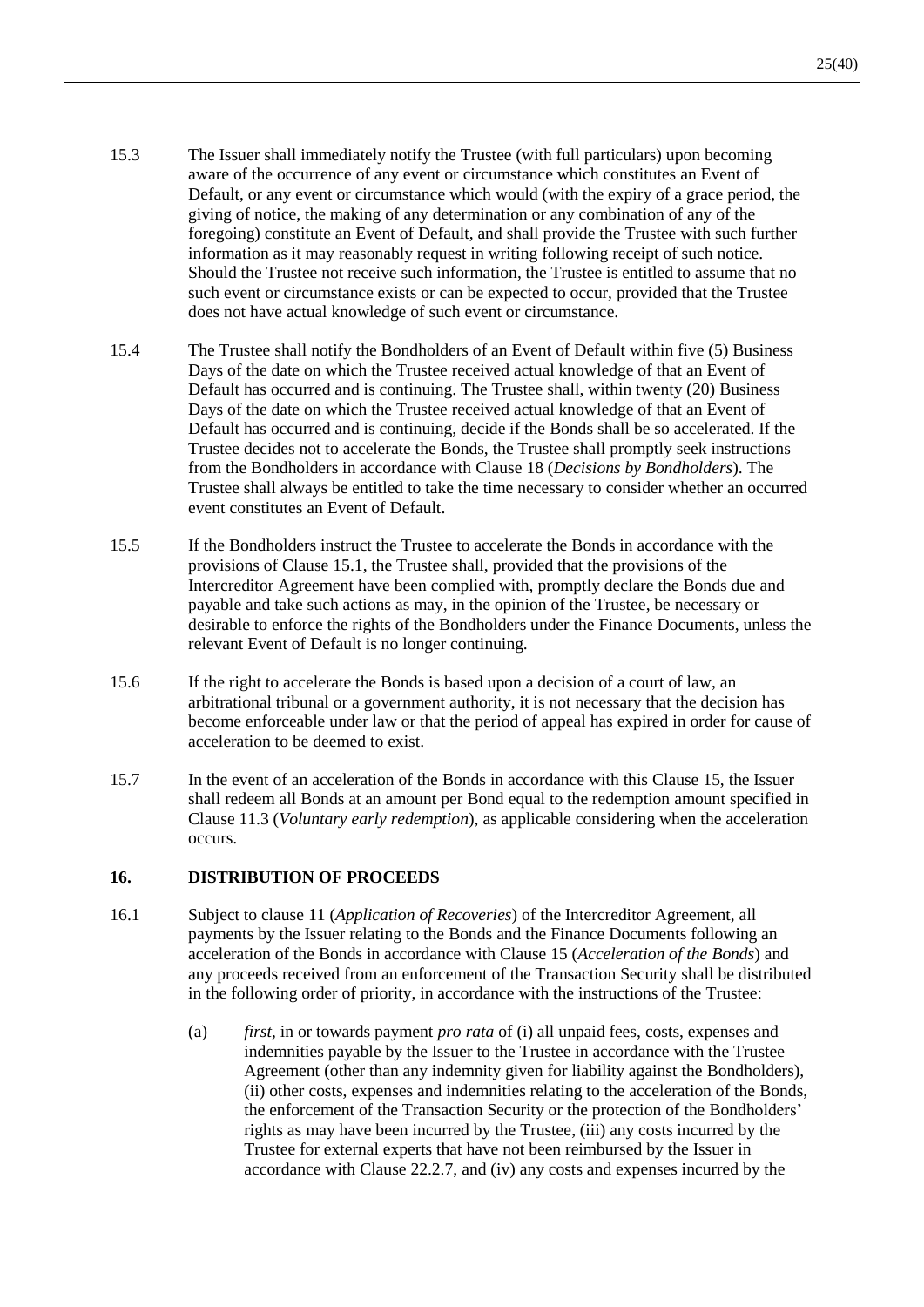Trustee in relation to a Bondholders' Meeting or a Written Procedure that have not been reimbursed by the Issuer in accordance with Clause [18.16,](#page-31-1) together with default interest in accordance with Clause [10.4](#page-17-3) on any such amount calculated from the date it was due to be paid or reimbursed by the Issuer;

- (b) *secondly*, in or towards payment *pro rata* of any cost and expenses incurred by a Bondholders' Committee in accordance with an agreement with the Issuer pursuant to Clause [17.5](#page-28-2) that have not been reimbursed by the Issuer, together with default interest in accordance with Clause [10.4](#page-17-3) on any such amount calculated from the date it was due to be reimbursed by the Issuer;
- (c) *thirdly*, in or towards payment *pro rata* of accrued but unpaid Interest under the Bonds (Interest due on an earlier Interest Payment Date to be paid before any Interest due on a later Interest Payment Date);
- (d) *fourthly*, in or towards payment *pro rata* of any unpaid principal under the Bonds; and
- <span id="page-27-1"></span>(e) *fifthly*, in or towards payment *pro rata* of any other costs or outstanding amounts unpaid under the Finance Documents, including default interest in accordance with Clause [10.4](#page-17-3) on delayed payments of Interest and repayments of principal under the Bonds.

Any excess funds after the application of proceeds in accordance with paragraphs (a) to [\(e\)](#page-27-1) above shall be paid to the Issuer.

- 16.2 If a Bondholder or another party has paid any fees, costs, expenses or indemnities referred to in Clause [16.1\(a\),](#page-26-0) such Bondholder or other party shall be entitled to reimbursement by way of a corresponding distribution in accordance with Clause [16.1\(a\).](#page-26-0)
- 16.3 Funds that the Trustee receives (directly or indirectly) in connection with the acceleration of the Bonds or the enforcement of the Transaction Security constitute escrow funds and must be held on a separate interest-bearing account on behalf of the Bondholders and the other interested parties. The Trustee shall arrange for payments of such funds in accordance with this Clause [16](#page-26-2) as soon as reasonably practicable.
- 16.4 If the Issuer or the Trustee shall make any payment under this Clause [16,](#page-26-2) the Issuer or the Trustee, as applicable, shall notify the Bondholders of any such payment at least fifteen (15) Business Days before the payment is made. The Notice from the Issuer shall specify the Redemption Date and for any Interest due but unpaid, the Record Date specified in Clause [9.1](#page-15-0) shall apply.

# <span id="page-27-0"></span>**17. BONDHOLDERS' COMMITTEE**

- 17.1 The Bondholders may appoint a committee (a "**Bondholders' Committee**") to represent the interests of the Bondholders. A Bondholders' Committee shall consist of no less than three (3) natural persons. All members of a Bondholders' Committee shall be elected at a Bondholders' Meeting.
- 17.2 Each Bondholder is entitled to nominate candidates to the Bondholders' Committee by notice to the Trustee no later than two (2) Business Days prior to the Bondholders' Meeting. At the Bondholders Meeting all candidates so nominated shall be presented to the Bondholders. Each Bondholder that is entitled to vote shall for such election have the same number of votes to cast for each Bond as the total number of persons to be elected. A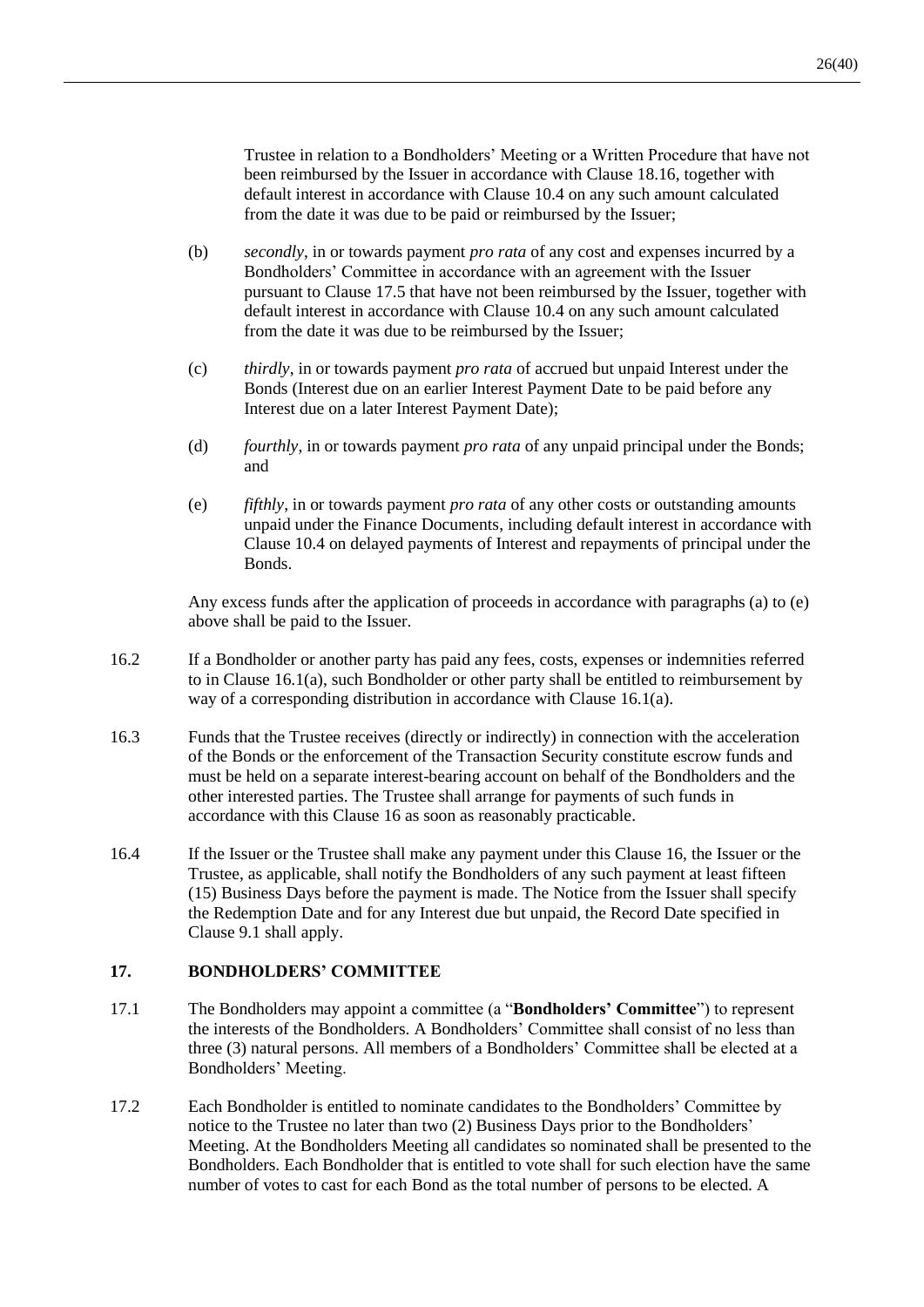Bondholder may cast its votes for one or several of the candidates. The candidates that receive the most votes shall be elected to the Bondholders' Committee.

- 17.3 A Bondholders' Committee may enter into discussions with the Issuer and other creditors of the Issuer and by majority decision among its members (i) adopt such procedural rules as it considers appropriate and (ii) prepare proposals and recommendations to the Bondholders. A Bondholders' Committee may not bind the Bondholders to any agreement or decision. The Trustee shall provide reasonable assistance to the Bondholders' Committee and participate in its meetings.
- <span id="page-28-1"></span>17.4 The Bondholders' Committee may agree with the Issuer not to disclose information received from the Issuer provided that it, in the reasonable opinion of the Bondholders' Committee, is beneficial to the interests of the Bondholders. The Trustee shall be a party to such agreement and receive the same information from the Issuer as the Bondholders' Committee.
- <span id="page-28-2"></span>17.5 The Bondholders' Committee and the Issuer may agree that the Issuer shall pay certain costs and expenses incurred by the Bondholders' Committee. Otherwise the Bondholders' Committee is not entitled to be reimbursed for any costs or expenses.

#### <span id="page-28-0"></span>**18. DECISIONS BY BONDHOLDERS**

- 18.1 A request by the Trustee for a decision by the Bondholders on a matter relating to the Finance Documents shall (at the option of the Trustee) be dealt with at a Bondholders' Meeting or by way of a Written Procedure.
- 18.2 Any request from the Issuer, the Exchange (if the Bonds are listed and the Exchange is entitled to do so pursuant to the general rules and regulations of the Exchange) or a Bondholder (or Bondholders) representing at least ten (10) per cent. of the Adjusted Nominal Amount (such request may only be validly made by a person who is a Bondholder on the Business Day immediately following the day on which the request is received by the Trustee and shall, if made by several Bondholders, be made by them jointly) for a decision by the Bondholders on a matter relating to the Finance Documents shall be directed to the Trustee and dealt with at a Bondholders' Meeting or by way of a Written Procedure, as determined by the Trustee. The person requesting the decision may suggest the form for decision making, but if it is in the Trustee's opinion more appropriate that a matter is dealt with at a Bondholders' Meeting than by way of a Written Procedure, it shall be dealt with at a Bondholders' Meeting. Notwithstanding the foregoing, the appointment of a Bondholders' Committee shall always be dealt with at a Bondholders' Meeting.
- <span id="page-28-3"></span>18.3 The Trustee may refrain from convening a Bondholders' Meeting or instigating a Written Procedure if (i) the suggested decision must be approved by any person in addition to the Bondholders and such person has informed the Trustee that an approval will not be given, or (ii) the suggested decision is not in accordance with applicable laws.
- <span id="page-28-4"></span>18.4 Should the Trustee not convene a Bondholders' Meeting or instigate a Written Procedure in accordance with these Terms and Conditions, without Clause [18.3](#page-28-3) being applicable, the Issuer, the Exchange or the Bondholder(s) requesting a decision by the Bondholders may convene such Bondholders' Meeting or instigate such Written Procedure, as the case may be, instead.
- 18.5 Should the Issuer want to replace the Trustee, it may (i) convene a Bondholders' Meeting in accordance with Clause [19.1](#page-31-2) or (ii) instigate a Written Procedure by sending communication in accordance with Clause [20.1,](#page-32-1) in both cases with a copy to the Trustee.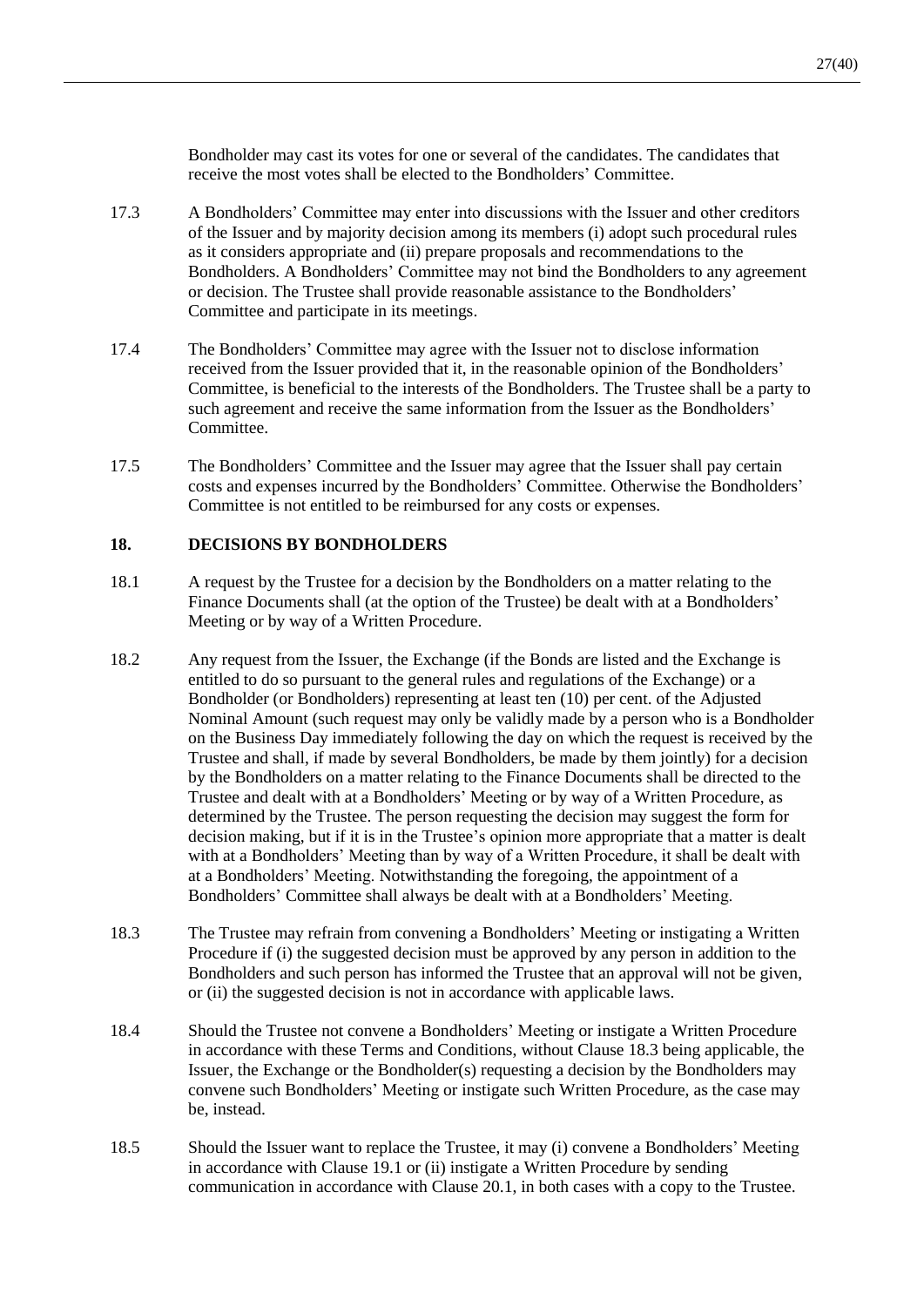After a request from the Bondholders pursuant to Clause [22.4.3,](#page-36-0) the Issuer shall no later than ten (10) Business Days after receipt of such request (or such later date as may be necessary for technical or administrative reasons) convene a Bondholders' Meeting in accordance with Clause [19.1.](#page-31-2) The Issuer shall inform the Trustee before a notice for a Bondholders' Meeting or communication relating to a Written Procedure where the Trustee is proposed to be replaced is sent and shall, on the request of the Trustee, append information from the Trustee together with the notice or the communication.

- 18.6 Only a person who is, or who has been provided with a power of attorney pursuant to Clause [7](#page-14-3) (*Right to act on behalf of a Bondholder*) from a person who is, registered as a Bondholder:
	- (a) in respect of a Bondholders' Meeting, on the date falling on the immediate preceding Business Day to the date of that Bondholders' Meeting being held (or another date as accepted by the Trustee), or
	- (b) in respect of a Written Procedure, on the date falling three (3) Business Days after the communication instigating such Written Procedure has been published,

may exercise voting rights as a Bondholder at such Bondholders' Meeting or in such Written Procedure, provided that the relevant Bonds are included in the Adjusted Nominal Amount, and may cast one vote for each Bond.

- 18.7 For the purposes of this Claus[e 18](#page-28-0) (*Decisions by Bondholders*), a Bondholder that has a Bond registered in the name of a nominee will, in accordance with Clause [7](#page-14-3) (*Right to act on behalf of a Bondholder*), be deemed to be the owner of the Bond rather than the nominee. No vote may be cast by any nominee if the Bondholder has presented relevant evidence to the Trustee pursuant to Clause [7](#page-14-3) (*Right to act on behalf of a Bondholder*) stating that it is the owner of the Bonds voted for. If the Bondholder has voted directly for any of its nominee registered Bonds, the Bondholder's votes shall take precedence over votes submitted by the nominee for the same Bonds.
- <span id="page-29-0"></span>18.8 The following matters shall require the consent of Bondholders representing at least sixtysix and two thirds (66 2/3) per cent. of the Adjusted Nominal Amount for which Bondholders are voting at a Bondholders' Meeting or for which Bondholders reply in a Written Procedure in accordance with the instructions given pursuant to Clause [20.2:](#page-32-2)
	- (a) a change to the terms of any of Clause [2.1,](#page-11-1) and Clauses [2.4](#page-11-2) to [2.7;](#page-11-3)
	- (b) a change to the definition of Early Redemption Amount;
	- (c) a change to the Interest Rate or the Nominal Amount;
	- (d) a change to the terms for the distribution of proceeds set out in Clause [16](#page-26-2) (*Distribution of proceeds*);
	- (e) a change to the terms dealing with the requirements for Bondholders' consent set out in this Clause [18;](#page-28-0)
	- (f) a change of issuer, an extension of the tenor of the Bonds or any delay of the due date for payment of any principal or interest on the Bonds;
	- (g) a release of the Transaction Security, except in accordance with the terms of the Security Documents;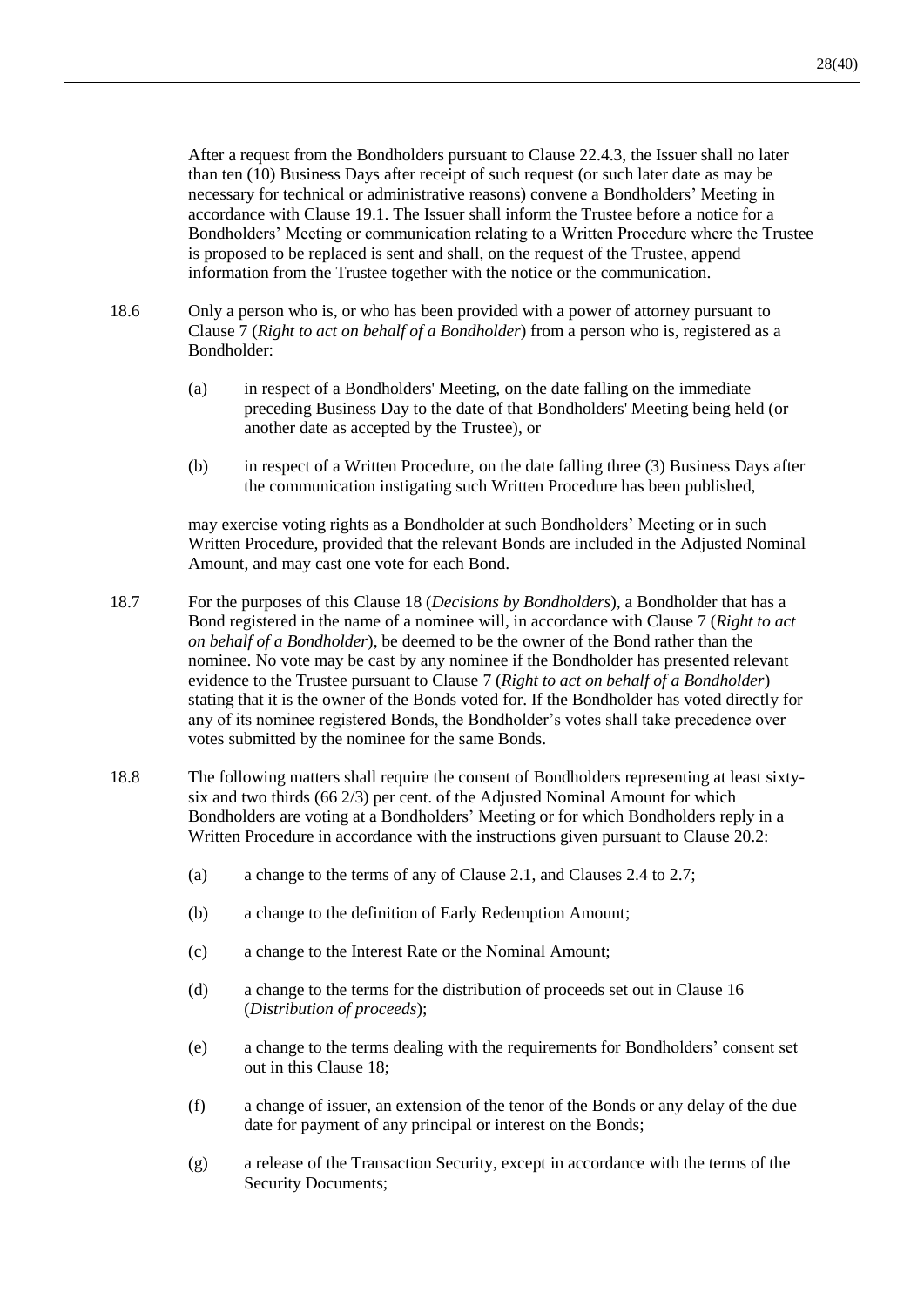- (h) a mandatory exchange of the Bonds for other securities; and
- (i) early redemption of the Bonds, other than upon an acceleration of the Bonds pursuant to Clause [15](#page-24-1) (*Acceleration of the Bonds*) or as otherwise permitted or required by these Terms and Conditions.
- <span id="page-30-2"></span>18.9 Any matter not covered by Clause [18.8](#page-29-0) shall require the consent of Bondholders representing more than fifty (50) per cent. of the Adjusted Nominal Amount for which Bondholders are voting at a Bondholders' Meeting or for which Bondholders reply in a Written Procedure in accordance with the instructions given pursuant to Clause [20.2.](#page-32-2) This includes, but is not limited to, any amendment to, or waiver of, the terms of any Finance Document that does not require a higher majority (other than an amendment permitted pursuant to Clause [21.1\(a\)](#page-32-3) or [\(b\)\)](#page-33-0), an acceleration of the Bonds, the appointment of a Bondholders' Committee, or the enforcement of any Transaction Security.
- <span id="page-30-1"></span>18.10 Quorum at a Bondholders' Meeting or in respect of a Written Procedure only exists if a Bondholder (or Bondholders) representing at least fifty (50) per cent. of the Adjusted Nominal Amount:
	- (a) if at a Bondholders' Meeting, attend the meeting in person or by telephone conference (or appear through duly authorised representatives); or
	- (b) if in respect of a Written Procedure, reply to the request.

If a quorum exists for some but not all of the matters to be dealt with at a Bondholders' Meeting or by a Written Procedure, decisions may be taken in the matters for which a quorum exists.

- <span id="page-30-0"></span>18.11 If a quorum does not exist at a Bondholders' Meeting or in respect of a Written Procedure, the Trustee or the Issuer shall convene a second Bondholders' Meeting (in accordance with Clause [19.1\)](#page-31-2) or initiate a second Written Procedure (in accordance with Clause [20.1\)](#page-32-1), as the case may be, provided that the person(s) who initiated the procedure for Bondholders' consent has confirmed that the relevant proposal is not withdrawn. For the purposes of a second Bondholders' Meeting or second Written Procedure pursuant to this Clause [18.11,](#page-30-0) the date of request of the second Bondholders' Meeting pursuant to Clause [19.1](#page-31-2) or second Written Procedure pursuant to Claus[e 20.1,](#page-32-1) as the case may be, shall be deemed to be the relevant date when the quorum did not exist. The quorum requirement in Clause [18.10](#page-30-1) shall not apply to such second Bondholders' Meeting or Written Procedure.
- 18.12 Any decision which extends or increases the obligations of the Issuer or the Trustee, or limits, reduces or extinguishes the rights or benefits of the Issuer or the Trustee, under the Finance Documents shall be subject to the Issuer's or the Trustee's consent, as applicable.
- 18.13 A Bondholder holding more than one Bond need not use all its votes or cast all the votes to which it is entitled in the same way and may in its discretion use or cast some of its votes only.
- 18.14 The Issuer may not, directly or indirectly, pay or cause to be paid any consideration to or for the benefit of any Bondholder for or as inducement to any consent under these Terms and Conditions, unless such consideration is offered to all Bondholders that consent at the relevant Bondholders' Meeting or in a Written Procedure within the time period stipulated for the consideration to be payable or the time period for replies in the Written Procedure, as the case may be.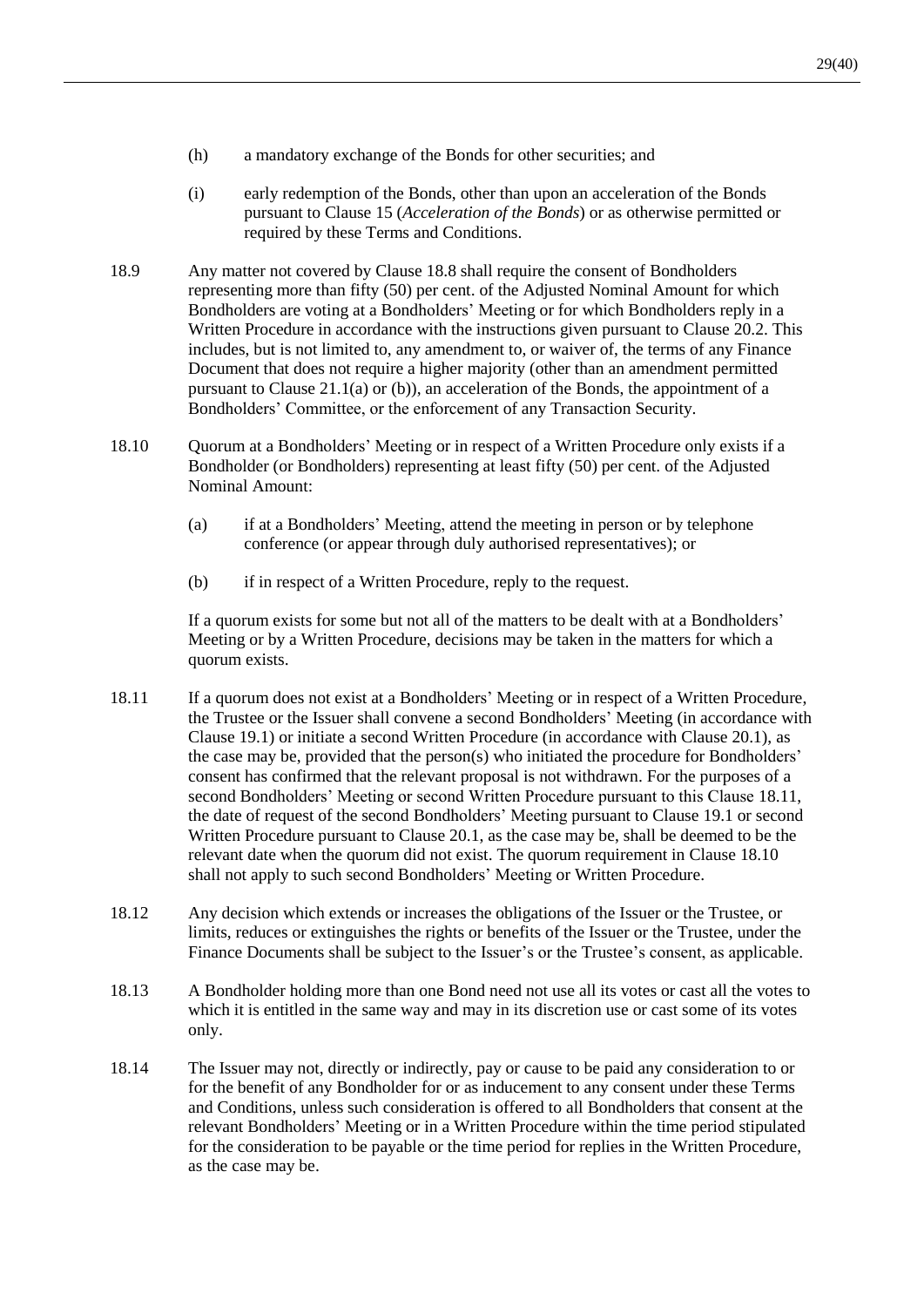- 18.15 A matter decided at a duly convened and held Bondholders' Meeting or by way of Written Procedure is binding on all Bondholders, irrespective of them being present or represented at the Bondholders' Meeting or responding in the Written Procedure. The Bondholders that have not adopted or voted for a decision shall not be liable for any damages that this may cause other Bondholders.
- <span id="page-31-1"></span>18.16 All reasonable costs and expenses incurred by the Issuer or the Trustee for the purpose of convening a Bondholders' Meeting or for the purpose of carrying out a Written Procedure, including reasonable fees to the Trustee, shall be paid by the Issuer.
- 18.17 If a decision is to be taken by the Bondholders on a matter relating to the Finance Documents, the Issuer shall promptly at the request of the Trustee provide the Trustee with a certificate specifying the number of Bonds owned by Group Companies or (to the knowledge of the Issuer) Affiliates, irrespective of whether such person is directly registered as owner of such Bonds. The Trustee shall not be responsible for the accuracy of such certificate or otherwise be responsible for determining whether a Bond is owned by a Group Company or an Affiliate.
- 18.18 The Trustee shall procure that the Issuer, the Bondholders and, if applicable, the Exchange, are notified of decisions taken at a Bondholders' Meeting or by way of a Written Procedure, and that the decisions are published on the website of the Trustee (alternatively by press release or other relevant information platform), provided that a failure to do so shall not invalidate any decision made or voting result achieved. The minutes from the relevant Bondholders' Meeting or Written Procedure shall at the request of a Bondholder be sent to it by the Trustee.

#### <span id="page-31-0"></span>**19. BONDHOLDERS' MEETING**

- <span id="page-31-2"></span>19.1 The Trustee shall convene a Bondholders' Meeting as soon as practicable and in any event no later than ten (10) Business Days after receipt of a valid request from the Issuer or the Bondholder(s) (or such later date as may be necessary for technical or administrative reasons). The notice convening the Bondholders' Meeting shall be sent to all Bondholders registered in the relevant CSD at the time the notice is sent from the relevant CSD (or by the Trustee (as applicable)). If the Bonds are listed, the Issuer shall ensure that the notice is published in accordance with the applicable regulations of the Exchange. The notice shall also be published on the website of the Trustee (alternatively by press release or other relevant information platform).
- 19.2 The notice pursuant to Clause [19.1](#page-31-2) shall include (i) time for the meeting, (ii) place for the meeting, (iii) agenda for the meeting (including each request for a decision by the Bondholders), (iv) the day on which a person must be a Bondholder in order to exercise Bondholders' rights at the Bondholders' Meeting, and (v) a form of power of attorney. Only matters that have been included in the notice may be resolved upon at the Bondholders' Meeting. Should prior notification by the Bondholders be required in order to attend the Bondholders' Meeting, such requirement shall be included in the notice.
- 19.3 The Bondholders' Meeting shall be held no earlier than ten (10) Business Days and no later than thirty (30) Business Days after the effective date of the notice.
- 19.4 A Bondholders' Meeting may be held on premises selected by the Trustee, or if Clause [18.4](#page-28-4) applies, by the person convening the Bondholders' Meeting (however to be held in Oslo, Norway). The Bondholders' Meeting will be opened and, unless otherwise decided by the Bondholders' Meeting, chaired by the Trustee. If the Trustee is not present, the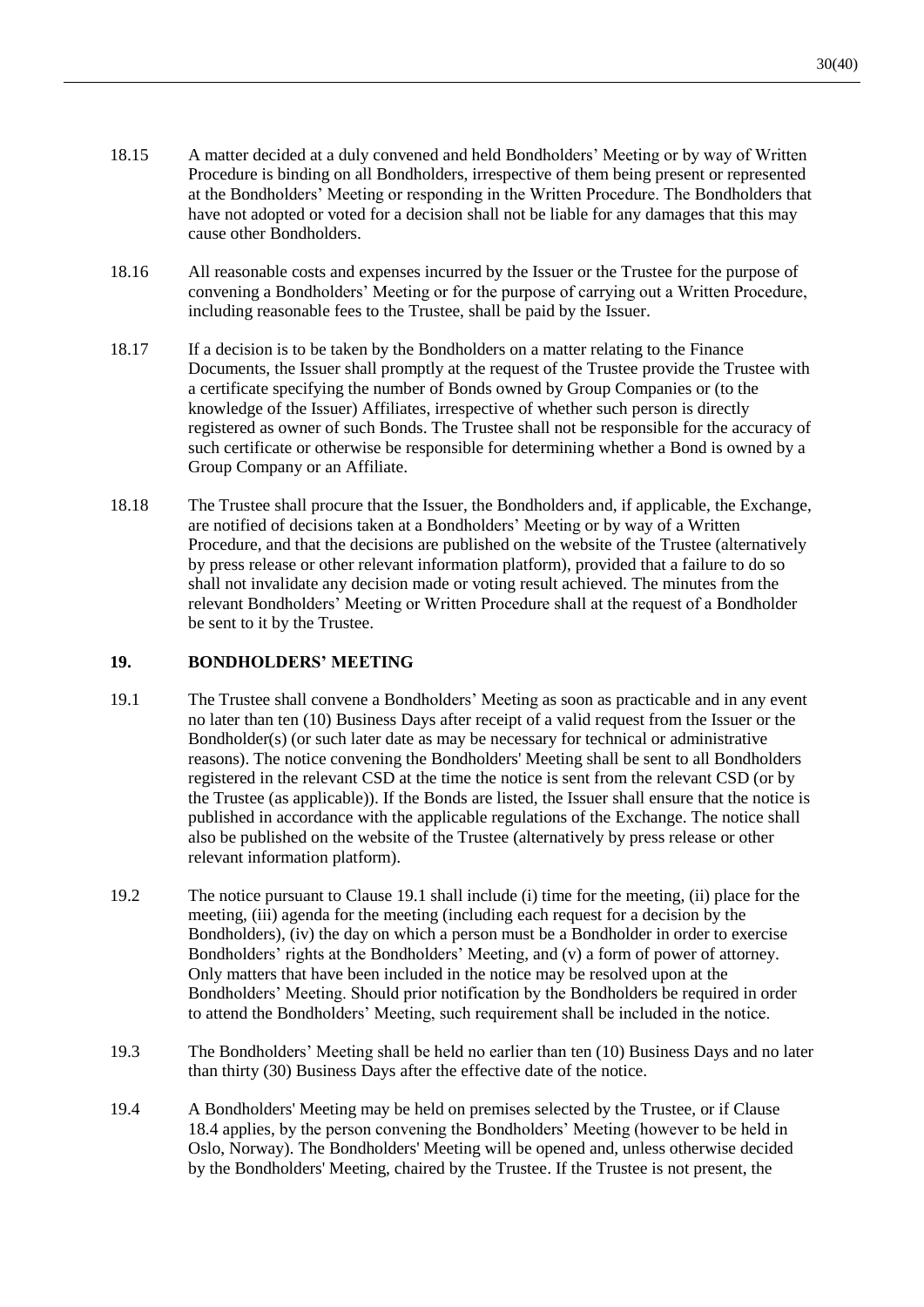Bondholders' Meeting will be opened by a Bondholder and be chaired by a representative elected by the Bondholders' Meeting.

- 19.5 The chair of the Bondholders' Meeting may, in its sole discretion, decide on accepted evidence of ownership of Bonds included in the Adjusted Nominal Amount, and otherwise determine any question concerning whether any Bonds shall be considered to be included in the Adjusted Nominal Amount.
- 19.6 Without amending or varying these Terms and Conditions, the Trustee may prescribe such further regulations regarding the convening and holding of a Bondholders' Meeting as the Trustee may deem appropriate. Such regulations may include a possibility for Bondholders to vote without attending the meeting in person.

## <span id="page-32-0"></span>**20. WRITTEN PROCEDURE**

- <span id="page-32-1"></span>20.1 The Trustee shall instigate a Written Procedure as soon as practicable and in any event no later than ten (10) Business Days after receipt of a valid request from the Issuer or the Bondholder(s) (or such later date as may be necessary for technical or administrative reasons). The communication instigating a Written Procedure shall be sent to the Bondholders registered in the CSD at the time the communication is sent from the CSD (or the Trustee (as applicable)) and published on the Trustee's website, or other relevant electronic platform or via press release. If the Bonds are listed, the Issuer shall ensure that the communication is published in accordance with the applicable regulations of the Exchange.
- <span id="page-32-2"></span>20.2 A communication pursuant to Clause [20.1](#page-32-1) shall include (i) each request for a decision by the Bondholders, (ii) a description of the reasons for each request, (iii) a specification of the Business Day on which a person must be registered as a Bondholder in order to be entitled to exercise voting rights, (iv) instructions as to how to vote in respect of each separate item and a form of power of attorney, and (v) the stipulated time period within which the Bondholder must reply to the request (such time period to last at least ten (10) Business Days and not longer than thirty (30) Business Days from the effective date of the communication pursuant to Clause [20.1\)](#page-32-1). If the voting is to be made electronically, instructions for such voting shall be included in the communication.
- 20.3 When consents from Bondholders representing the requisite majority of the total Adjusted Nominal Amount pursuant to Clauses [18.8](#page-29-0) and [18.9](#page-30-2) have been received in a Written Procedure, the relevant decision shall be deemed to be adopted pursuant to Clause [18.8](#page-29-0) or [18.9,](#page-30-2) as the case may be, even if the time period for replies in the Written Procedure has not yet expired.
- 20.4 The effective date of a decision adopted prior to the expiry of the time period for replies in the Written Procedure is the date when the resolution is approved by the last Bondholder that results in the necessary voting majority being achieved.

#### **21. AMENDMENTS AND WAIVERS**

- <span id="page-32-3"></span>21.1 Subject to the terms of the Intercreditor Agreement, the Issuer and the Trustee (acting on behalf of the Bondholders) may agree to amend the Finance Documents or waive any provision in a Finance Document, provided that:
	- (a) such amendment or waiver is not detrimental to the interest of the Bondholders as a group in any material respect, or is made solely for the purpose of rectifying obvious errors and mistakes;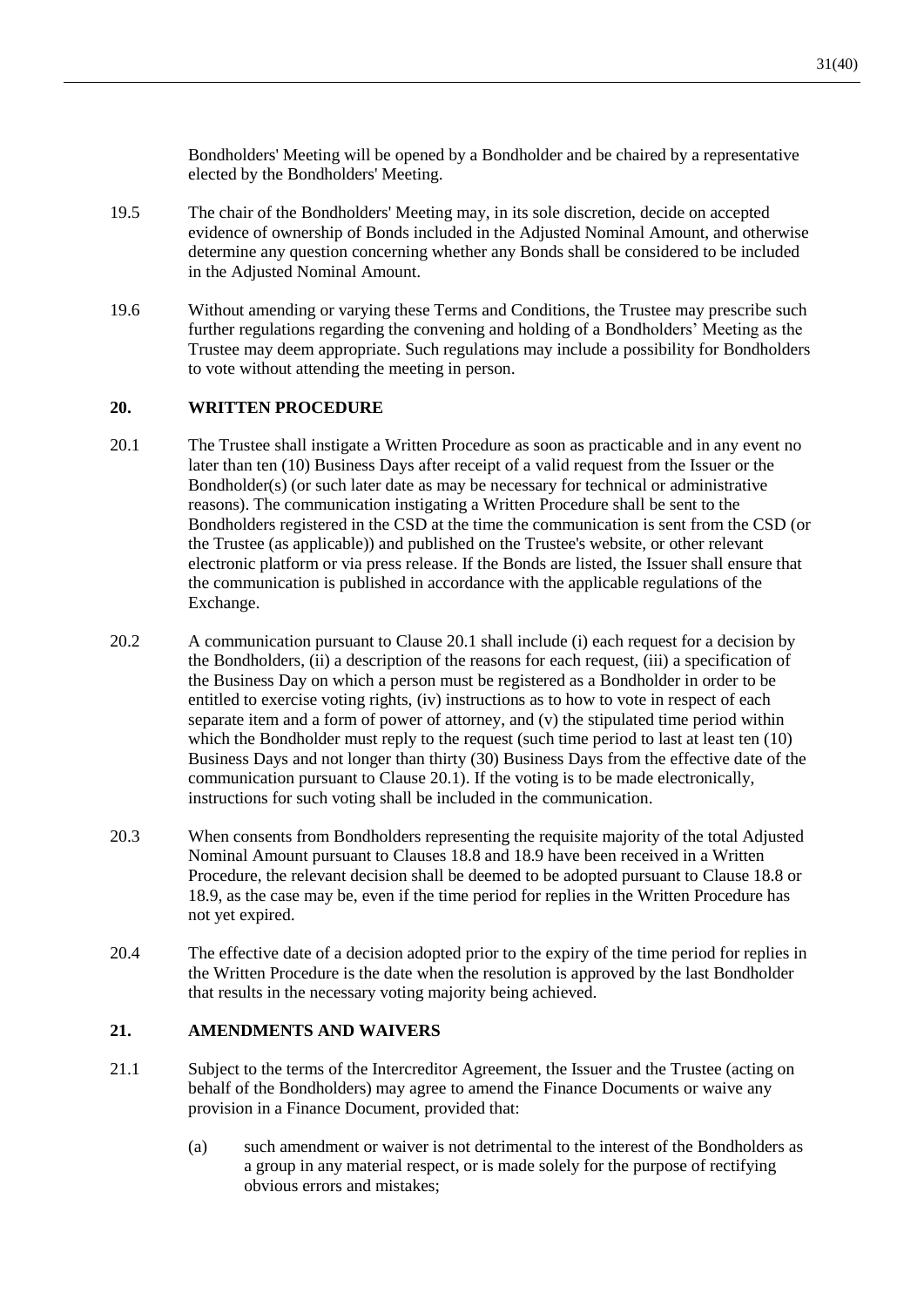- <span id="page-33-0"></span>(b) such amendment or waiver is required by applicable law, a court ruling or a decision by a relevant authority; or
- (c) such amendment or waiver has been duly approved by the Bondholders in accordance with Clause [18](#page-28-0) (*Decisions by Bondholders*).
- 21.2 The consent of the Bondholders is not necessary to approve the particular form of any amendment to the Finance Documents. It is sufficient if such consent approves the substance of the amendment.
- 21.3 The Trustee shall promptly notify the Bondholders of any amendments or waivers made in accordance with Clause [21.1,](#page-32-3) setting out the date from which the amendment or waiver will be effective, and ensure that any amendments to the Finance Documents are published in the manner stipulated in Clause [13.4](#page-21-2) (*Publication of Finance Documents*). The Issuer shall ensure that any amendments to the Finance Documents are duly registered with the relevant CSD and each other relevant organisation or authority.
- 21.4 An amendment to the Finance Documents shall take effect on the date determined by the Bondholders Meeting, in the Written Procedure or by the Trustee, as the case may be.

# **22. APPOINTMENT AND REPLACEMENT OF THE TRUSTEE**

#### 22.1 **Appointment of the Trustee**

- <span id="page-33-1"></span>22.1.1 By subscribing for Bonds, and by virtue of being registered as a Bondholder (directly or indirectly) with the relevant CSD, the Bondholders are bound by these Terms and Conditions and any other Finance Document, without any further action required to be taken or formalities to be complied with. Each initial Bondholder appoints the Trustee to act as its trustee in all matters relating to the Bonds and the Finance Documents, and authorises the Trustee to act on its behalf (without first having to obtain its consent, unless such consent is specifically required by these Terms and Conditions) in any legal or arbitration proceedings relating to the Bonds held by such Bondholder, including the winding-up, dissolution, liquidation, company reorganisation or bankruptcy (or its equivalent in any other jurisdiction) of the Issuer including any legal or arbitration proceeding relating to the perfection, preservation, protection or enforcement of the Transaction Security.
- <span id="page-33-2"></span>22.1.2 By subscribing for Bonds, each initial Bondholder further confirms the appointment under the Intercreditor Agreement of the Security Agent to act as its agent in all matters relating to the Transaction Security and the Security Documents, including any legal or arbitration proceeding relating to the perfection, preservation, protection or enforcement of the Transaction Security and acknowledges and agrees that the rights, obligations, role of and limitations of liability for the Security Agent is further regulated in the Intercreditor Agreement.
- 22.1.3 By acquiring Bonds, each subsequent Bondholder confirms the appointment and authorisation for the Trustee and the Security Agent to act on its behalf as set out in Clauses [22.1.1](#page-33-1) and [22.1.2](#page-33-2) above.
- <span id="page-33-3"></span>22.1.4 Each Bondholder shall immediately upon request provide the Trustee with any such documents, including a written power of attorney (in form and substance satisfactory to the Trustee), that the Trustee deems necessary for the purpose of exercising its rights and/or carrying out its duties under the Finance Documents. The Trustee is under no obligation to represent a Bondholder which does not comply with such request.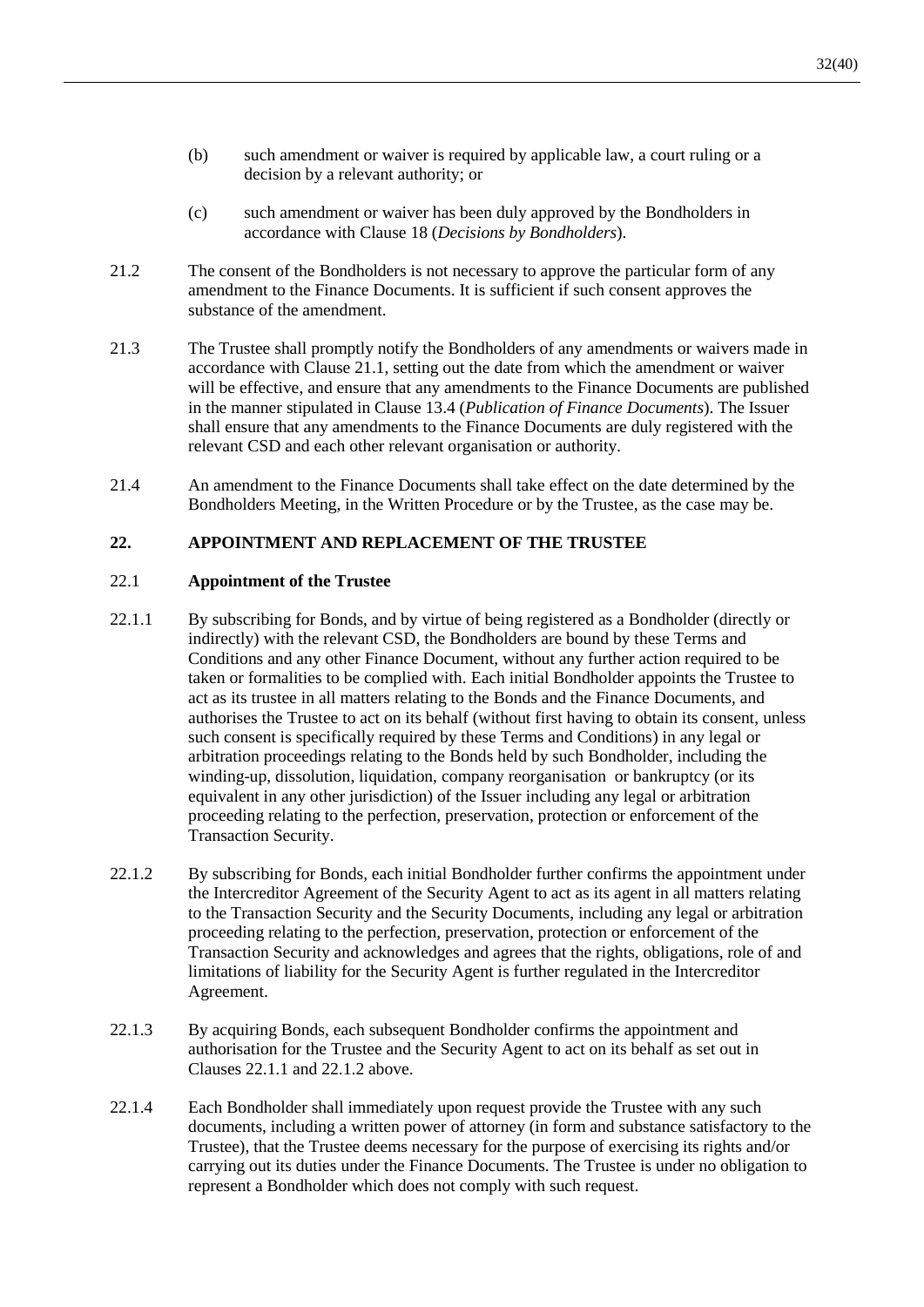- 22.1.5 The Issuer shall promptly upon request provide the Trustee with any documents and other assistance (in form and substance satisfactory to the Trustee), that the Trustee deems necessary for the purpose of exercising its rights and/or carrying out its duties under the Finance Documents.
- 22.1.6 The Trustee is entitled to fees for its work and to be indemnified for costs, losses and liabilities on the terms set out in the Finance Documents and the Trustee's obligations as Trustee under the Finance Documents are conditioned upon the due payment of such fees and indemnifications.
- 22.1.7 The Trustee may act as trustee or trustee for several issues of securities issued by or relating to the Issuer and other Group Companies notwithstanding potential conflicts of interest.

#### 22.2 **Duties of the Trustee**

- 22.2.1 The Trustee shall represent the Bondholders in accordance with the Finance Documents, including, *inter alia*, holding the Transaction Security pursuant to the Security Documents on behalf of the Bondholders and, where relevant, enforcing the Transaction Security on behalf of the Bondholders. However, the Trustee is not responsible for the execution or enforceability of the Finance Documents, the perfection of the Transaction Security or for any discrepancy between the indicative terms and conditions described in any marketing material presented to the Bondholders prior to issuance of the Bonds and the provisions of these Terms and Conditions.
- 22.2.2 When acting in accordance with the Finance Documents, the Trustee is always acting with binding effect on behalf of the Bondholders. The Trustee shall act in the best interest of the Bondholders as a group and carry out its duties under the Finance Documents in a reasonable, proficient and professional manner, with reasonable care and skill.
- 22.2.3 The Trustee is not obligated to assess or monitor the financial condition of the Issuer or any other Group Company unless to the extent expressly set out in these Terms and Conditions, or to take any steps to ascertain whether any Event of Default has occurred. Until it has actual knowledge to the contrary, the Trustee is entitled to assume that no Event of Default has occurred.
- 22.2.4 The Trustee is entitled to take such steps that it, in its sole discretion, considers necessary or advisable to protect the rights of the Bondholders in all matters pursuant to the terms of the Finance Documents. The Trustee may submit any instructions received by it from the Bondholders to a Bondholders' Meeting before the Trustee takes any action pursuant to the instruction.
- 22.2.5 The Trustee is entitled to delegate its duties to other professional parties, but the Trustee shall remain liable for the actions of such parties under the Finance Documents.
- 22.2.6 The Trustee shall treat all Bondholders equally and, when acting pursuant to the Finance Documents, act with regard only to the interests of the Bondholders and shall not be required to have regard to the interests or to act upon or comply with any direction or request of any other person, other than as explicitly stated in the Finance Documents.
- <span id="page-34-0"></span>22.2.7 The Trustee is entitled to engage external experts when carrying out its duties under the Finance Documents. The Issuer shall on demand by the Trustee pay all costs for external experts engaged after the occurrence of an Event of Default, or for the purpose of investigating or considering (i) an event or circumstance which the Trustee reasonably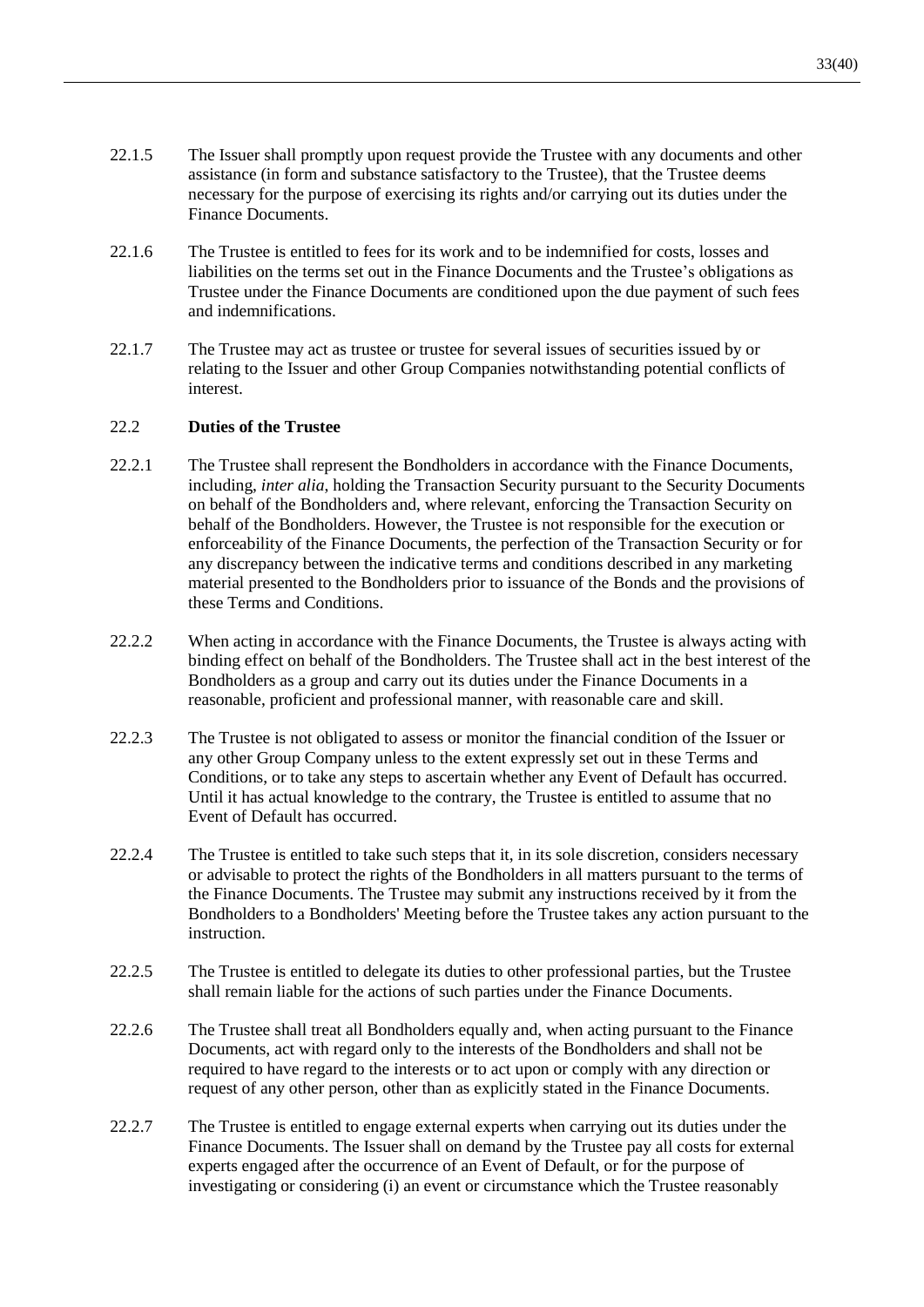believes is or may lead to an Event of Default or (ii) a matter relating to the Issuer or the Transaction Security which the Trustee reasonably believes may be detrimental to the interests of the Bondholders under the Finance Documents. Any compensation for damages or other recoveries received by the Trustee from external experts engaged by it for the purpose of carrying out its duties under the Finance Documents shall be distributed in accordance with Clause [16](#page-26-2) (*Distribution of proceeds*).

- 22.2.8 The Trustee shall, as applicable, enter into agreements with each CSD, and comply with such agreement and the CSD Regulations applicable to the Trustee, as may be necessary in order for the Trustee to carry out its duties under the Finance Documents.
- 22.2.9 Notwithstanding any other provision of the Finance Documents to the contrary, the Trustee is not obliged to do or omit to do anything if it would or might in its reasonable opinion constitute a breach of any law or regulation.
- <span id="page-35-1"></span>22.2.10 If in the Trustee's reasonable opinion the cost, loss or liability which it may incur (including reasonable fees to the Trustee) in complying with instructions of the Bondholders, or taking any action at its own initiative, will not be covered by the Issuer, the Trustee may refrain from acting in accordance with such instructions, or taking such action, until it has received such funding or indemnities (or adequate Security has been provided therefore) as it may reasonably require.
- <span id="page-35-2"></span>22.2.11 The Trustee shall give a notice to the Bondholders (i) before it ceases to perform its obligations under the Finance Documents by reason of the non-payment by the Issuer of any fee or indemnity due to the Trustee under the Finance Documents or (ii) if it refrains from acting for any reason described in Clause [22.2.10.](#page-35-1)
- <span id="page-35-0"></span>22.2.12 The Trustee may instruct each CSD to split the Bonds to a lower nominal amount in order to facilitate partial redemptions, restructuring of the Bonds or in other situations.

#### 22.3 **Limited liability for the Trustee**

- 22.3.1 The Trustee will not be liable to the Bondholders for damage or loss caused by any action taken or omitted by it under or in connection with any Finance Document, unless directly caused by its gross negligence or wilful misconduct. The Trustee shall never be responsible for indirect loss.
- 22.3.2 Any liability for the Trustee for damage or loss is limited to the amount of the outstanding Bonds. The Trustee is not liable for the content of information provided to the Bondholders by or on behalf of the Issuer or any other person
- 22.3.3 The Trustee shall not be considered to have acted negligently if it has acted in accordance with advice from or opinions of reputable external experts engaged by the Trustee or if the Trustee has acted with reasonable care in a situation when the Trustee considers that it is detrimental to the interests of the Bondholders to delay the action in order to first obtain instructions from the Bondholders.
- 22.3.4 The Trustee shall not be liable for any delay (or any related consequences) in crediting an account with an amount required pursuant to the Finance Documents to be paid by the Trustee to the Bondholders, provided that the Trustee has taken all necessary steps as soon as reasonably practicable to comply with the regulations or operating procedures of any recognised clearing or settlement system used by the Trustee for that purpose.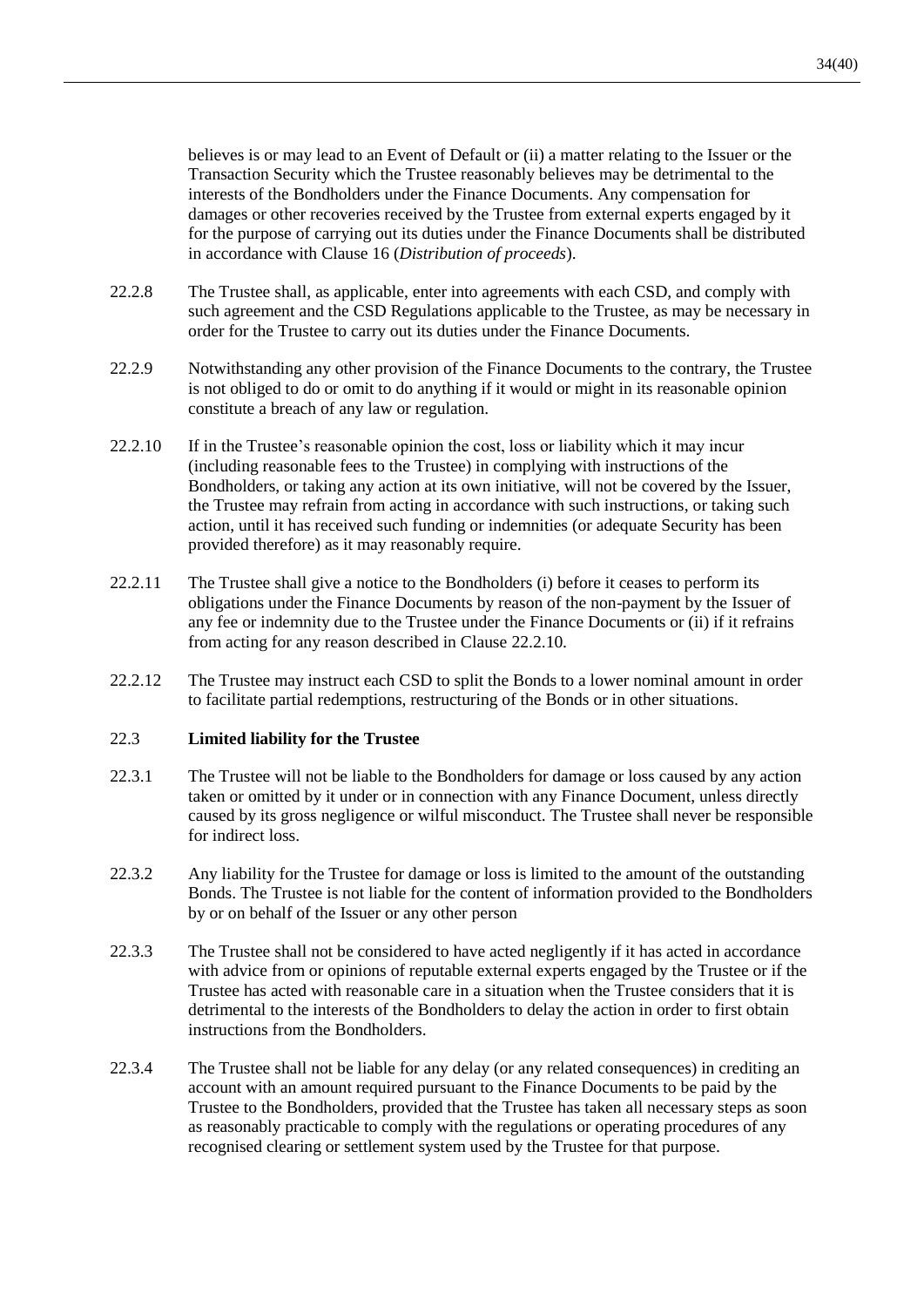- 22.3.5 The Trustee shall have no liability to the Bondholders for damage caused by the Trustee acting in accordance with instructions of the Bondholders given in accordance with Clause [18](#page-28-0) (*Decisions by Bondholders*) or a demand by Bondholders given pursuant to Clause [15.1.](#page-24-0)
- 22.3.6 Any liability towards the Issuer which is incurred by the Trustee in acting under, or in relation to, the Finance Documents shall not be subject to set-off against the obligations of the Issuer to the Bondholders under the Finance Documents.

#### <span id="page-36-2"></span>22.4 **Replacement of the Trustee**

- 22.4.1 Subject to Clause [22.4.6,](#page-36-1) the Trustee may resign by giving notice to the Issuer and the Bondholders, in which case the Bondholders shall appoint a successor Trustee at a Bondholders' Meeting convened by the retiring Trustee or by way of Written Procedure initiated by the retiring Trustee.
- 22.4.2 Subject to Clause [22.4.6,](#page-36-1) if the Trustee is Insolvent, the Trustee shall be deemed to resign as Trustee and the Issuer shall within ten (10) Business Days appoint a successor Trustee which shall be an independent financial institution or other reputable company which regularly acts as trustee under debt issuances.
- <span id="page-36-0"></span>22.4.3 A Bondholder (or Bondholders) representing at least ten (10) per cent. of the Adjusted Nominal Amount may, by notice to the Issuer (such notice may only be validly given by a person who is a Bondholder on the Business Day immediately following the day on which the notice is received by the Issuer and shall, if given by several Bondholders, be given by them jointly), require that a Bondholders' Meeting is held for the purpose of dismissing the Trustee and appointing a new Trustee. The Issuer may, at a Bondholders' Meeting convened by it or by way of Written Procedure initiated by it, propose to the Bondholders that the Trustee be dismissed and a new Trustee appointed.
- 22.4.4 If the Bondholders have not appointed a successor Trustee within ninety (90) days after (i) the earlier of the notice of resignation was given or the resignation otherwise took place or (ii) the Trustee was dismissed through a decision by the Bondholders, the Issuer shall appoint a successor Trustee which shall be an independent financial institution or other reputable company which regularly acts as trustee under debt issuances.
- 22.4.5 The retiring Trustee shall, at its own cost, make available to the successor Trustee such documents and records and provide such assistance as the successor Trustee may reasonably request for the purposes of performing its functions as Trustee under the Finance Documents.
- <span id="page-36-1"></span>22.4.6 The Trustee's resignation or dismissal shall only take effect upon the appointment of a successor Trustee and acceptance by such successor Trustee of such appointment and the execution of all necessary documentation to effectively substitute the retiring Trustee.
- 22.4.7 Upon the appointment of a successor, the retiring Trustee shall be discharged from any further obligation in respect of the Finance Documents but shall remain entitled to the benefit of the Finance Documents and remain liable under the Finance Documents in respect of any action which it took or failed to take whilst acting as Trustee. Its successor, the Issuer and each of the Bondholders shall have the same rights and obligations amongst themselves under the Finance Documents as they would have had if such successor had been the original Trustee.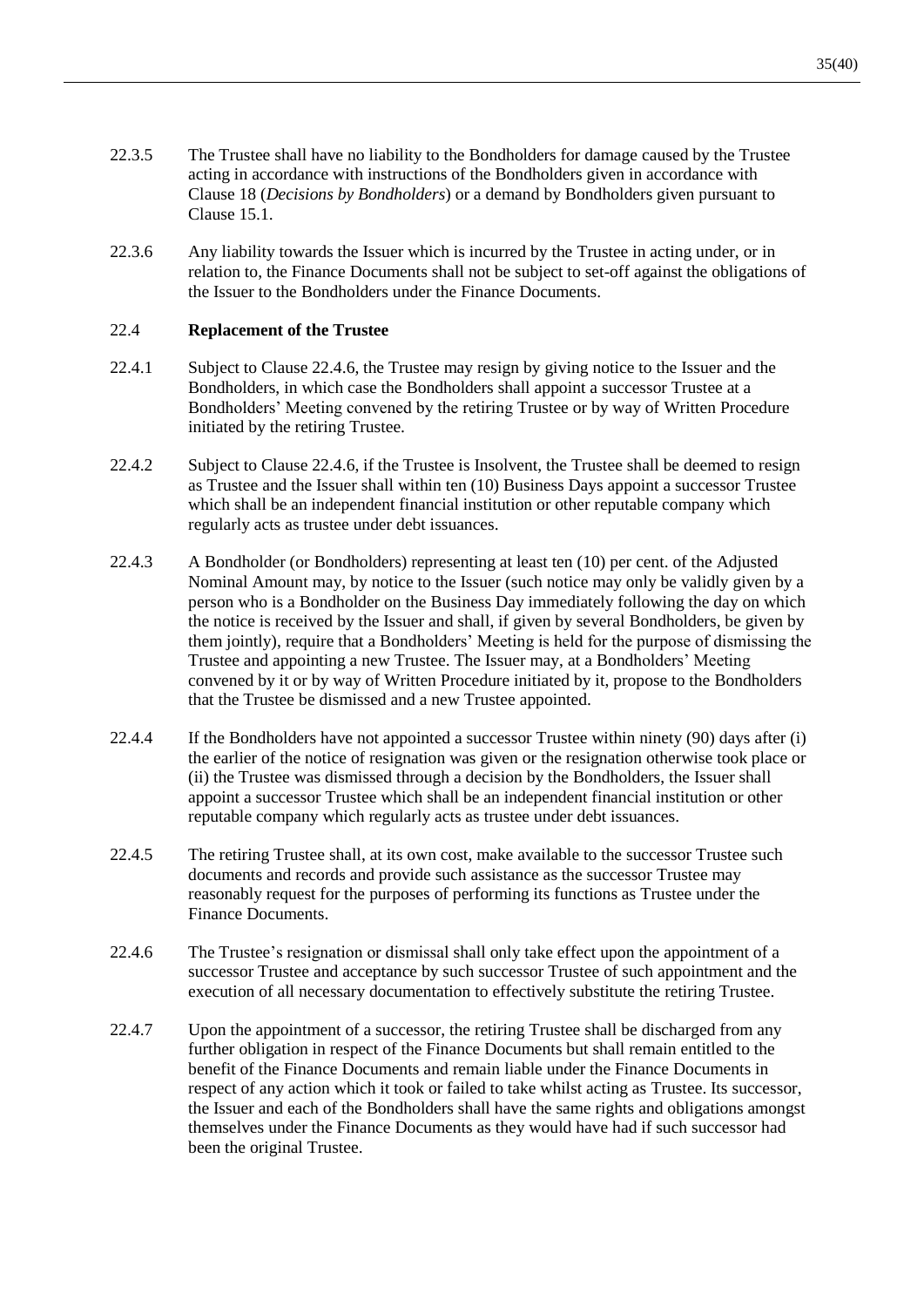22.4.8 In the event that there is a change of the Trustee in accordance with this Clause [22.4,](#page-36-2) the Issuer shall execute such documents and take such actions as the new Trustee may reasonably require for the purpose of vesting in such new Trustee the rights, powers and obligation of the Trustee and releasing the retiring Trustee from its further obligations under the Finance Documents. Unless the Issuer and the new Trustee agree otherwise, the new Trustee shall be entitled to the same fees and the same indemnities as the retiring Trustee.

## **23. APPOINTMENT AND REPLACEMENT OF THE PAYING AGENT**

- 23.1 The Issuer appoints the Paying Agent to manage certain specified tasks under these Terms and Conditions and in accordance with the legislation, rules and regulations applicable to and/or issued by each CSD and relating to the Bonds.
- 23.2 The Paying Agent may retire from its assignment or be dismissed by the Issuer, provided that the Issuer has approved that a commercial bank or securities institution approved by each CSD accedes as new Paying Agent at the same time as the old Paying Agent retires or is dismissed. If the Paying Agent is Insolvent, the Issuer shall immediately appoint a new Paying Agent, which shall replace the old Paying Agent as paying agent in accordance with these Terms and Conditions.
- 23.3 The Paying Agent shall enter into agreements with each CSD, and comply with such agreement and the CSD Regulations applicable to the Paying Agent, as may be necessary in order for the Paying Agent to carry out its duties under the Terms and Conditions.

#### **24. APPOINTMENT AND REPLACEMENT OF THE CSD**

- 24.1 The Issuer has appointed each CSD to manage certain tasks under these Terms and Conditions and in accordance with the CSD Regulations and the other regulations applicable to the Bonds.
- 24.2 Each CSD may retire from its assignment or be dismissed by the Issuer, provided that the Issuer has effectively appointed a replacement CSD that accedes as CSD at the same time as the old CSD retires or is dismissed and provided also that the replacement does not have a negative effect on any Bondholder. The replacing CSD must be authorised to professionally conduct clearing operations and be authorised as a central securities depository in accordance with applicable law.

#### **25. NO DIRECT ACTIONS BY BONDHOLDERS**

- <span id="page-37-0"></span>25.1 A Bondholder may not take any steps whatsoever against any Group Company or any of the Group Companies' Affiliates or with respect to the Transaction Security to enforce or recover any amount due or owing to it pursuant to the Finance Documents, or to initiate, support or procure the winding-up, dissolution, liquidation, company reorganisation or bankruptcy (or its equivalent in any other jurisdiction) of any Group Company in relation to any of the obligations and liabilities of such Group Company under the Finance Documents. Such steps may only be taken by the Trustee.
- 25.2 Clause [25.1](#page-37-0) shall not apply if:
	- (a) the Trustee has been instructed by the Bondholders in accordance with the Finance Documents to take certain actions but fails for any reason to take, or is unable to take (for any reason other than a failure by a Bondholder to provide documents in accordance with Clause [22.1.4\)](#page-33-3), such actions within a reasonable period of time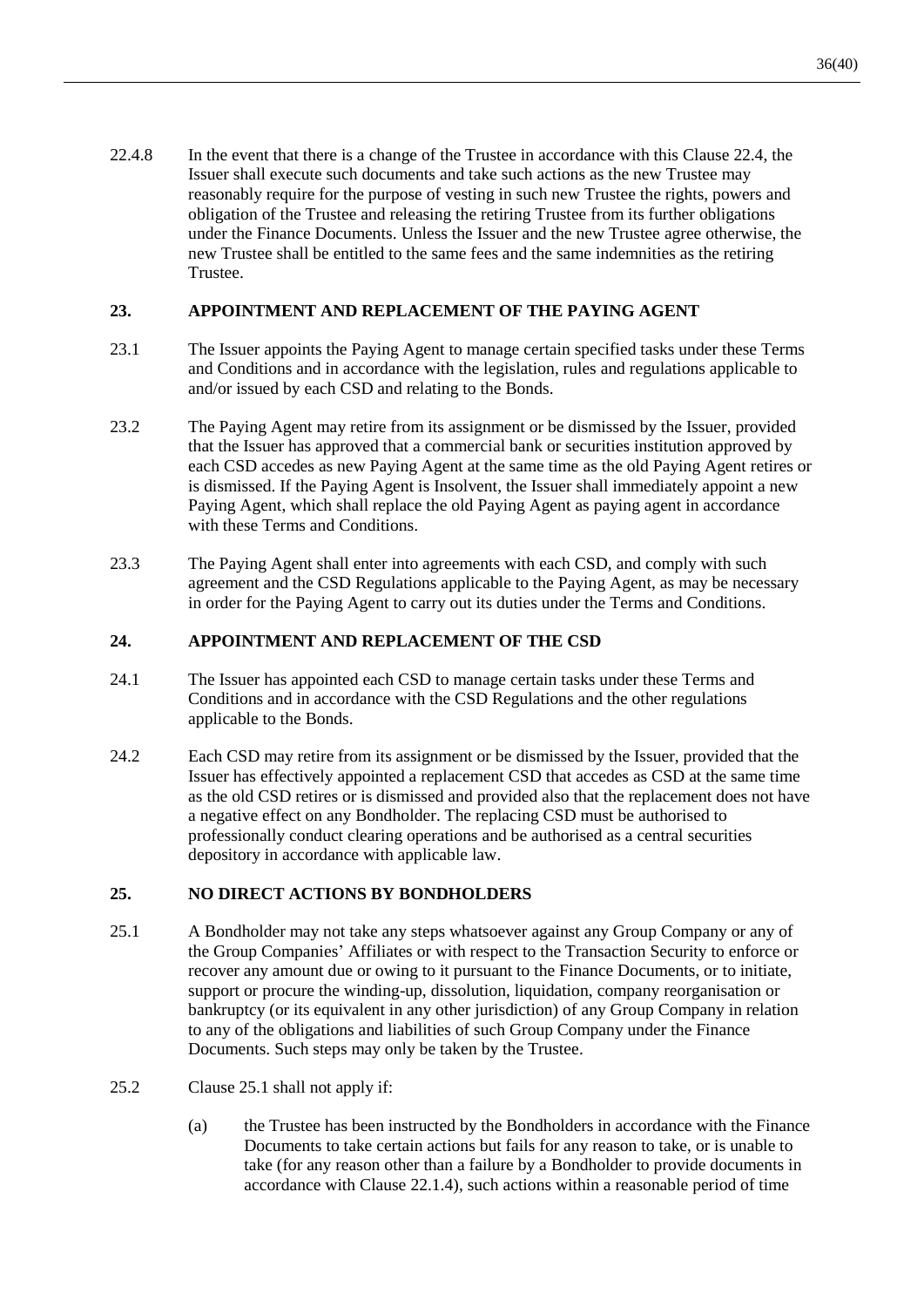and such failure or inability is continuing. However, if the failure to take certain actions is caused by the non-payment of any fee or indemnity due to the Trustee under the Finance Documents or by any reason described in Clause [22.2.10,](#page-35-1) such failure must continue for at least forty (40) Business Days after notice pursuant to Clause [22.2.11](#page-35-2) before a Bondholder may take any action referred to in Clause [25.1;](#page-37-0) or

- (b) the Security Agent has been instructed by the Instructing Party (as defined in the Intercreditor Agreement) in accordance with the Intercreditor Agreement to enforce the Transaction Security but is legally unable to take such enforcement actions.
- 25.3 The provisions of Clause [25.1](#page-37-0) shall not in any way limit an individual Bondholder's right to claim and enforce payments which are due to it under Clause [11.6](#page-18-5) (*Mandatory repurchase due to a Change of Control Event*) or other payments which are due by the Issuer to some but not all Bondholders.

# **26. LIMITATION OF CLAIMS**

26.1 All claims for payment under the Terms and Conditions, including interest and principal, will be subject to the provisions of the Norwegian Limitations Act.

#### **27. NOTICES AND PRESS RELEASES**

#### 27.1 **Notices**

- <span id="page-38-0"></span>27.1.1 Any notice or other communication to be made under or in connection with the Finance Documents:
	- (a) if to the Trustee, shall be given at the address registered with the Norwegian Business Register (Nw. *Foretaksregisteret*) on the Business Day prior to dispatch or, if sent by email by the Issuer, to the email address notified by the Trustee to the Issuer from time to time;
	- (b) if to the Issuer, to the following address:

Niels Juels Gade 9-13 Holding ApS Att: Camilla Dalum Madsen Østergade 1, 2 DK-1100 København K E-mail: cdm@gefiongroup.com

or, if sent by email by the Trustee, to the email address notified by the Issuer to the Trustee from time to time; and

- (c) if to the Bondholders, shall (i) if made by the Trustee, be sent via the relevant CSD with a copy to the Issuer, and (ii) if made by the Issuer, be sent via the Trustee, alternatively through the relevant CSD and/or to their addresses as registered with the relevant CSD with a copy to the Trustee. A notice to the Bondholders shall also be published on the websites of the Trustee.
- 27.1.2 Any notice or other communication made by one person to another under or in connection with the Finance Documents shall be sent by way of courier, personal delivery (or, in terms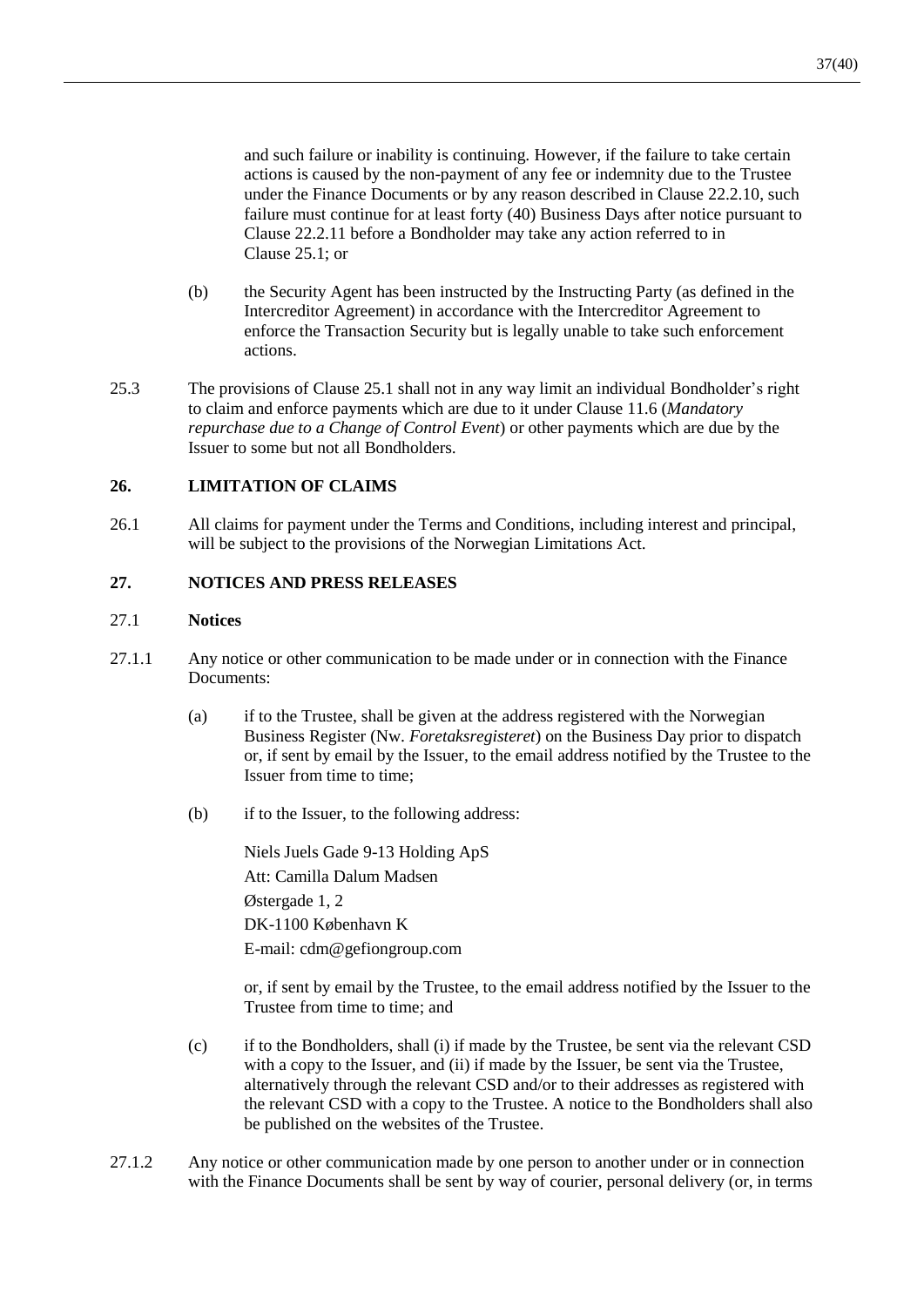of notice or other communication to the Bondholders, delivered through the relevant CSD as set out in Clause  $27.1.1(c)$  above) or letter, or, if between the Issuer and the Trustee, by email, and will only be effective, in case of courier or personal delivery, when it has been left at the address specified in Clause [27.1.1,](#page-38-0) in case of letter, three (3) Business Days after being deposited postage prepaid in an envelope addressed to the address specified in Clause [27.1.1,](#page-38-0) in case of email, when received in readable form by the email recipient, or in case of notice or other communication posted through the relevant CSD, on the date of the message being issued by the relevant CSD.

- 27.1.3 Any notice pursuant to the Finance Documents shall be in English.
- 27.1.4 Failure to send a notice or other communication to a Bondholder or any defect in it shall not affect its sufficiency with respect to other Bondholders.

#### 27.2 **Press releases**

27.2.1 If any information relating to the Bonds or the Group contained in a notice the Trustee may send to the Bondholders under these Terms and Conditions has not already been made public by way of a press release, the Trustee shall before it sends such information to the Bondholders give the Issuer the opportunity to issue a press release containing such information. If the Issuer does not promptly issue a press release and the Trustee considers it necessary to issue a press release containing such information before it can lawfully send a notice containing such information to the Bondholders, the Trustee shall be entitled to issue such press release.

#### <span id="page-39-1"></span>**28. FORCE MAJEURE AND LIMITATION OF LIABILITY**

- <span id="page-39-0"></span>28.1 Neither the Trustee nor the Paying Agent shall be held responsible for any damage arising out of any legal enactment, or any measure taken by a public authority, or war, strike, lockout, boycott, blockade, natural disaster, insurrection, civil commotion, terrorism or any other similar circumstance (a "**Force Majeure Event**"). The reservation in respect of strikes, lockouts, boycotts and blockades applies even if the Trustee or the Paying Agent itself takes such measures, or is subject to such measures.
- 28.2 The Paying Agent shall have no liability to the Bondholders if it has observed reasonable care. The Paying Agent shall never be responsible for indirect damage with exception of gross negligence and wilful misconduct.
- 28.3 Should a Force Majeure Event arise which prevents the Trustee or the Paying Agent from taking any action required to comply with these Terms and Conditions, such action may be postponed until the obstacle has been removed.
- 28.4 The provisions in this Clause [28](#page-39-1) (*Force Majeure and Limitation of Liability*) apply unless they are inconsistent with mandatory law.

#### **29. GOVERNING LAW AND JURISDICTION**

- <span id="page-39-2"></span>29.1 These Terms and Conditions, and any non-contractual obligations arising out of or in connection therewith, shall be governed by and construed in accordance with the laws of Norway.
- <span id="page-39-3"></span>29.2 The Issuer submits to the non-exclusive jurisdiction of the City Court of Oslo (*Oslo tingrett*).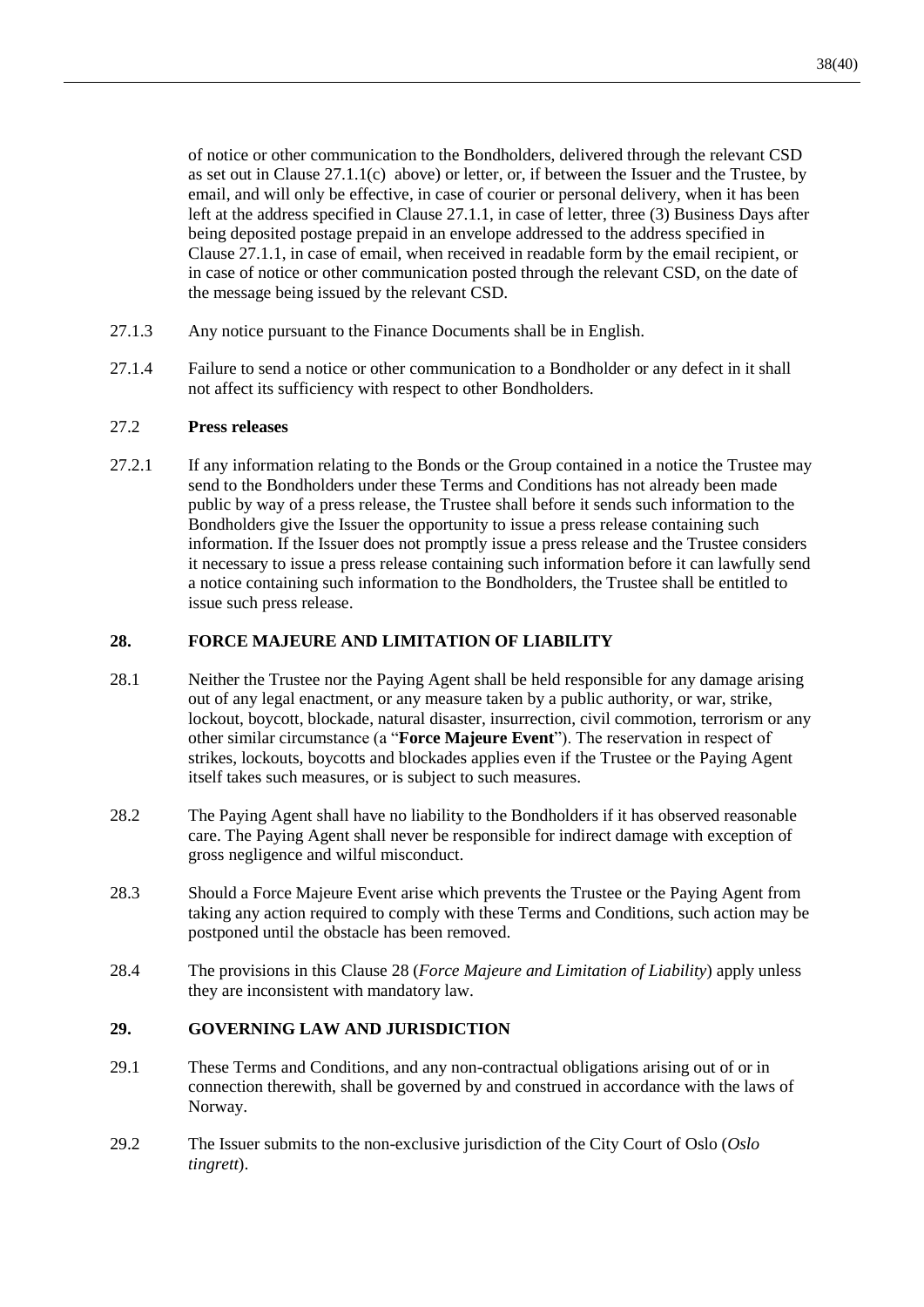- 29.3 Clauses [29.1](#page-39-2) and [29.2](#page-39-3) above shall not limit the right of the Trustee (or the Bondholders, as applicable) to take proceedings against the Issuer in any court which may otherwise exercise jurisdiction over the Issuer or any of its assets.
- 29.4 Notwithstanding the above, the VPS Bonds shall be registered pursuant to Norwegian securities laws and the SEK Bonds shall be registered pursuant to Swedish securities laws.